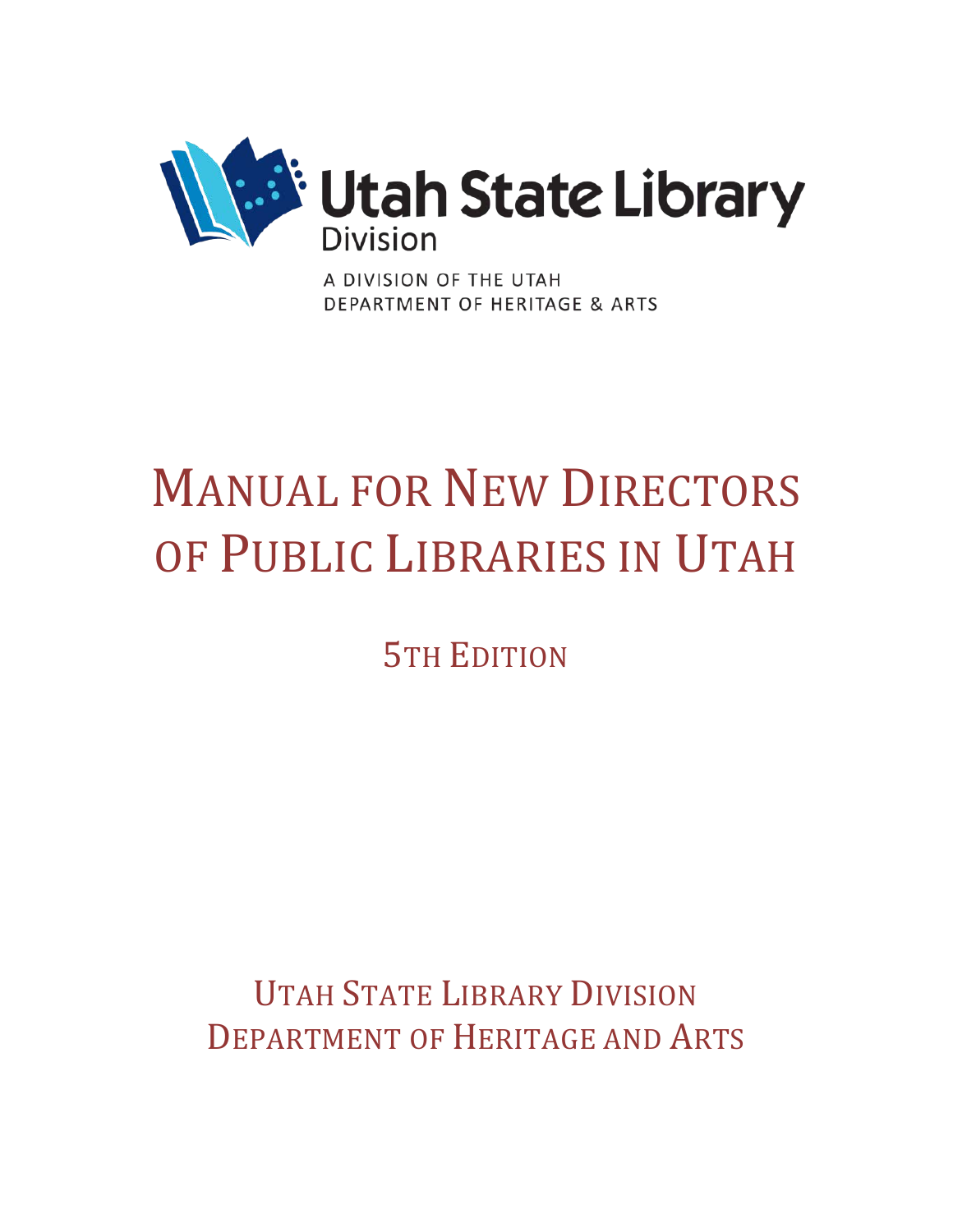This publication is available online at:

 $\widehat{\mathcal{A}}$  http://heritage.utah.gov/library/our-publications

Manual for New Directors of Public Libraries in Utah, 5th Edition ©2016 Utah State Library Division



This work is licensed under a [Creative Commons Attribution 4.0 International License.](http://creativecommons.org/licenses/by/4.0/)

Utah State Library Division 250 North 1950 West, Suite A Salt Lake City, UT 84116  $\sqrt{\frac{1}{10}}$  library.utah.gov | **1**801-715-6777 | **1**800-662-9150

5<sup>th</sup> edition (2016) revised by Juan Tomás Lee

4<sup>th</sup> edition (2013) revised by Juan Tomás Lee

3<sup>rd</sup> edition (2011) revised by Juan Tomás Lee

2<sup>nd</sup> edition (2008) revised by Colleen B. Eggett

1<sup>st</sup> edition (2005) by Chip Ward & Patricia Montgomery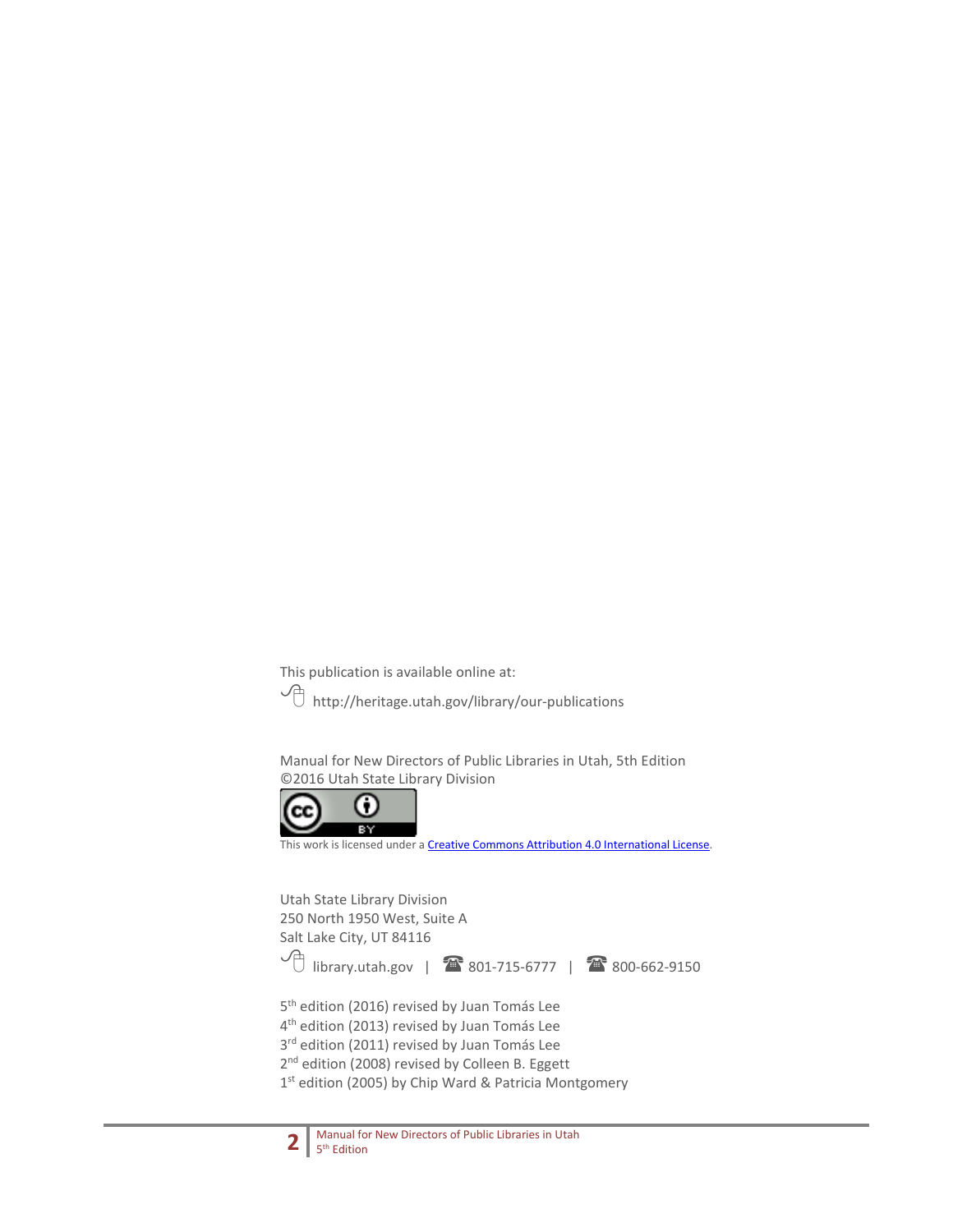# **TABLE OF CONTENTS**

| APPENDIX A - COMPARISON OF ROLES & RESPONSIBILITIES: TRUSTEES & LIBRARY DIRECTORS 41 |
|--------------------------------------------------------------------------------------|
|                                                                                      |
|                                                                                      |
|                                                                                      |
|                                                                                      |
|                                                                                      |
|                                                                                      |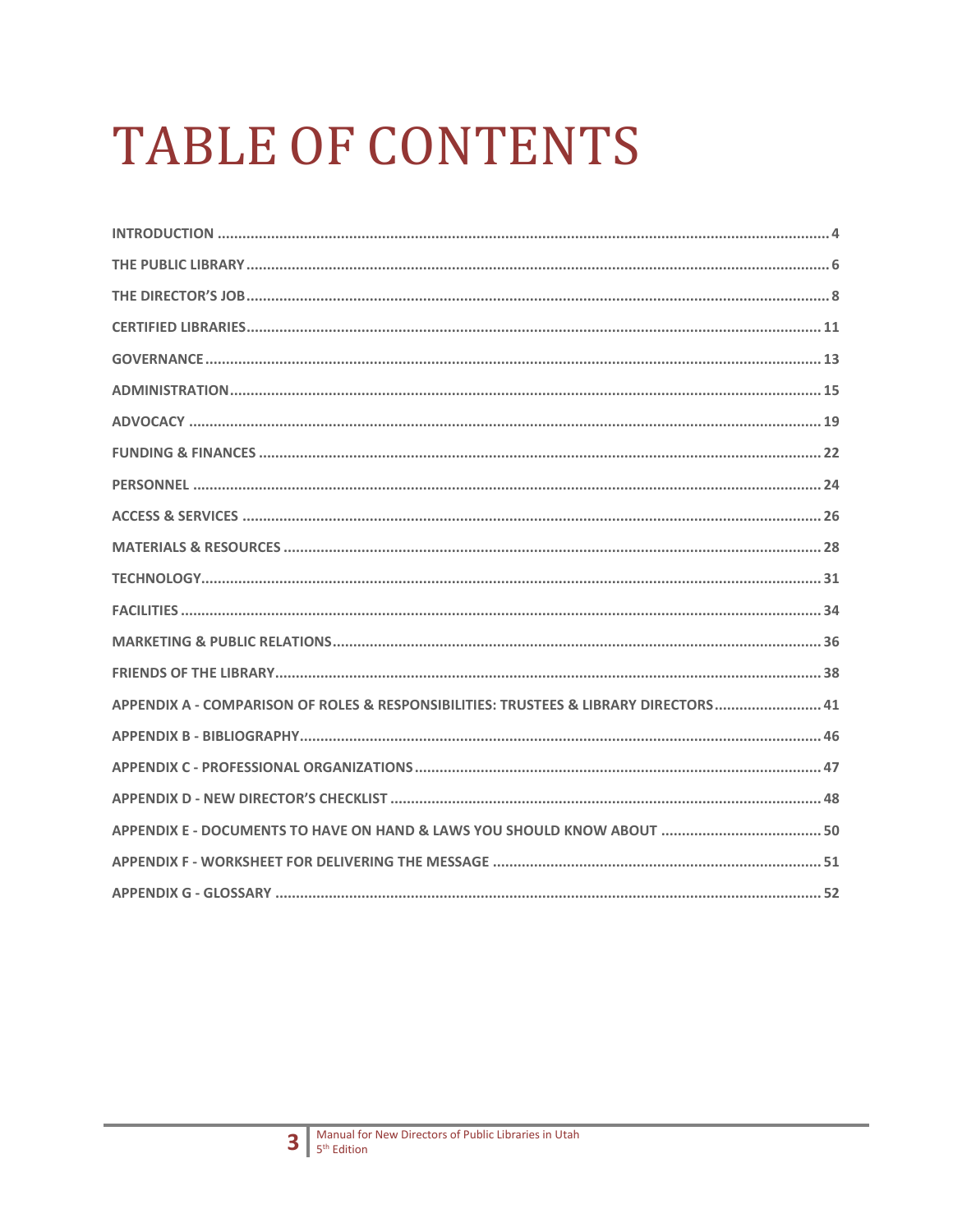# INTRODUCTION

## WELCOME TO TODAY'S LIBRARY

Congratulations on your appointment as public library director! What a rewarding adventure you're starting. We hope you will find it as satisfying as many library directors have and that you'll come to understand the elements that make your library a great institution, a cornerstone of our democracy.

## ORIENTATION – PUTTING THE LIBRARY PIECES TOGETHER

This orientation manual is meant to get you started in your new job. It will help you know what to expect: what public library work is all about, what your role is, and how to do it in ways that meet the unique needs of your community.

### YOU ARE NOT ALONE

The Utah State Library Division (USL) is a primary resource for new directors. As the state government agency responsible for statewide library leadership and development, State Library staff includes librarians with expertise in a variety of subjects, and they are all available to help you become oriented to library service. One of our librarians will be assigned as your official liaison or consultant for your library. We strongly encourage you to get to know your consultant and become comfortable calling her or him to ask questions, advice, or an expert opinion.

Within Utah's library community, you have plenty of colleagues that you can turn to for advice, mentoring, and networking. There are approximately 135 managers of public library facilities that serve populations as small as 800 to more than 500,000 and all are willing to share information and experiences. The state's professional organization for



librarians is the [Utah Library Association](http://ula.org/) (ULA), and it provides additional opportunities for professional growth and training.

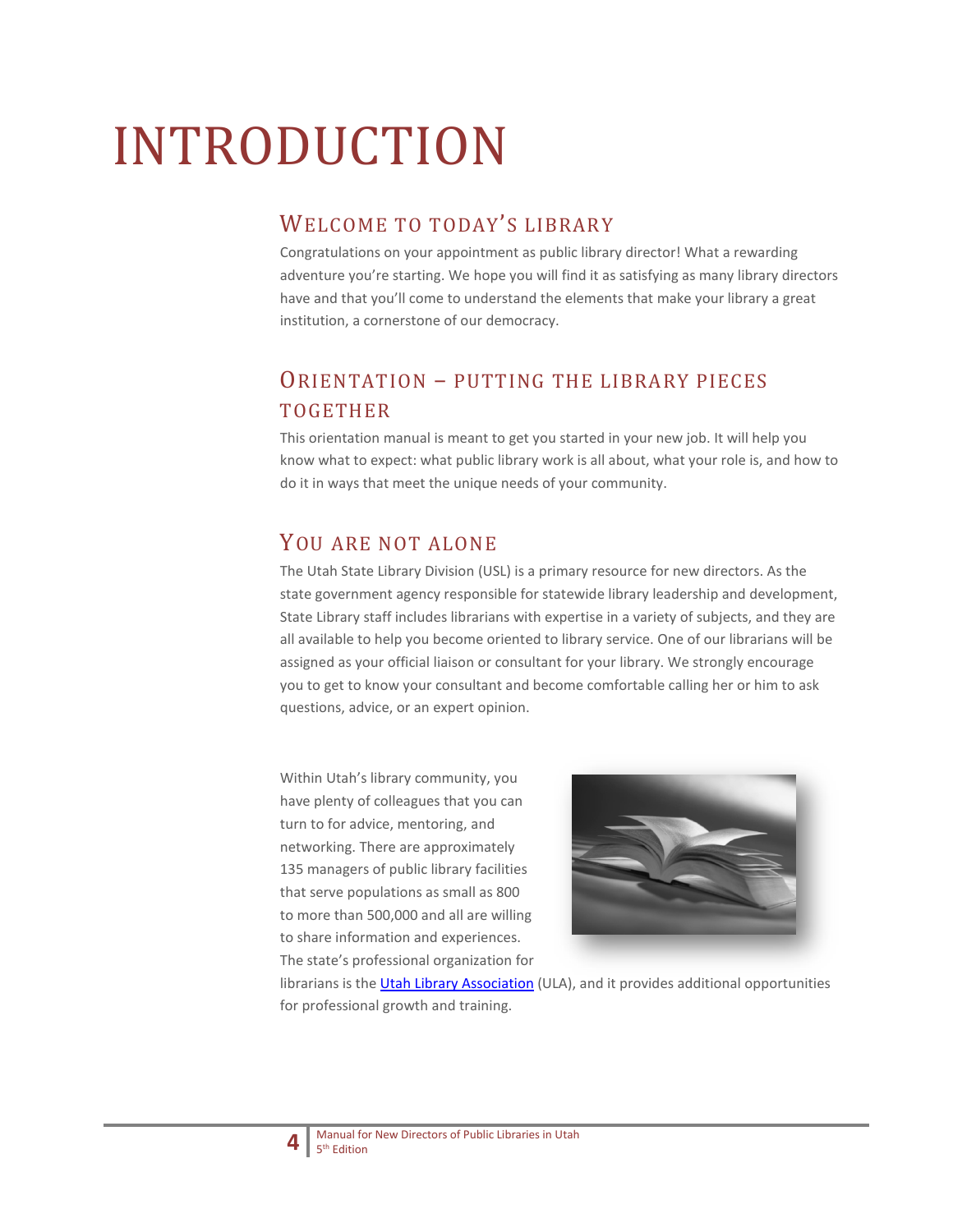## RESPONSIBILITIES OF THE UTAH STATE LIBRARY DIVISION

Within the organizational structure of State government in Utah, the State Library is a division of the Department of Heritage and Arts (formerly the Department of Community and Culture). The Utah Code has designated the State Library Division as "the library authority for the state" and has given it the responsibility for "general library services" (UCA §9-7-201). The State Library works on behalf of libraries and librarians "to develop, advance, and promote library services and equal access to information and library resources". The State Library plays a key role in facilitating discussions on statewide issues, conducting training programs, coordinating resource sharing, and making site visits to meet and consult with library directors, trustees, and local elected leaders. The State Library is comprised of four major programs: Bookmobiles, Library Development, Library Resources, and Library for the Blind and Disabled.

#### **Bookmobiles**

• 8 bookmobiles serving 13 counties in Utah

#### **Library Development**

- Community Library Enhancement Fund (CLEF)
- Innovative Librarians Explore, Apply and Discover (ILEAD)
- Library Services and Technology Act (LSTA) grants
- Library Standards, Benchmarks & Recertification
- Public Library Consulting Services
- Utah Public Library Institute for Training (UPLIFT)
	- o Basic Certification
	- o Advanced Training
	- o Grants

#### **Library Resources**

- Book Buzz
- CatExpress Cataloging Support
- Interlibrary Loan & Lender Support
- Special Collections
- Utah Government Digital Library
- Utah's Online Library

#### **Library for the Blind and Disabled.**

- Library of Congress Talking Book Program
- Analog & Digital Audiobooks, Braille, Large Print
- Newsline
- **Magazines**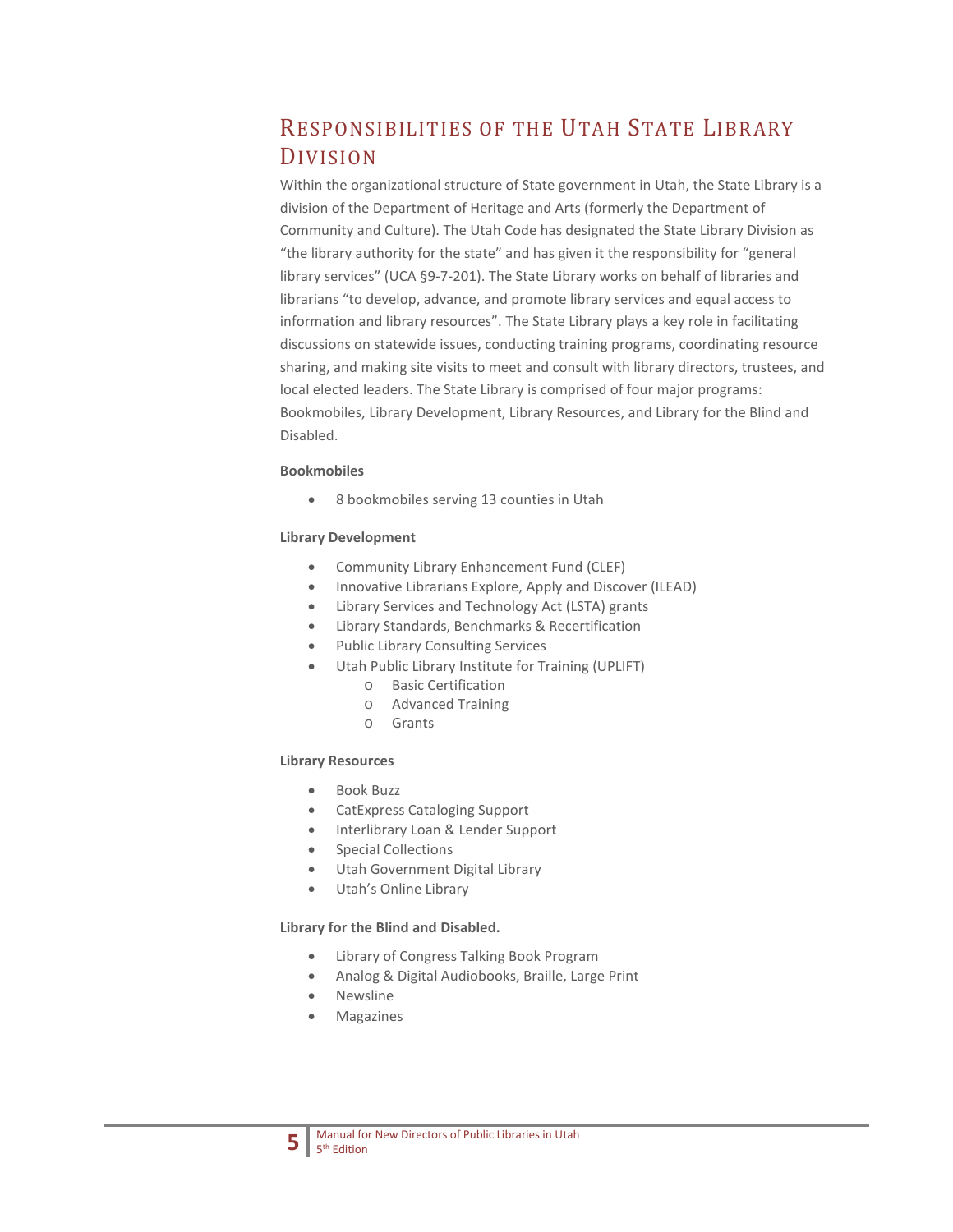# THE PUBLIC LIBRARY

#### THE LIBRARY – TRADITION AND TRUST

As you settle into your new job, you will grow to appreciate the special opportunity that working in your local public library offers. The public library is a revered institution in towns all across this country, symbolizing the best in American values and culture. The responsibility now rests on your shoulders to ensure that your local library measures up to a long tradition of public trust and public service.

## THE LIBRARY – A PUBLIC INSTITUTION

The concept of a free tax-supported public library parallels the development of our nation's public education system. The public library is generally referred to as "the people's university" because individuals of all ages and all backgrounds are welcome to use freely available library resources to pursue lifelong learning.

### THE LIBRARY – MORE THAN A BUILDING

Most often the phrase "public library" conjures up the image of a prominent civic building. Usually, the building itself is a point of pride for the town that owns it. However, the building becomes a real community asset when citizens feel the impact of the library in their lives. The library becomes more than a quiet building full of books: It transforms itself into a vibrant place where community is created through the quality, currency and relevance of the collection and the professional delivery of programs and services that inform, educate, and enhance the quality of life of every community resident.

## THE LIBRARY — A CHANGING ENTITY

A healthy library in the 21st century continually looks ahead and pursues opportunities for delivering necessary and relevant services in appealing ways. There are always new fields of knowledge to acquire, new information formats to integrate, new technologies



to implement, and new groups of users to attend to. The library must engage in strategic planning in order to effectively address specific community needs. This planning must be customer centered; must see technology both as a mechanism to deliver services and as a driver of change; and must recognize the need of library staff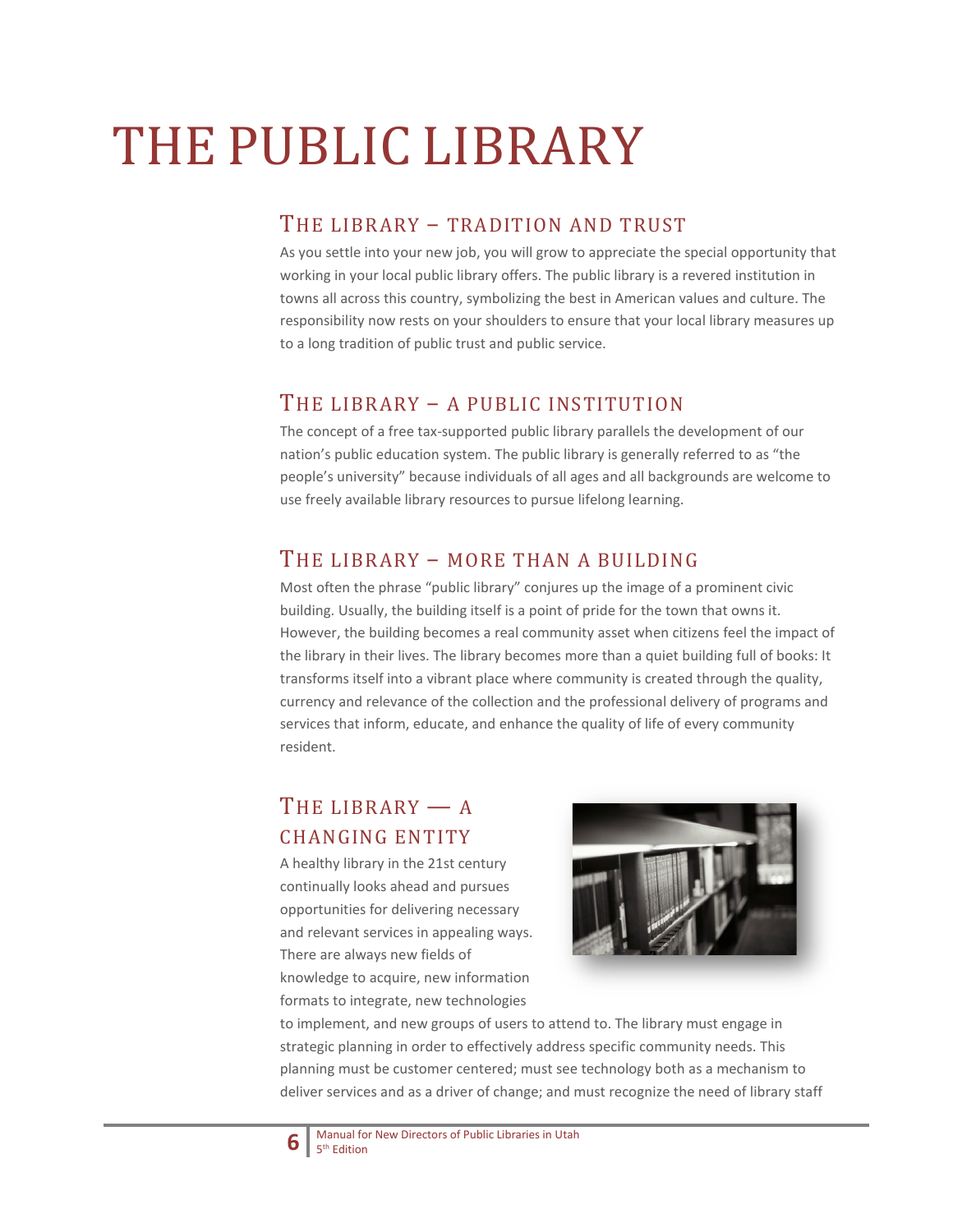with intimate knowledge of current societal changes, education reform, technological advances and external factors that affect the mission of the public library.

As a result of external influences, such as technological advances, education reform, and societal changes, a new model for librarianship emerges as a pyramid with the professional development and retraining of the librarian as its base, the full understanding and integration of technology in business processes, with the absolute focus of offering a necessary, relevant, and appealing service to the customer. A visual representation of this emerging model is presented below.



**FIGURE SOURCE: STEPHEN MATTHEWS, PH.D.**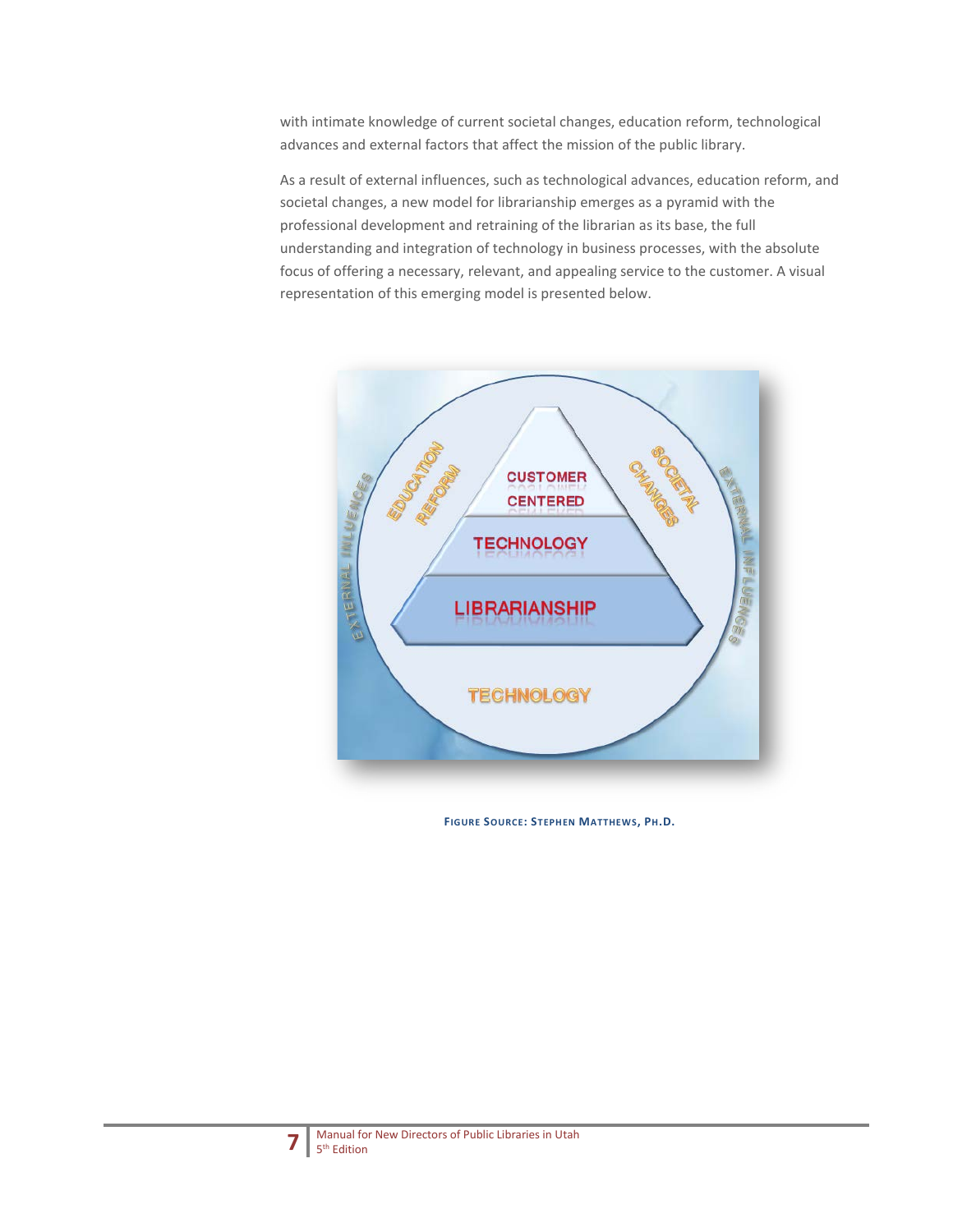# THE DIRECTOR'S JOB

## WHAT DOES THE LIBRARY DIRECTOR DO?

The director of a public library is an administrator and business manager with ultimate responsibility for the successful operation of the library. The library director plans and carries out library goals and objectives, prepares budgets, purchases materials and equipment needed to run the library, supervises employees, arranges for maintenance of the building and grounds, creates publicity for the library, prepares grant applications, collects statistical data to evaluate the efficiency of the library and establishes cooperative relationships with the Library Board and governing authority. The director also serves as the lead professional librarian who is knowledgeable of library best practices, sets an example for others in the delivery of reference and readers' services, and uses technology to enhance library operations.

## WHAT DOES IT MEAN TO BE PART OF THE LIBRARY PROFESSION?

The American Library Association has developed and adopted the following Code of Ethics:

> As members of the American Library Association, we recognize the importance of codifying and making known to the profession and to the general public the ethical principles that guide the work of librarians, other professionals providing information services, library trustees, and library staffs.

Ethical dilemmas occur when values are in conflict. The American Library Association Code of Ethics states the values to which we are committed and embodies the ethical responsibilities of the profession in this changing information environment.

We significantly influence or control the selection, organization, preservation, and dissemination of information. In a political system grounded in an informed citizenry, we are members of a profession explicitly committed to intellectual freedom and the freedom of access to information. We have a special obligation to ensure the free flow of information and ideas to present and future generations.

The principles of this Code are expressed in broad statements to guide ethical decision making. These statements provide a framework; they cannot and do not dictate conduct to cover particular situations.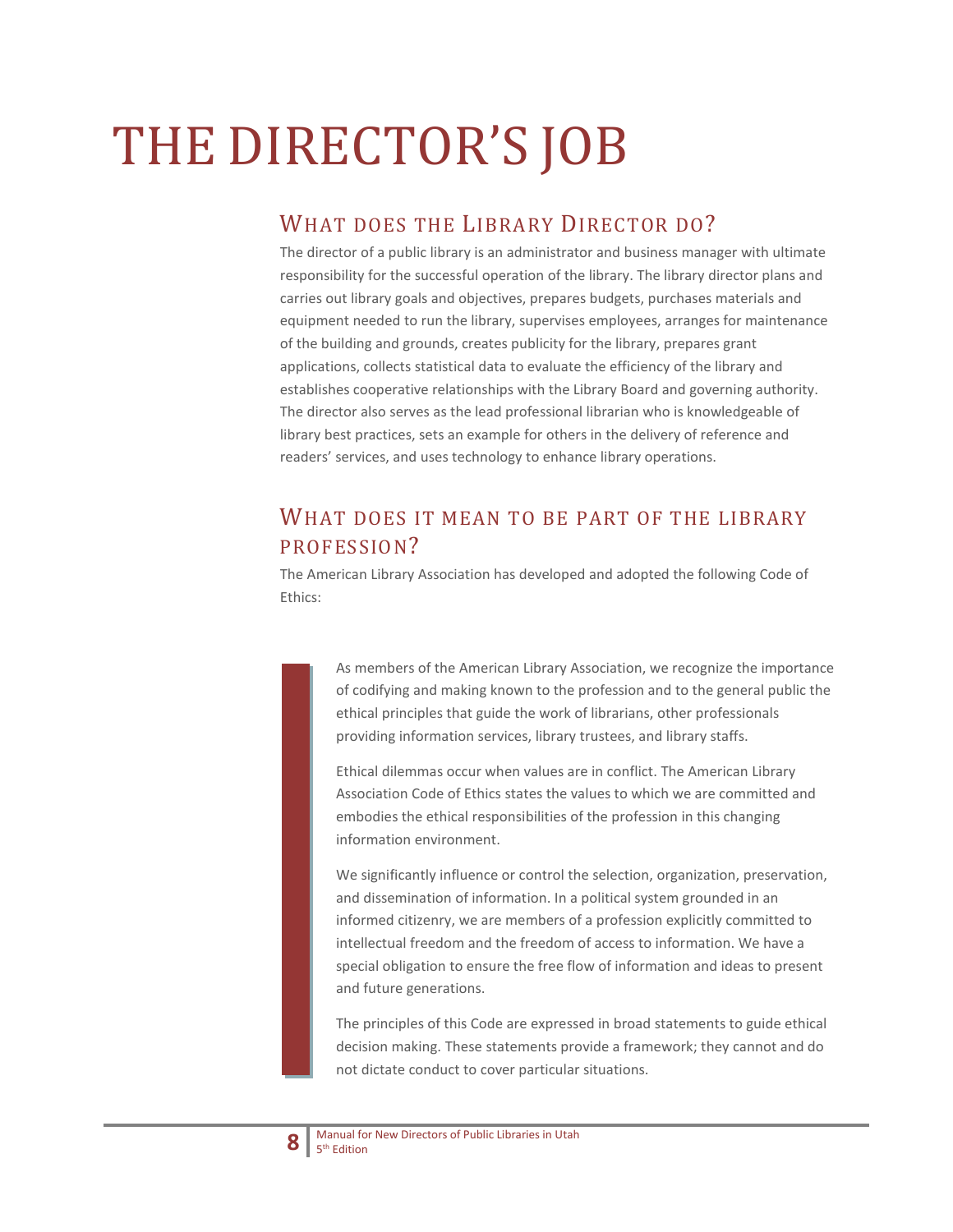- o We provide the highest level of service to all library users through appropriate and usefully organized resources; equitable service policies; equitable access; and accurate, unbiased, and courteous responses to all requests.
- o We uphold the principles of intellectual freedom and resist all efforts to censor library resources.
- o We protect each library user's right to privacy and confidentiality with respect to information sought or received and resources consulted, borrowed, acquired or transmitted.
- o We respect intellectual property rights and advocate balance between the interests of information users and rights holders.
- o We treat co-workers and other colleagues with respect, fairness, and good faith, and advocate conditions of employment that safeguard the rights and welfare of all employees of our institutions.
- o We do not advance private interests at the expense of library users, colleagues, or our employing institutions.
- o We distinguish between our personal convictions and professional duties and do not allow our personal beliefs to interfere with fair representation of the aims of our institutions or the provision of access to their information resources.
- o We strive for excellence in the profession by maintaining and enhancing our own knowledge and skills, by encouraging the professional development of co-workers, and by fostering the aspirations of potential members of the profession.

Adopted at the 1939 Midwinter Meeting by the ALA Council; amended June 30, 1981; June 28, 1995; and January 22, 2008.

Source: http://www.ala.org/advocacy/proethics/codeofethics/codeethics Accessed: November 3, 2014

## GET ON BOARD QUICKLY

As a new director, it is vital that you learn a few things about your new job and your working environment as soon as possible after accepting your position. One way to acquaint yourself with the library and your new responsibilities is to do a walk-around, look-around tour. Tour the building, grounds, and all offices. Visit with staff, board members, and your counterparts in local government. Ask open-ended questions, (e.g. what do you like best/least about working here) and listen carefully to the answers.

The director must have an efficient workspace. Make it a priority to organize the director's work area so it serves your needs. If there is not an office, create a niche somewhere in the library for the administrative work you have to do. You should have fingertip access to certain files, statistics, and directories that you are sure to need on a daily basis, or may need at a moment's notice (see Appendix D). Being prepared to respond to the public, press, or library board, for information about the library is an important part of the director's job (see Appendix E).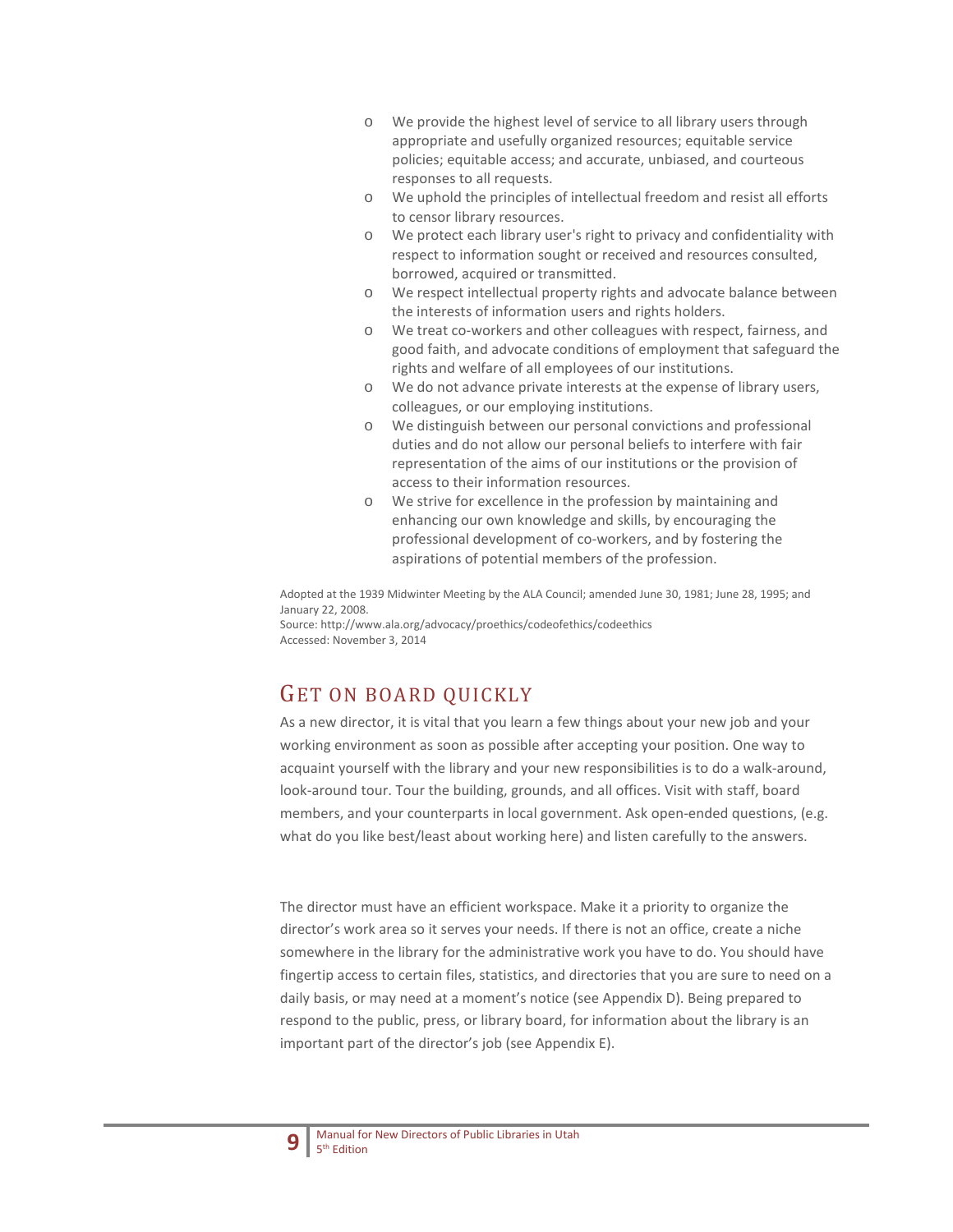Locate your budget and grants information. If you don't know how your library is funded, find out immediately. Schedule a meeting with the board chair and the budget officer for your funding authority (e.g. city manager or accounting office). Do not wait until a new budget is due. If you are unsure about the status of a grant, contact the State Library.

#### **MUST DO IMMEDIATELY**

- $\Box$  Tour the library in-depth (inside and outside)
- $\Box$  Meet with staff as a group and individually
- $\Box$  Meet with library board of trustees
- Complete the *New Director's Checklist* (Appendix D)
- Review the list of *Documents to Have on Hand* and the list of *Laws You Should Know About* (Appendix E)

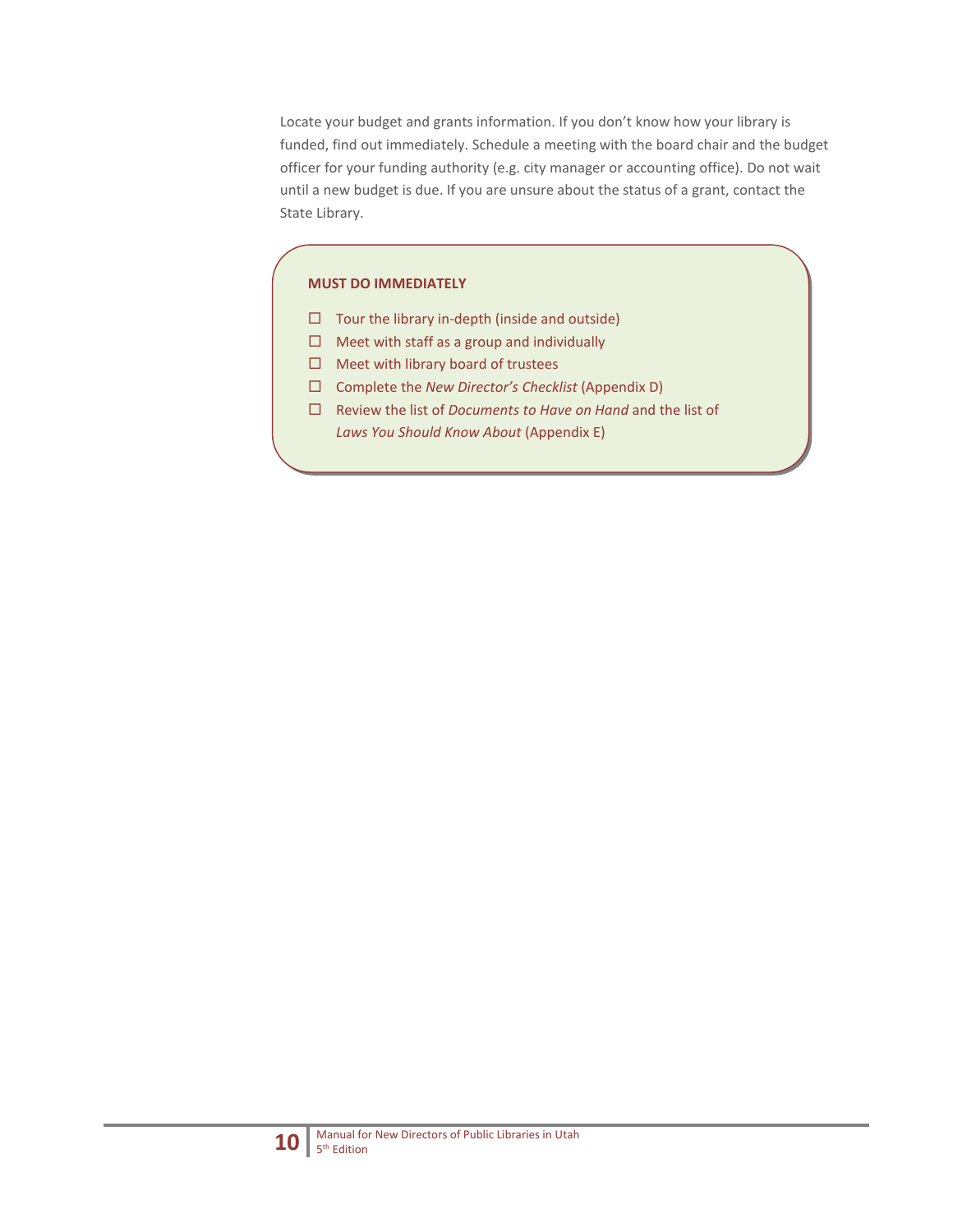# CERTIFIED LIBRARIES

### CERTIFICATION BENEFITS

Only certified public libraries are eligible for Community Library Enhancement Fund (CLEF) Grants and federal grants, such as LSTA and E-Rate discounts. Certified public libraries receive the full range of support services from the State Library and staff from certified libraries are given preference in training programs. The State Library, in consultation with library directors from across the state, sets the performance standards for library certification. State law dictates the legal requirements for establishing legitimate public libraries. Libraries that do not have an official legal status and cannot meet the specifications of the State Library service standards are classified as Volunteer Libraries.

## WHAT IS A LEGALLY ESTABLISHED PUBLIC LIBRARY IN UTAH?

The Utah Code stipulates that any city (UCA §9-7-401) or county (UCA §9-7-501) may legally establish and maintain a public library. Further, the Code authorizes the establishment of a tax rate to support library services and requires the appointment of a lay board of directors for a library to have legal standing.

In addition, for certification purposes, the State Library defines a public library as an entity that is established under state enabling laws or regulations to serve a community, district, or region, and that provides at least the following:

- An organized collection of printed or other library materials, or a combination thereof;
- Paid staff;
- An established schedule in which services of the staff are available to the public;
- The facilities necessary to support such a collection, staff, and schedule; and
- Supported in whole or in part with public funds.

Source: Standards for Utah's Public Libraries: Library Recertification July 1, 2017 – June30, 2018. Utah State Library Division. Page 2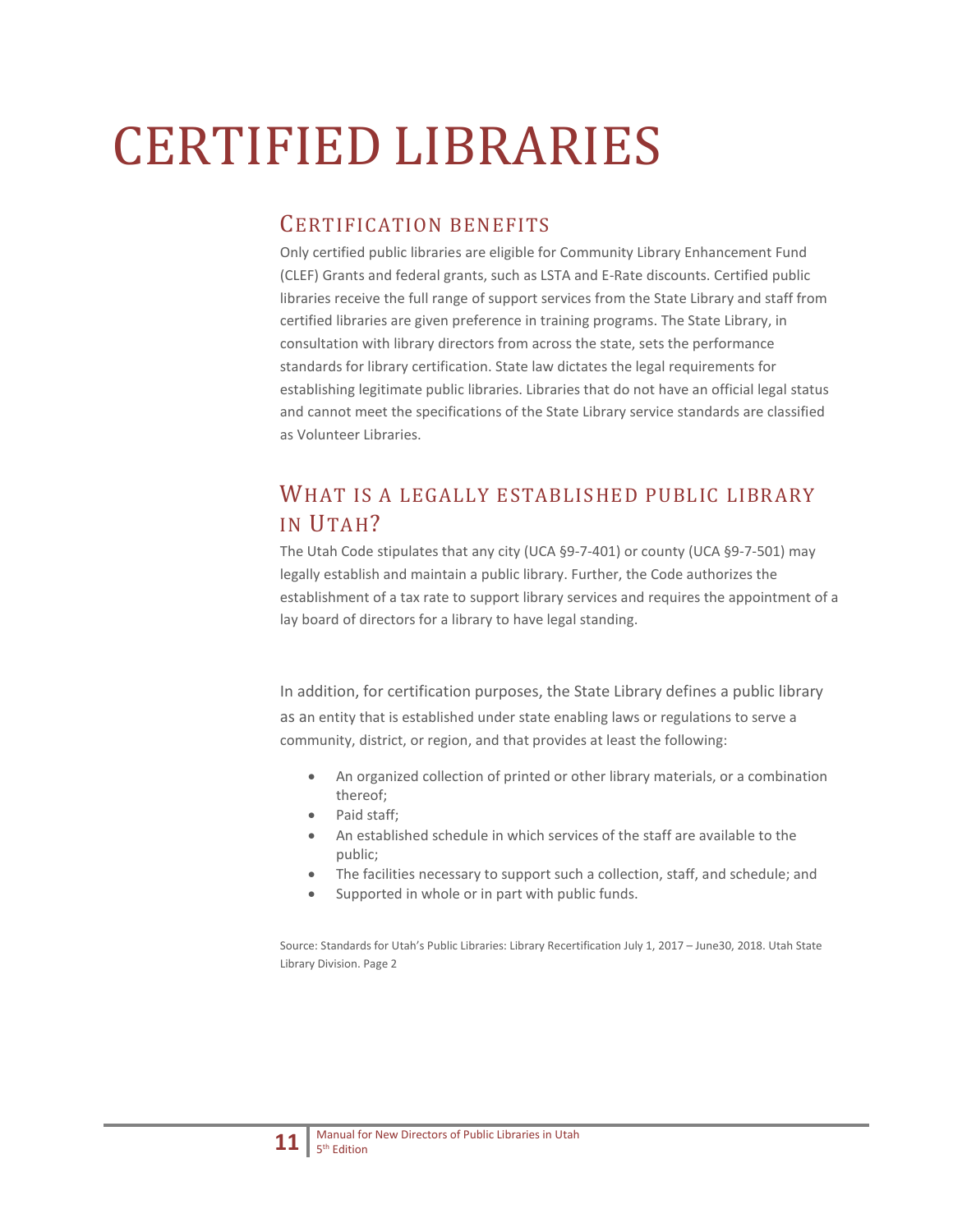### WHAT ARE CERTIFICATION STANDARDS?

Standards help ensure conformance to professionally accepted practices and establish benchmarks for libraries to improve service over time. Once a library is established by either a city or county jurisdiction, it is expected to meet a certain set of guidelines, called certification standards, established by the State Library. Standards describe the minimally acceptable levels of performance in crucial areas of library operations. The Standards document is divided into three sections:

#### **SECTION I – BASIC CERTIFICATION STANDARDS**

These are the minimum standards that all libraries with legal service areas under 50,000 must meet annually to remain certified. The 19 standards are divided into:

- Governance
- Administration
- Funding / Finances
- Personnel
- Access and Services
- Materials and Resources
- Technology

#### **SECTION II – KEY STATISTICAL BENCHMARKS**

These benchmarks are intended to measure library support by the community and by the governing body (i.e. city or county), and these are based on the statistics of public library services every library reports annually to the State Library. There are 12 benchmarks set at a level that 90% of Utah's certified libraries meet or exceed. The library must meet at least seven of them to achieve certification.

#### **SECTION III – QUALITY LIBRARY DESIGNATION**

This section is optional. Certified libraries that meet five or more of the nine criteria in this section may apply to receive the "Certified Quality Library" designation. Libraries that receive this designation are exempt from the recertification process the following year.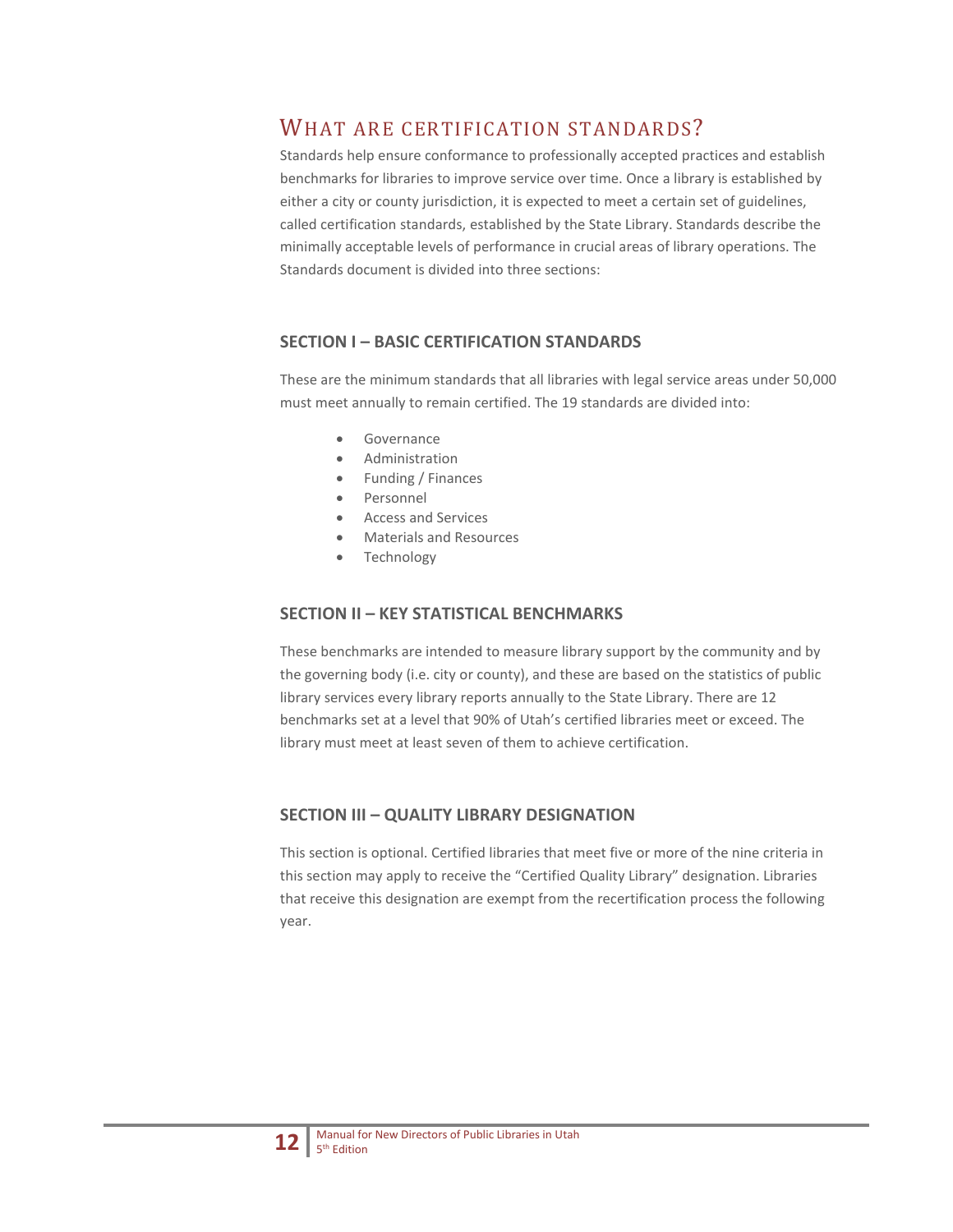# GOVERNANCE

**RESIDENTS OF THE STATE OF UTAH HAVE ACCESS TO A LIBRARY ESTABLISHED BY A LEGAL JURISDICTION WITH A DULY APPOINTED BOARD OF DIRECTORS.**

## WHY DO YOU NEED A LIBRARY BOARD OF DIRECTORS?

A library board is created by law to act as a citizen control or governing body of the library. By Utah statute, city (UCA §9-7-402) and county (UCA §9-7-502) authorities must appoint a lay board of directors to oversee public library operations. The board is answerable to the governing body that appoints them and to the citizens they represent. Over 500 citizens in Utah serve on library boards.

#### RESPONSIBILITIES OF THE BOARD

Members of a library board are often referred to as trustees. The main responsibilities of the library board of directors include promoting the mission of the library, adopting a strategic plan, setting appropriate policies for library services, advocating for library issues, overseeing the expenditure public funds and working to retain a qualified library director (see Appendix A – Comparison of roles and responsibilities: Trustees and library directors).

## DIRECTOR AND BOARD: PARTNERS FOR LIBRARY SERVICE

The library director is a crucial partner to the board in planning and administering library service. The librarian is responsible for administrative activities and the day-to-day operations of the library. The board serves as the eyes and ears of the community and provides invaluable guidance for planning library service. For a detailed comparison of roles and responsibilities of public library trustees and library directors see Appendix A.

### BOARD HOUSEKEEPING

Every library board should establish bylaws, a set of rules that define the structure and function of the board and its operational procedures. These bylaws should be approved by the local government authority and become a part of local ordinances. The board chair and director are responsible for ensuring that board appointments are kept current and reported to the State Library. All new appointees should receive an orientation and periodic refresher training is recommended for the whole board. Board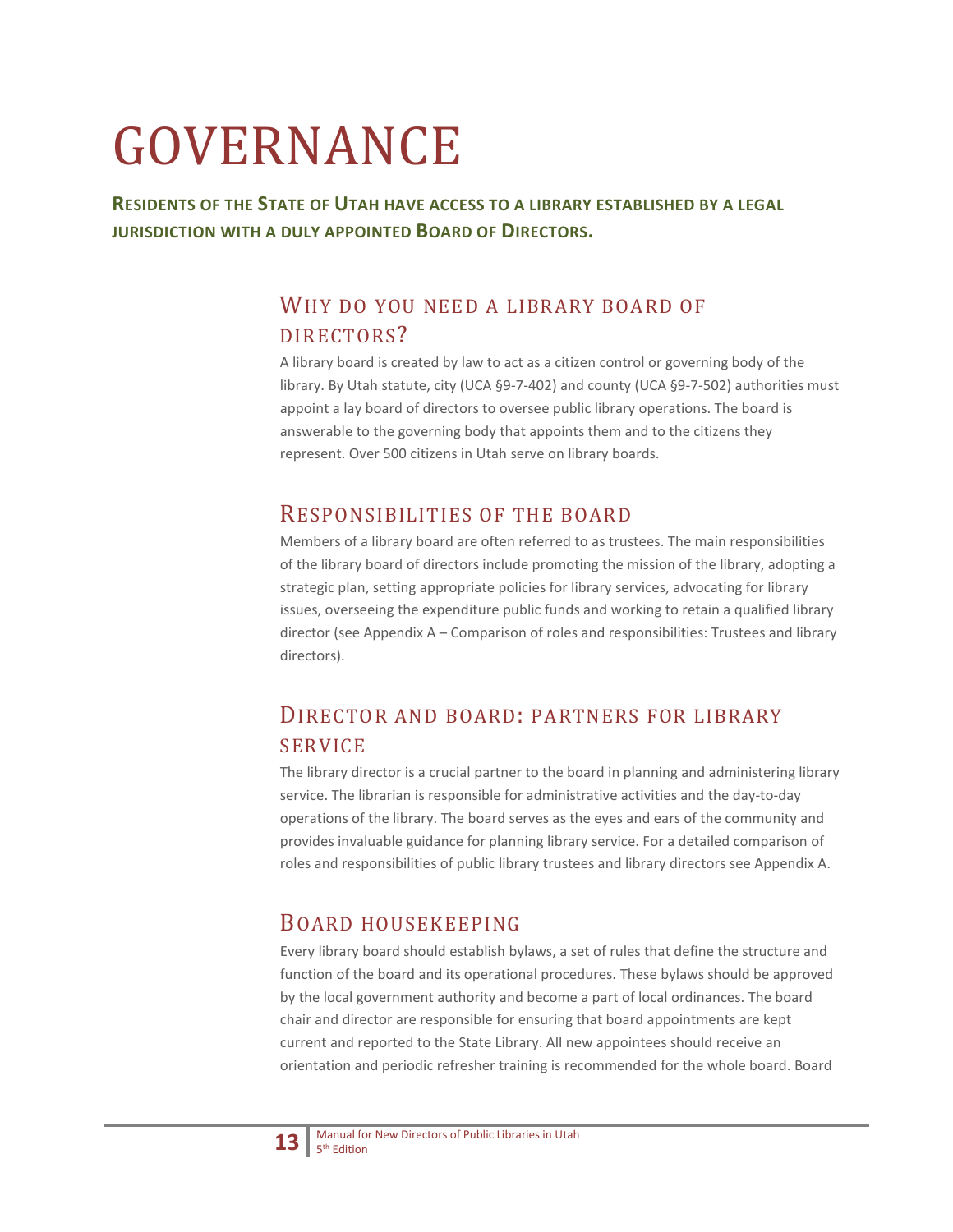members should be encouraged to attend training and workshops sponsored by the State Library, the Utah Library Association, and other library organizations.

#### **STANDARDS FOR GOVERNANCE**

#### **STANDARD #1**

In accordance with UCA §9-7-402 and 9-7-502, the Library's Board of Directors has five to nine current members.  $\Box$ Yes  $\Box$ No

#### **STANDARD #2**

Library Board meetings are held in compliance with Utah's Open Meetings Law, UCA §52-4-201, which includes the following requirements:

- Board Meetings are open to the public
- Announcements of meetings with agendas are posted in accordance with UCA §52-4-202
- Written minutes are taken at each meeting
- Each Board meeting is recorded, with the recording being made available to the public within three days
- If the library intends to have some or all of its board meetings online or by phone, the library or governing entity must have in place a rule governing electronic meetings.

 $\Box$ Yes  $\Box$ No

#### **STANDARD #3**

The Board has approved and is operating under a long-range plan (minimum three years) that contains:

- Mission and Vision statements
- Background information about the library
- Specific and quantifiable goals
- Provision for replacement and enhancement of library technology

 $\Box$ Yes  $\Box$ No

#### **STANDARD #4**

Internet Access Policy – The library has a current Internet and Online Access Policy in accordance with UCA § 9-7-215 and 216, and Utah Administrative Rule R458-2.

 $\Box$ Yes  $\Box$ No

#### **STANDARD #5**

All Board members have had formal training or orientation within the last twelve months. This training may include sessions led by the library director or local government representative, a Utah State Library consultant, or through attendance at relevant Utah Library Association workshops. The purpose of this training is to ensure that every Board member has a clear understanding of their roles as Board members. Training topics may include, but are not limited to:

- Legal responsibilities of the library board
- Utah's Open Meetings Law
- Internet and Online Access Policy
- Code of Ethics
- Finances of the library
- Advocacy opportunities
- Differences in the roles, powers and responsibilities between the Library Board, Library Director and local governmental entity

 $\Box$ Yes  $\Box$ No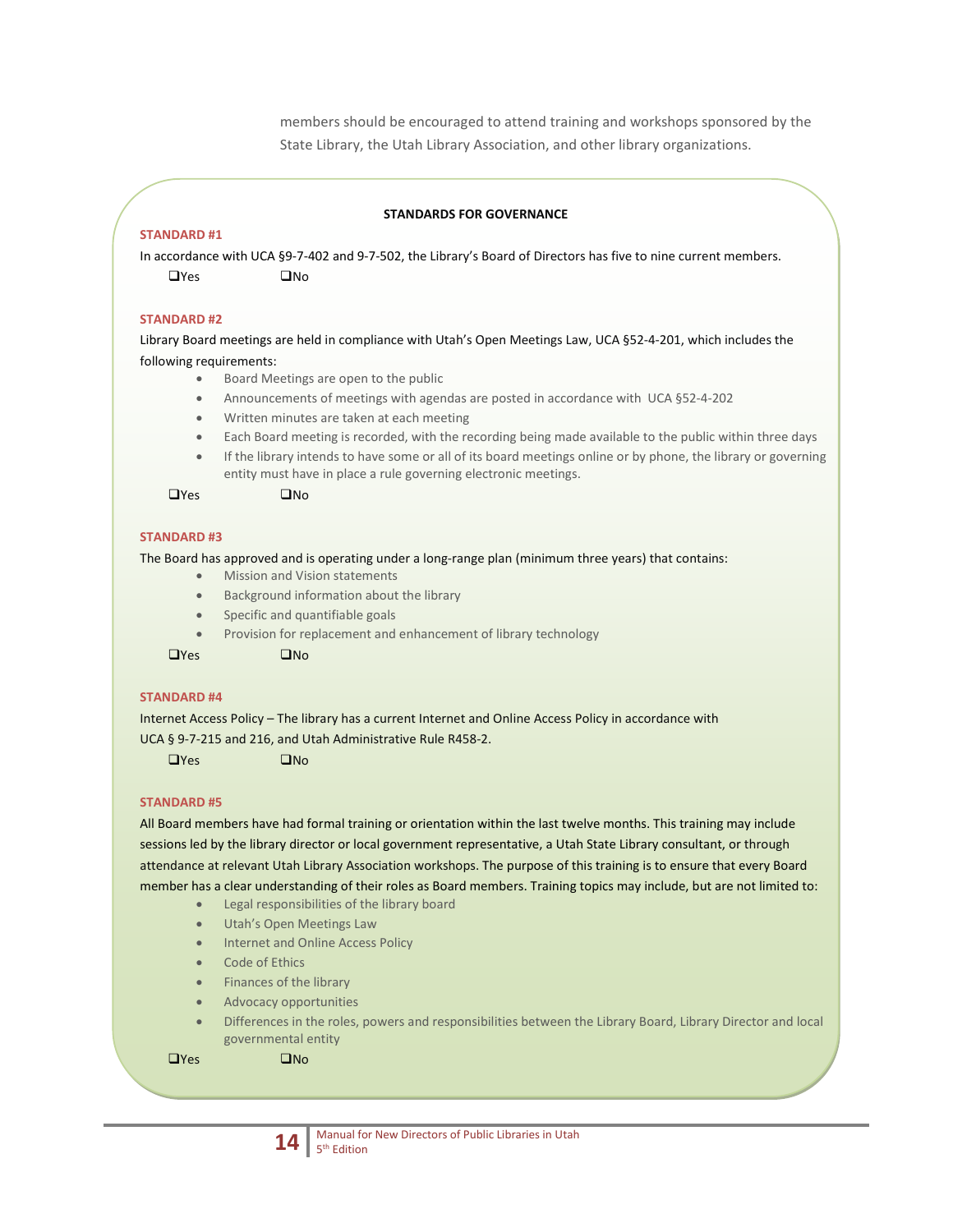# ADMINISTRATION

#### **RESIDENTS OF THE STATE OF UTAH HAVE ACCESS TO A LIBRARY THAT IS PROFESSIONALLY MANAGED**

## WHAT'S YOUR IMAGE?

Public opinion about the library is significantly influenced by the policies that are in place governing the use of the library and the quality of service that library users receive when they visit the library. New directors are advised to take the time to develop thoughtful policies, store the written policies in a handy manual, and ensure that the staff is trained to interpret and apply the policies appropriately and consistently.

## DEVELOPING LIBRARY POLICIES

Developing policies to guide the operations of the library is one of the shared duties of the library director and library board of trustees. The director, with input from the staff, is responsible for articulating the policy issues to be addressed and proposing solutions that conform to generally accepted library practices. Prior to final adoption by the board, the policies should be submitted for review by the legal department of the local government to ensure the policy's enforceability.



### COMPILING LIBRARY POLICIES

Written policies are essential to effective library operations. A policy manual helps ensure fair treatment of all patrons and staff, helps ensure conformity to local, state, and federal laws, and helps ensure quality service for everyone in the community. The policy manual may contain internal policies as well as directives from outside the organization, such as personnel and labor laws.

## PROCEDURES FOLLOW POLICIES

Although the board sets the policy, the nuts and bolts of putting the policy into action are delegated to the library director and library staff. Policies are implemented through internal procedures that must be put in writing for staff to refer to. Procedures are the step-by-step actions needed to carry out specific tasks and should be written in sufficient detail so that someone unfamiliar with the job could perform the function.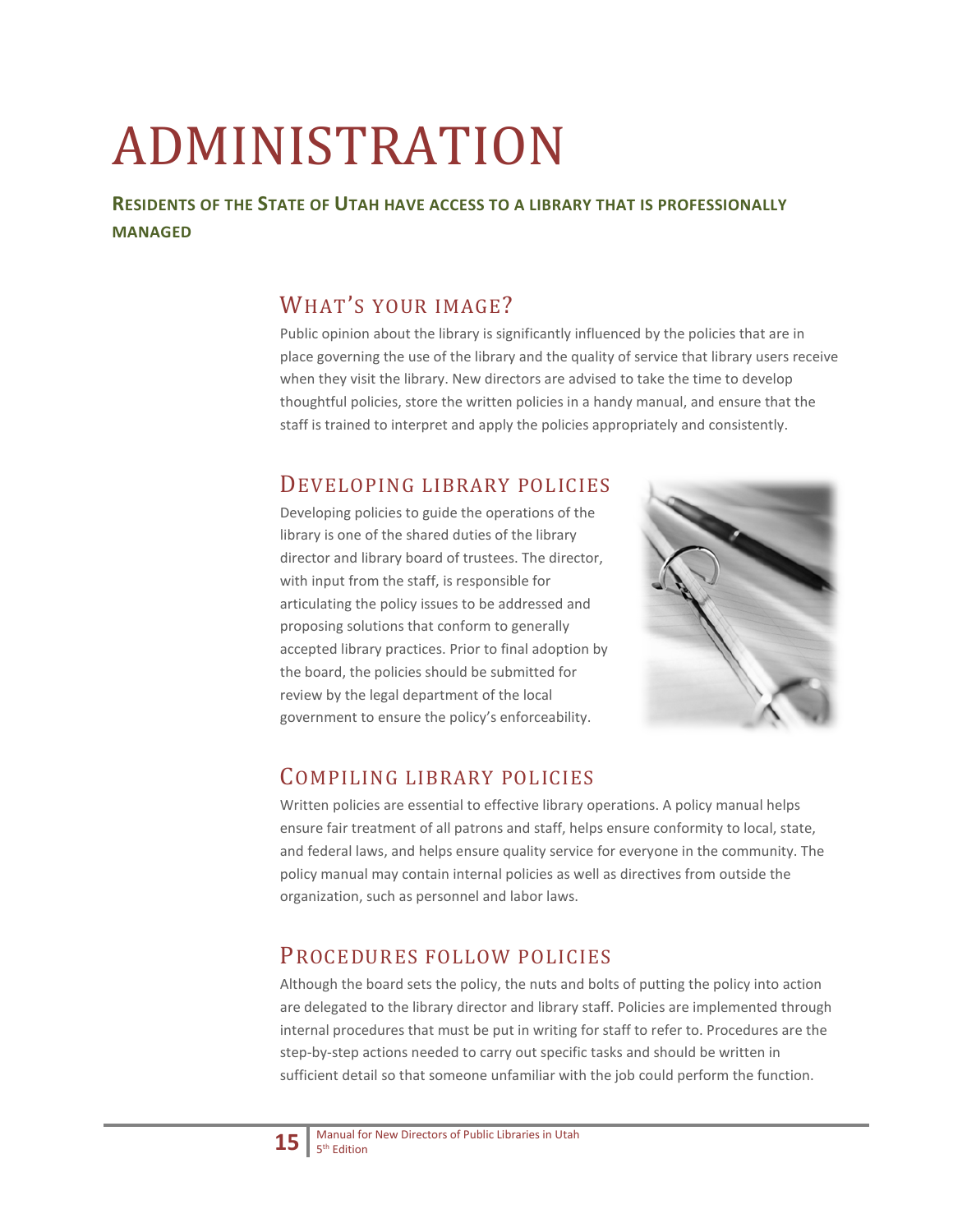#### MAKING POLICIES WORK

The library director is responsible for hiring, training, and supervising a competent workforce. The staff then enforces the library's service policies and is, in essence, the face of the library. The director should make sure that all library job descriptions are current and contain a reference to desired customer relations skills. The library staff is the most effective public relations tool the library has.

### IS A LONG-RANGE PLAN REQUIRED?

The State Library requires all certified public libraries to submit a comprehensive longrange plan or strategic plan that addresses all aspects of library services, programs, infrastructure, and technology. The strategic plan is one of the conditions for library certification and for remaining eligible for Community Library Enhancement Fund (CLEF) grants. It is recommended that the strategic plan includes tentative plans for using the CLEF Grant to support one or more of the library's goals.

### WHAT IS A STRATEGIC PLAN?

- It is a road map or a series of directions to get from one place to a better place.
- It is a logical process that leads to change or improvement.
- It helps groups and individuals make better-informed decisions that result in responsible and productive actions.



- It increases the effectiveness of the organization and assures that the stated goals and objectives will be reached.
- It requires future-oriented thinking, i.e., what do we want to happen, provide, or change in library facilities, services, or technology?

### WHO IS RESPONSIBLE FOR PLANNING?

The library board in partnership with the library director and staff, and stakeholders in the community engages in ongoing and comprehensive planning activities. When library planners put down on paper the goals and objectives that the library hopes to accomplish over a specific period of time, they commit themselves to making it happen.

## SPECIFIC RESPONSIBILITIES OF THE LIBRARY DIRECTOR

The State Library is mandated to document the progress of library service statewide. In order to fulfill this responsibility, USL is authorized to conduct surveys, collect statistics and planning documents, administer grant programs, and enforce library laws. In turn, the local library director is expected to comply with USL requests for information and to submit required reports and documents in a timely manner.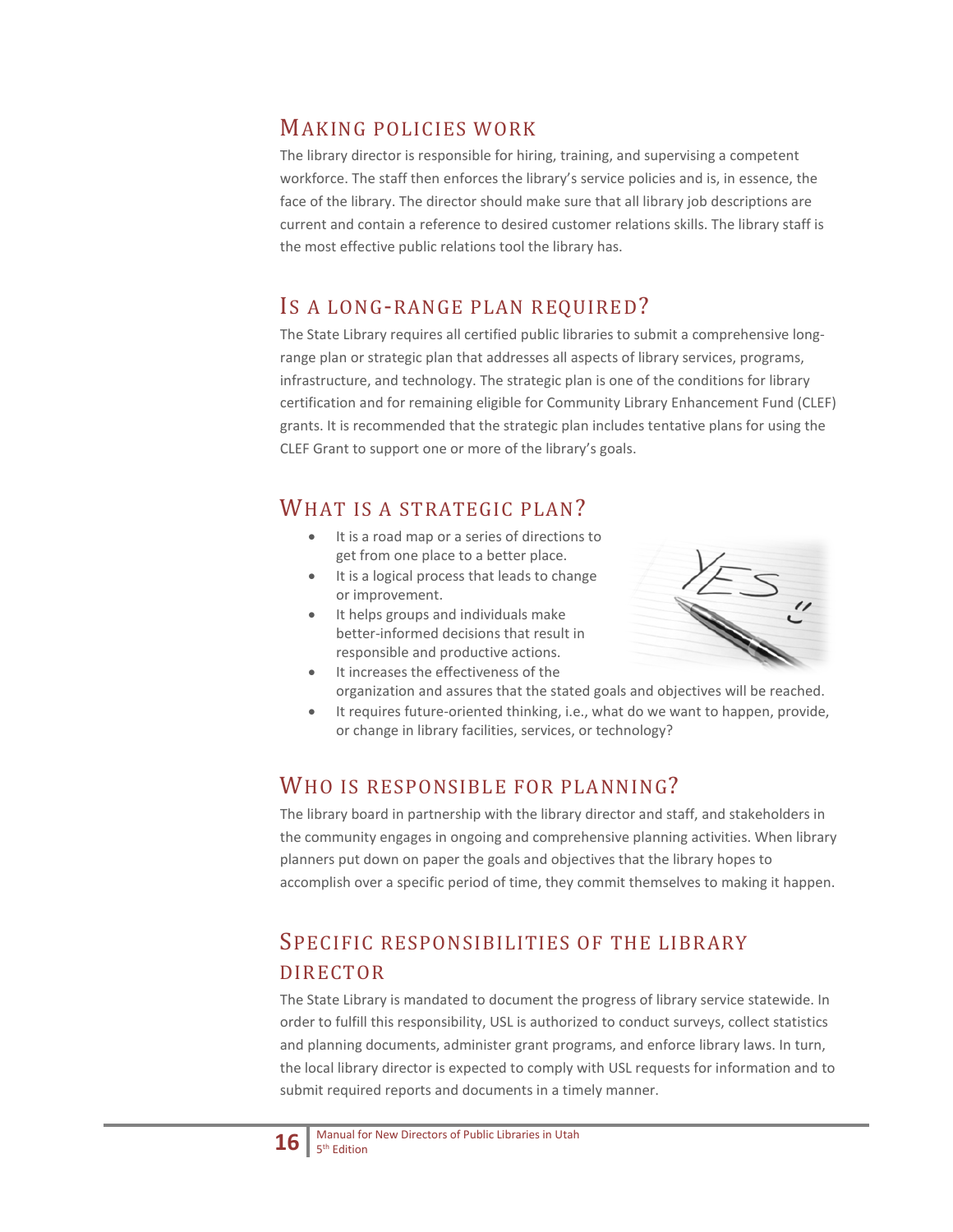The required reports include:

#### **Community Library Enhancement Fund**

Due in September. Libraries that meet certification standards receive a grant from the State of Utah in the Spring. Funds are dependent on the current legislative authorization. Grant expenditures must be completed by June 30. Worksheet for completing the online report is available online at http://heritage.utah.gov/library/clef

#### **Internet Access Policy Updates**

Due every three years (next: 2019). Libraries need to certify that they meet state statutes for Internet policy every three years, to be eligible for state/federal funding.

#### **Library Board Appointments and Staff Changes**

Due as changes occur. Changes of trustees, library director, and assistant director should be reported promptly. The State Library maintains a directory of library directors and trustees online at http://library.utah.gov/directory Contact: Your assigned consultant

#### **Library Certification Renewal**

Due by June 30. Contact: Your assigned consultant

#### **LSTA Federal Grants**

Due date varies depending on the grant. This is a competitive grant program authorized by the federal government. The LSTA grant forms and instructions are available online at http://heritage.utah.gov/library/lsta

#### **Statistical Annual Report of Public Library Service**

Due in February for county libraries and in November for city libraries. This report must be completed annually. Forms and instructions are sent to every city and county library director about sixty days before the report deadline. The annual report data is published online at http://heritage.utah.gov/library/public-library-statistics

#### **Strategic Plan or Long Range Plan**

Due during the library certification renewal. Libraries need to prepare a longrange planning document that includes goals, objectives, and activities for upcoming years. Contact: Your assigned consultant

#### **Summer Reading Program**

Due in September. All libraries need complete and submit the summer reading survey conducted by the State Library. Contact: Your assigned consultant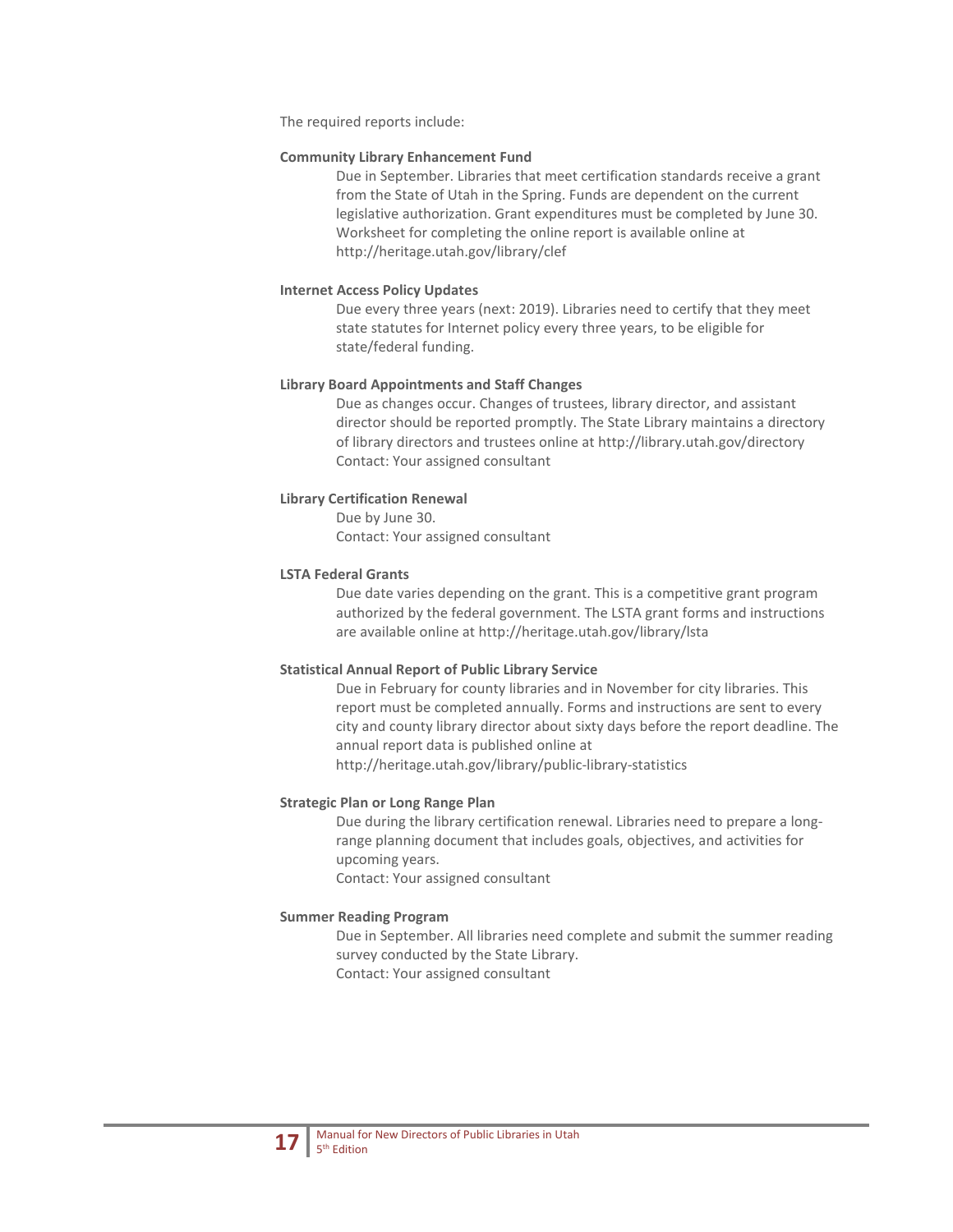#### **STANDARDS FOR ADMINISTRATION**

#### **STANDARD #6**

The names of all board members should be available to the public. General contact information for the board's chair or secretary must be readily available at the library and on the website.

 $\Box$ Yes  $\Box$ No

#### **STANDARD #7**

The Library has submitted the following:

- CLEF Expenditure Report (Due annually in the Fall)
- Statistical Annual Report (Based on Library's fiscal year; due in September for City libraries and February for County libraries)
- Summer Reading Program Evaluation Report (Due annually in the Fall)<br>
S

 $\Box$ Yes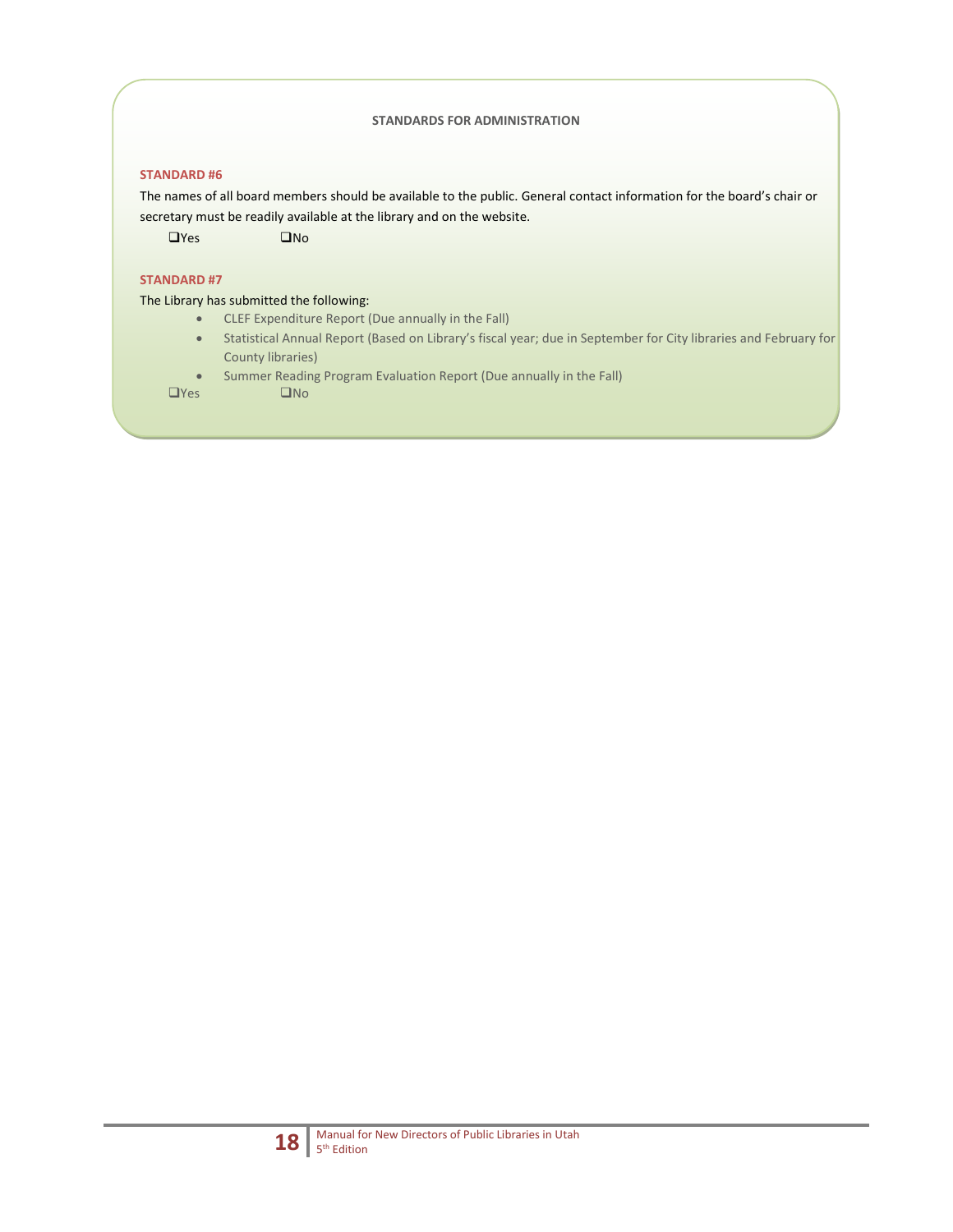# ADVOCACY

**RESIDENTS OF THE STATE OF UTAH HAVE ACCESS TO A LIBRARY WITH TRUSTEES AND STAFF COMMITTED TO THE ADVANCEMENT OF LIBRARY SERVICES IN THEIR COMMUNITY.**

## WHAT IS LIBRARY ADVOCACY?

Library advocacy is the process of pleading or arguing in favor of the public library. In the  $21<sup>st</sup>$  century, technological advances have fundamentally changed the way people access information and expenditure of public funds for library services is increasingly being challenged. Library advocates play a critical role in communicating the importance of free and equitable access to information in a democratic society.

**SUPPORT** PUBLIC **LIBRARIES** 

## WHO CAN BE AN ADVOCATE?

Anyone who believes that libraries and librarians are vital to building an information literate nation is at heart an advocate. However, specific groups can be most effective when they speak about the library's impact on their spheres of influence, for example:

- **Library Staff – Frontline Advocacy**: At the library and outside of work, library staff has numerous opportunities to engage neighbors, friends, and family in friendly conversations about how the library raises the quality of life in the community.
- **Library Trustees**: Often have political and community connections that can benefit the library. Also, public officials respect their charge to represent the best interest of the library and their community.
- **Library Users**: These stakeholders provide invaluable testimony about the difference library programs, collections, and services make in their daily lives.
- **Friends of the Library:** As an independent community group of library champions, the Friends are often seen as passionate volunteers who tirelessly offer their labor to further the library's mission.
- **Community Leaders**: Business owners, school principals and teachers, and community service providers can also speak on behalf of the library on the important economic, educational and social contribution to the community's welfare.

## BIGGER BANG FOR YOUR BUCK

The library must have a sustainable advocacy plan that is implemented not only as a reaction in times of crisis. To be most effective, build your advocacy network with several people representing various groups and interests. Designate an advocacy coordinator who will work with library administrators and trustees to ensure a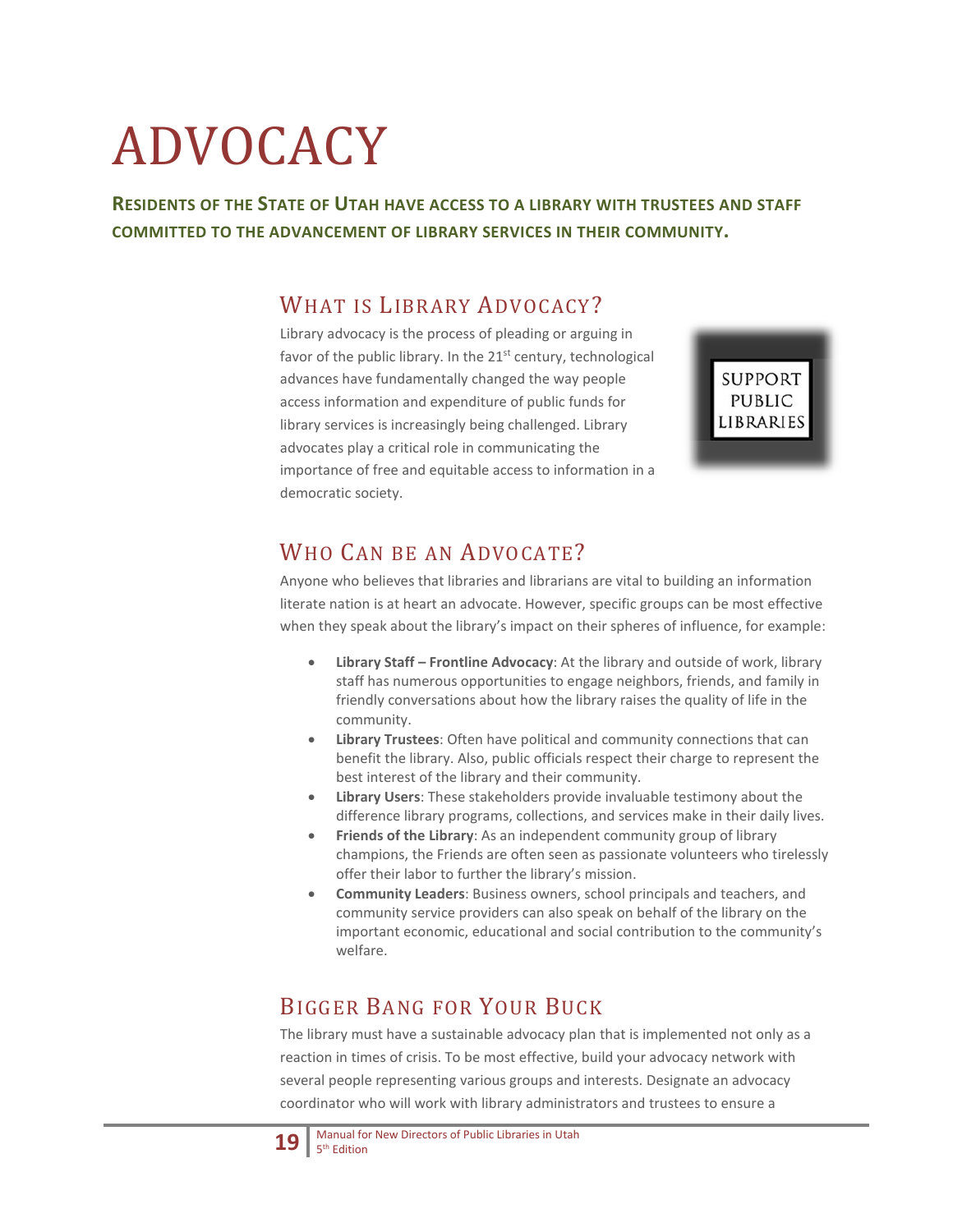consistent message and stay in contact with the network of advocates throughout the year. Here are some specific things you can do:

- **Library Staff**: Be enthusiastic and positive. Thank library users for their business. Invite users to share their "library stories." Talk to your neighbor about the library's mission and invite her to a special library event. Participate in community meetings and events. Keep elected officials informed about library programs and services. Patronize local businesses.
- **Library Trustees**: Stay informed about library issues regarding funding, censorship, Internet use and filtering. Get to know your elected officials and maintain contact with them throughout the year. Accompany the library director to a presentation before the city council or county commission. Use your connections on behalf of the library.
- **Library Users**: Provide testimony in support of the library at a budget hearing. Sign up to receive library news. Share with friends and family news about the library.
- **Friends of the Library**: Stay informed about library events. Maintain contact with library administrators and trustees. Invite key people (e.g. city council members, business owners, community leaders) to be honorary Friends. Write letters-to-the-editor in support of the library. Thank or recognize local legislators for their support.
- **Community Leaders**: Co-sponsor a library program. Offer to speak in support of the library at the next city council or county commission meeting.

#### DELIVERING THE MESSAGE

To be an effective library advocate you will need three things:

- (1) You need to communicate the key message simply and consistently;
- (2) You need to clearly define your audience by asking yourself "Who can help me achieve the library's goal?"
- (3) You need to identify what is the best way to reach your audience, e.g. a personal contact, by phone, by letter, via email, through the library's website, advertising in the media, press release, PSA, letter-to-the-editor, etc.

See Appendix E – Documents to have on hand & Laws you should know about.

#### DEALING WITH THE MEDIA

The library must have a policy in place that deals with media calls and public relations. All library staff, trustees, and friends should have a clear understanding of who can speak for the library. The designated spokesperson should have easy access to the library's key messages on various topics. Following are some tips if you are being interviewed:

Be clear about who you represent.



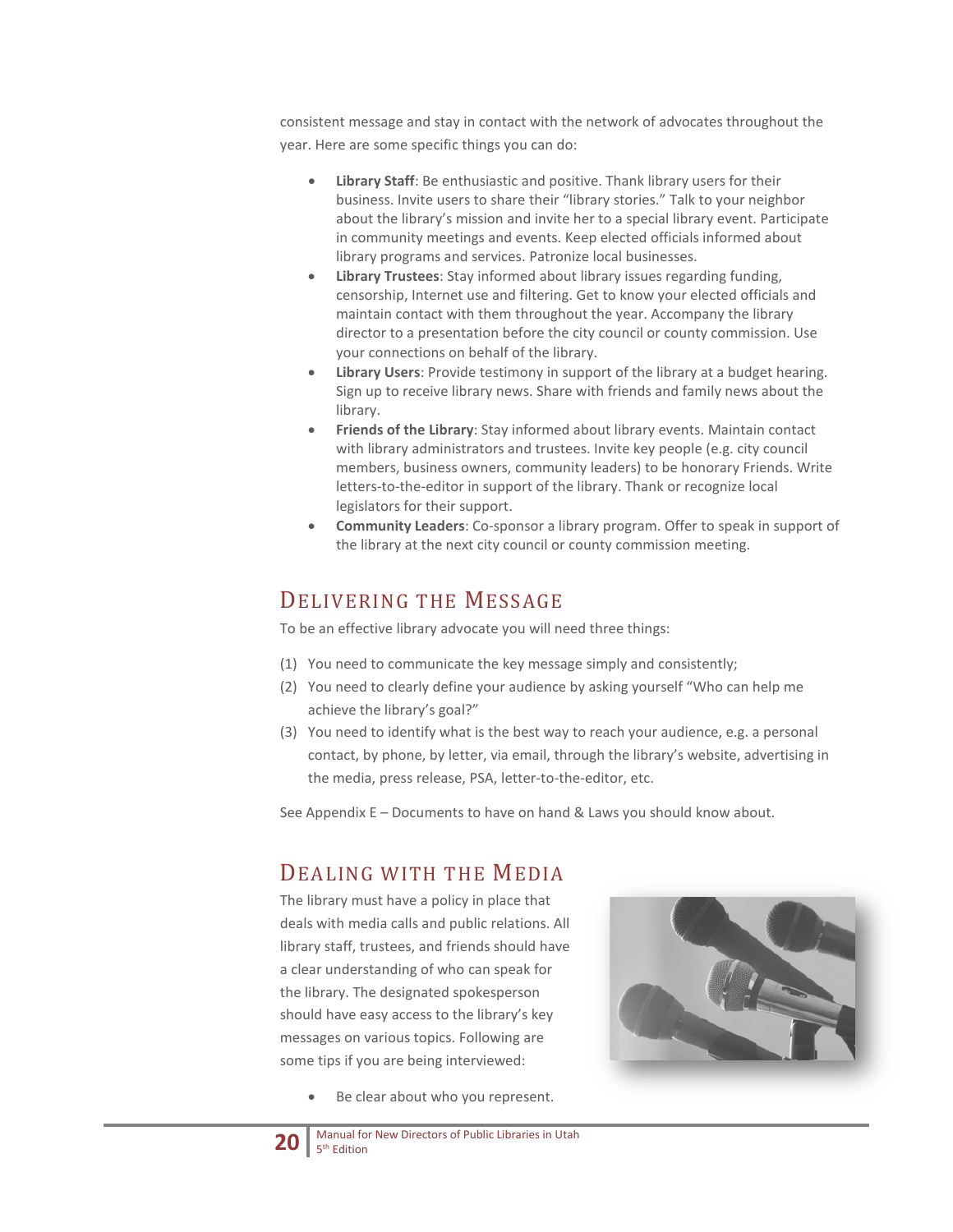- Know your message you do not have to reinvent the message for every interview.
- Aim to deliver the key message at least three times.
- Know your audience find out the type of publication, who the readers or listeners are; ask the reporter what the "angle" is.
- Be prepared to answer the standard "Who- What-Where-When-Why and How" questions.
- Write your key messages and talking points on notecards. Keep them in front of you when doing radio or telephone interviews.
- Talk in "sound bites." Your key message should be short and pithy.
- Don't be afraid to say "I don't know." If you are not sure, say, "I'm sorry I don't know that. I'll be glad to check and get back to you."
- Help the reporter understand by providing fact sheets or background material.
- Practice, practice, practice.
- Remember to smile remain professional but friendly and likable.
- Stay in control Keep your answers focused and "on message." Don't let your guard down; this is an interview, not a conversation. Nothing is "off the record."

## WORKING WITH ELECTED OFFICIALS

The most effective library advocates know that it is necessary to cultivate good relations with elected officials all year long and not only when the library's budget comes up for a vote. This continuous communication can be done in person, by phone, email or letters, but it is critical to keep city and county officials informed of library successes as much as concerns. Here are some tips when talking with elected officials:



- Start with officials you know support the library.
- Recognize that officials are not experts on everything. Provide fact sheets or background material when needed.
- Stick to one issue. Avoid presenting lists of concerns.
- Do your homework and get to know your elected official. Link the library message to something you know relates to their personal circumstance, interest or experience.
- Get to the elected official's staff. They can become powerful allies to your cause.
- Don't guess or give misinformation. If you do not know the answer, tell the official you will find out the facts and get back to them as soon as possible.
- Be personal and share real-world stories from your library.
- Be direct about what you want and try to get a commitment.

Source: THE LIBRARY ADVOCATE'S HANDBOOK.

http://www.ala.org/ala/aboutala/offices/ola/libraryadvocateshandbook.cfm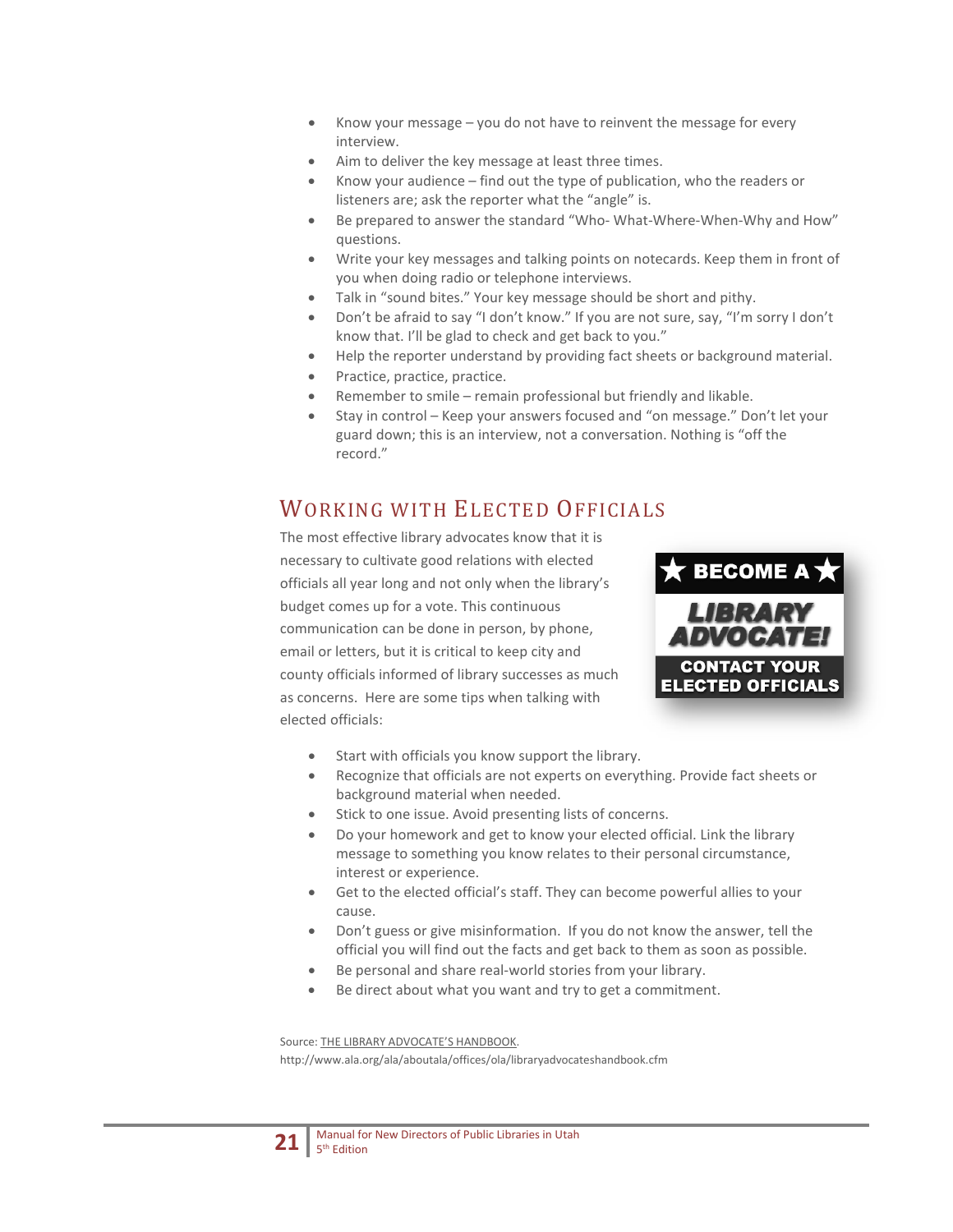# FUNDING & FINANCES

**RESIDENTS OF THE STATE OF UTAH HAVE ACCESS TO A LIBRARY THAT RECEIVES THE MAJORITY OF ITS FUNDING YEAR TO YEAR FROM LOCAL GOVERNMENT SOURCES.**

### HOW ARE LIBRARIES FUNDED?

In Utah, there are two primary mechanisms for government funding of library operations: 1) a dedicated library tax or 2) an apportionment from the General Fund. Cities and counties are empowered by the Utah Code to impose a separate dedicated library tax known as the library fund. Current law limits this tax to .001 of the taxable value of taxable property within that jurisdiction. Otherwise, the library is allocated a portion of the local government's General Fund meaning that libraries reapply for their budget amounts each year. Certification



Standards stipulate that at least 65% of a library's funding be from local government sources (i.e. city or county). Libraries may seek supplemental funds through grants and Friends of the Library group's fundraising and planned giving campaigns.

## THE BUDGET PROCESS

The library director develops the library budget, with board oversight, and with guidance from the budget manager of the funding authority (i.e. city or county). Preparation of the budget starts about 6 months ahead of time. The rule-of-thumb percentages in a library budget are 60-80% personnel, 10-20 % materials, and the balance for all other expenses. Grant receipts and expenditures must be tracked separately.

If this is your first budget, don't just assume the budgets of the past correctly reflected the library's resources. Scrutinize the current budget to ascertain that the library's revenues and expenses are itemized correctly. Be sure you understand the accounts and balances you are working with and keep digging for clarification.

## WHAT IS MAINTENANCE OF EFFORT?

To prevent local funding authorities from withdrawing financial support for the public library or disproportionately targeting the library for budget cuts from year to year, the Certification Standards stipulate that the jurisdiction shall comply with maintenance of effort funding for the library by spending an amount no less than 90% of the average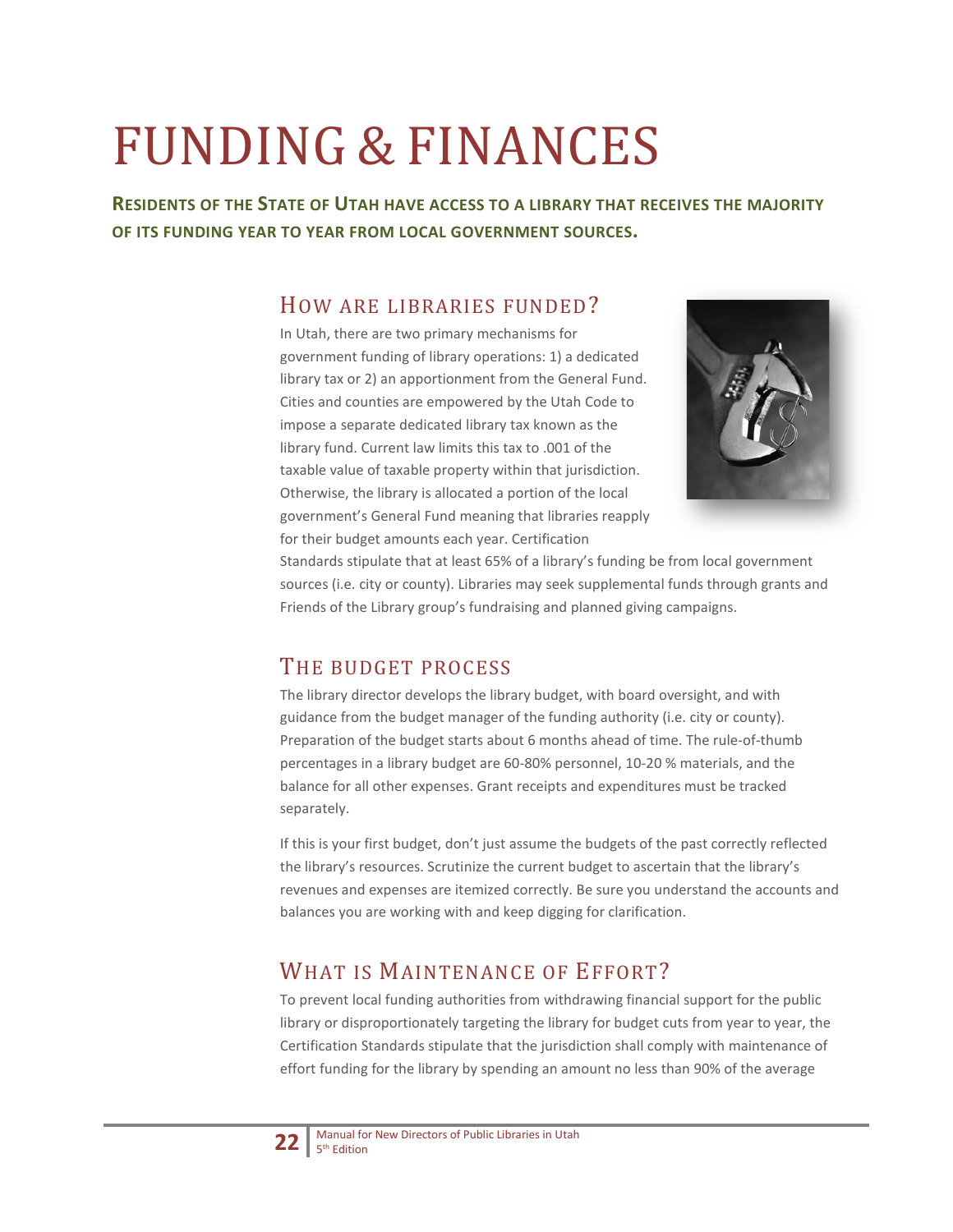amount actually expended on the library in the three preceding fiscal years, exclusive of capital outlay and one-time increases.

#### **STANDARDS FOR FUNDING / FINANCES**

#### **STANDARD #8**

**Maintenance of Effort Compliance** – The library jurisdiction complies with Maintenance of Effort (MOE) funding support for the library (decrease of less than 10%). MOE is defined as follows: the percentage of increase (decrease) in operational expenditures from the average of past three fiscal years to the previous fiscal year. MOE is calculated by the State Library based on expenditures reported in the Statistical Annual Report.

 $\Box$ Yes  $\Box$ No

#### **STANDARD #9**

Local Government Support Compliance – 65% of operating revenues come from jurisdictional tax revenues. This is calculated by the State Library based on revenues reported in the Statistical Annual Report.

 $\Box$ Yes  $\Box$ No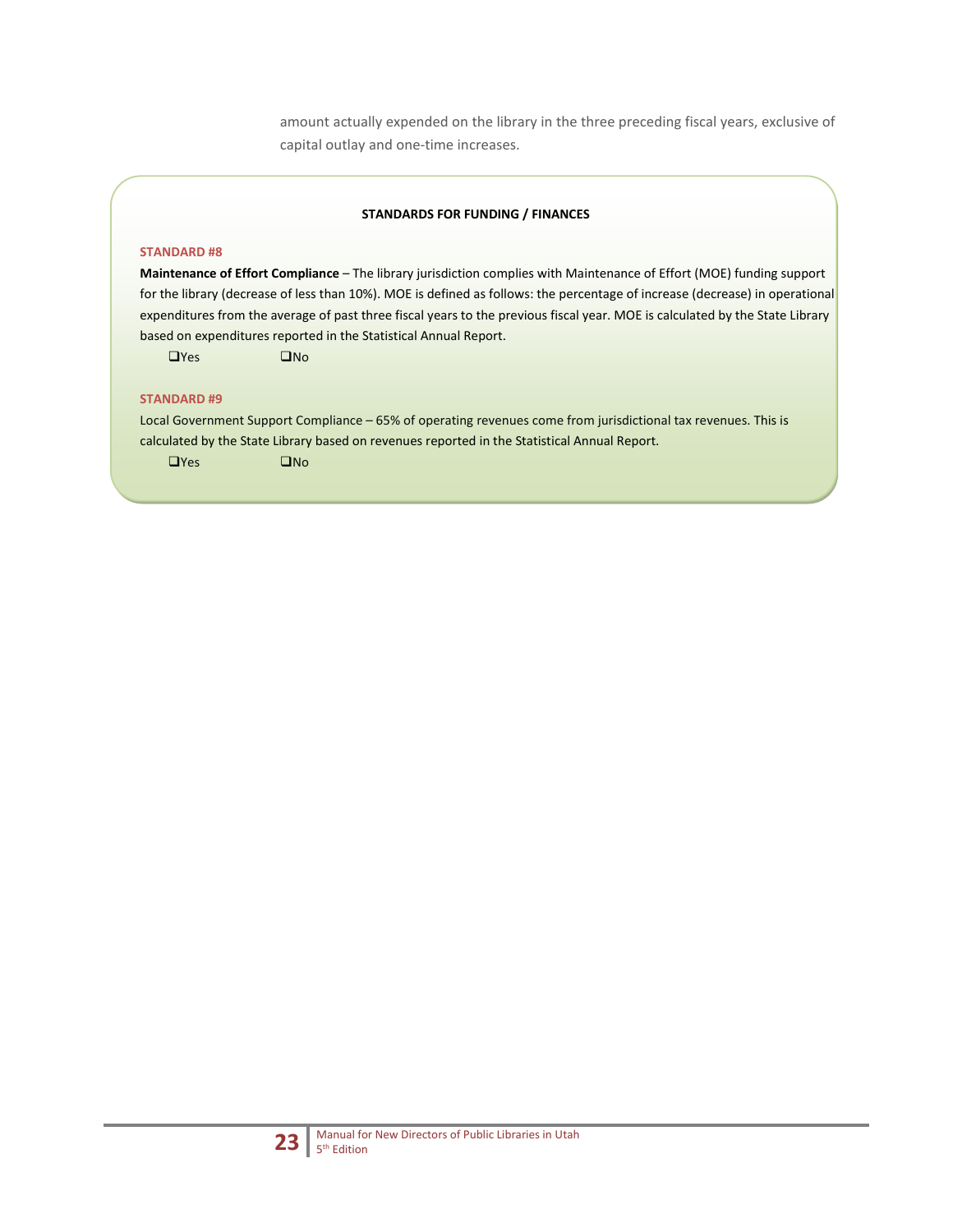# PERSONNEL

#### **RESIDENTS OF THE STATE OF UTAH HAVE ACCESS TO A LIBRARY STAFFED BY COMPETENT AND WELL-TRAINED STAFF**

### TRAINING IS ESSENTIAL

Training is a key component in the professional growth of a library director and the director's ability to cultivate good library service. Ideally, commitment to training will be a goal shared by both the library board and governing authority. Library budgets should contain specific line item funding for staff development. Additionally, the library director should be aware of other free and affordable training and learning opportunities.

## **U**TAH **P**UBLIC **L**IBRARY **I**NSTITUTE **F**OR **T**RAINING – UPLIFT

The State Library offers a variety of training opportunities for library staff and trustees. This includes basic training for non-MLS library staff, advanced training for all the library



community, and training for library trustees, through special institutes, mini-workshops, webinars, grants to individuals and grants to library organizations.

**Basic Certification Training** – The popular core courses required to meet the personnel standard for public library certification include:

- o Library Administration
- o Cataloging / Acquisitions / Technical Services
- o Youth Services
- o Collection Development
- o Technology
- o Reference

Library directors without an MLS degree must attend four of the six core courses to graduate from UPLIFT.

## STATE LIBRARY SPONSORED TRAINING

Training opportunities include advanced classes in critical library topics, orientation for library trustees, special institutes, mini-workshops, webinars, grants to individuals and grants to library organizations. *Utah's Online Library* database training is available through regularly scheduled workshops. On-site training or live webinars can be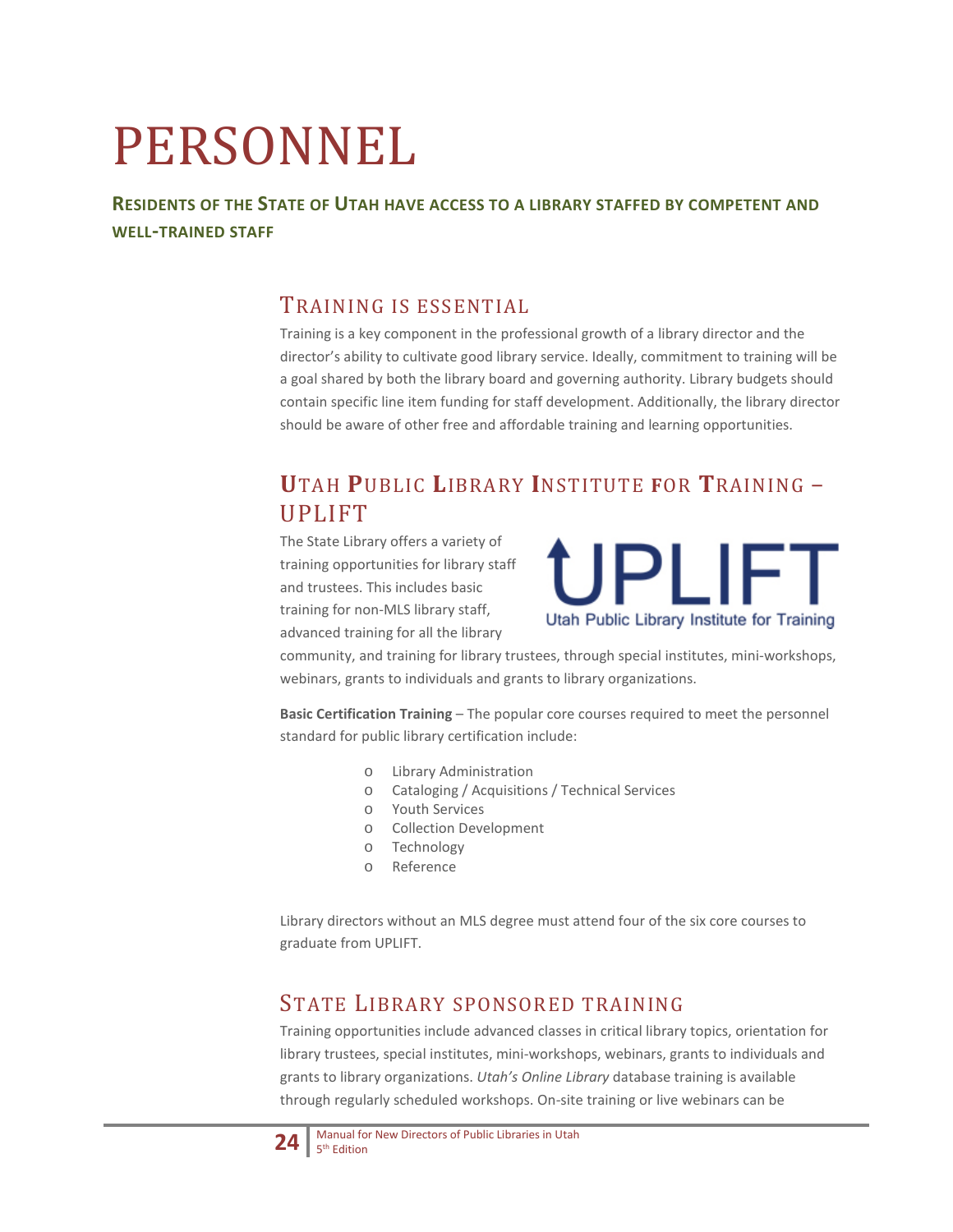arranged by request. In addition, the Utah Library Association (ULA) sponsors an annual conference in the spring as well as mini-workshops throughout the year. The State Library collaborates regularly with ULA in planning and offering training programs.

#### PROFESSIONAL LITERATURE

The State Library maintains a substantial collection of materials on library management and information technology that are available for libraries to borrow through Interlibrary Loan. The collection contains newly published works as well as classic texts. Newcomers, as well as the experienced librarians, will find something useful in this collection to further their professional knowledge.

#### **STANDARDS FOR PERSONNEL**

#### **STANDARD #10**

Qualifications of the Director / Staff

- The Library Director has an ALA-accredited library degree or has received advanced formal training in the management of libraries or related institutions.
- $\Box$  The Library Director has acquired, or will acquire within the next three years, training in the management of libraries through the State Library's UPLIFT program.

*Newly appointed directors must complete the State Library's Director Orientation in a timely manner, in accordance with the schedule of the State Library .*

#### **STANDARD #11**

Training of Director and Staff – Training in areas that enhance work abilities.

- Libraries with less than 1 FTE: Library Director received at least 23 contact hours of training in the most recent year.
- Libraries serving less than 25,000 with 1 FTE or more: Library staff and Director combined received at least 50 contact hours of training in the most recent year. At least 10 hours (20%) of these contact hours must be completed by staff members other than the Director.
- Libraries serving 25,000 or more: Library staff and Director combined received at least 100 contact hours of training in the most recent year. At least 30 hours (30%) of these contact hours must be completed by staff members other than the Director.

#### **STANDARD #12**

The Library has skilled technical support, either provided by city / county or through a private contractor, that adequately meets the library's needs to support and maintain the technology infrastructure.

 $\Box$ Yes  $\Box$ No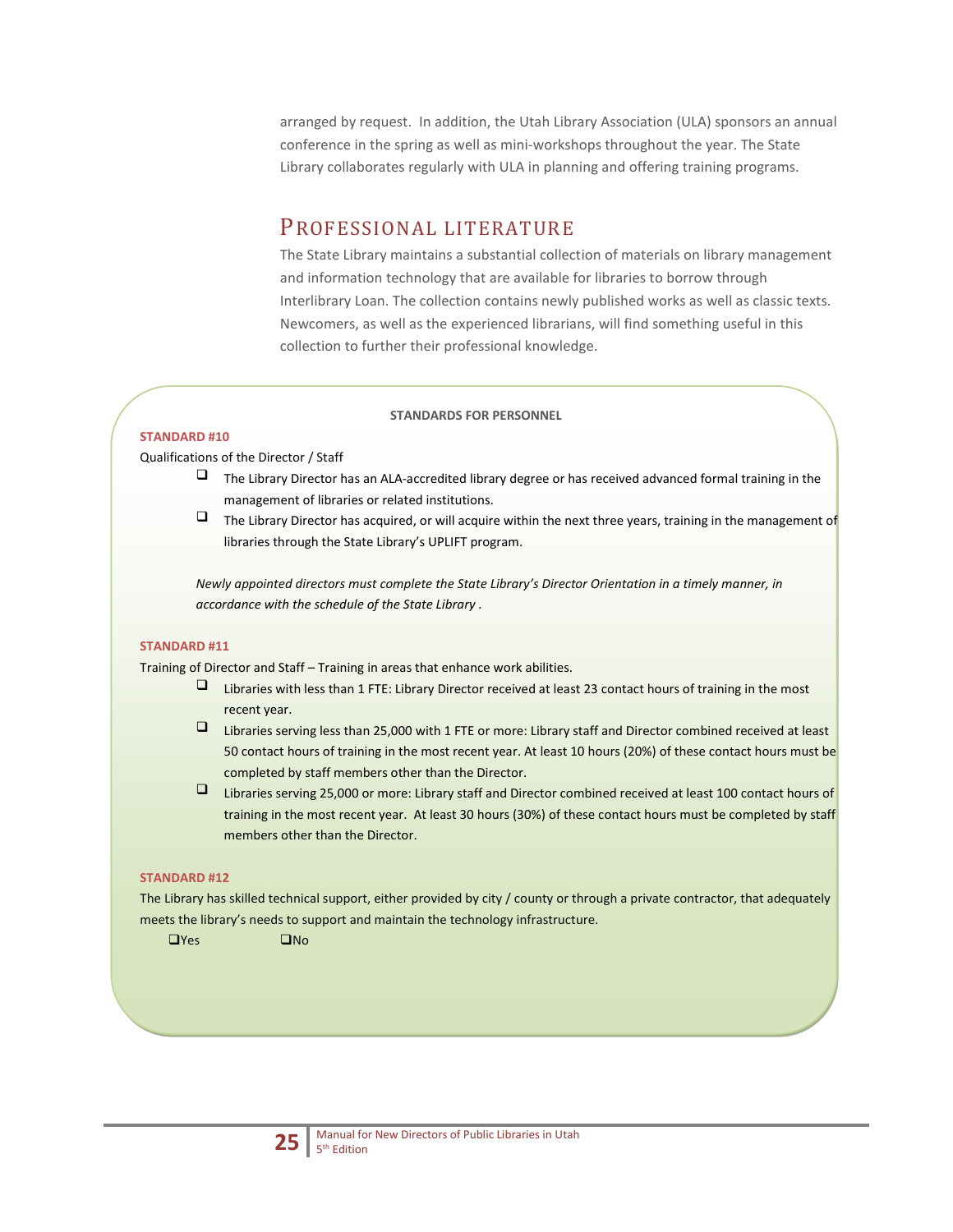# ACCESS & SERVICES

**RESIDENTS OF THE STATE OF UTAH HAVE ACCESS TO A LIBRARY WITH CONVENIENT HOURS, ACCESSIBLE STAFF AND COLLECTIONS, AND PROVISIONS FOR COMPLIANCE WITH THE AMERICANS WITH DISABILITIES ACT.**

#### REMAINING RELEVANT

Nowadays, users of public services expect greater flexibility from providers in terms of when and how they access the services. In some cases, the user demands additional open hours, in others, the ability to receive certain services online 24/7. To remain relevant, the library must position itself solidly in line with the expectations and demands of the community and strive to increase the user's access to its resources. These efforts may include:

- Listing the library's telephone number in various community directories. The library's contact information and service hours should also be readily available online.
- Opening to the public a regular set of hours that include evening and weekend hours. This schedule must be designed to accommodate the largest possible number of users.
- Promoting interlibrary loan services and initiating reference referrals when materials are not available in the library's own collection to meet patron requests.
- Enhancing the library's online catalog to allow borrowers to access their own account, update personal information, manage their items checked out, and place holds on materials.
- Creating a dynamic website that provides access to the online catalog, contact information for programs and services, links to online resources, such as *Utah's Online Library*, and that capitalizes on emerging technologies and strategies to add value to the library services.

#### **LIBRARIES MUST…**

- $\div$  Evaluate how its current mission aligns with the goal of helping the institution and community respond to the challenges of the 21st century;
- ❖ Assess where the institution sits today on the continuum of supporting the development of its audiences' 21st-century skills;
- $\triangle$  Become increasingly embedded in the community in order to create lasting partnerships that address 21st-century audience needs; and
- Design new programs and strategies to help individuals meet the new and more demanding challenges of 21st-century life.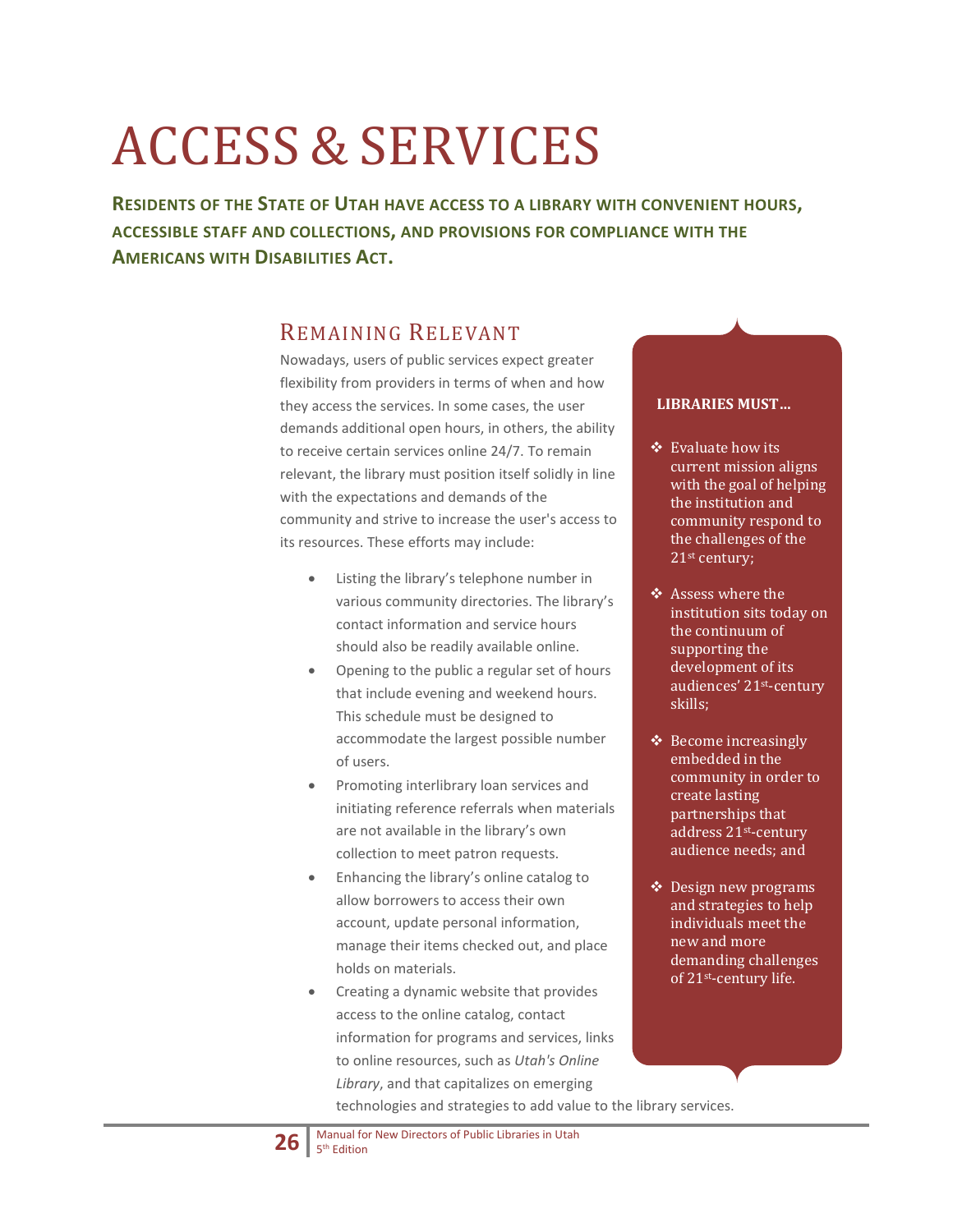- Providing assistance and equipment for individuals with disabilities and connecting users with the [Library Services for the Blind and Disabled](http://blindlibrary.utah.gov/) available at the State Library.
- Serving the broad community through strategic outreach and collaborations to special populations, such as those who speak languages other than English, homebound, early childhood care providers, schools, literacy teachers, health centers, senior citizens, and social service agencies.

## STATE LIBRARY SUPPORT

Recognizing that many Utah libraries have limited resources to provide in-depth library service, the State Library serves as a backup for these libraries. Specifically, libraries can call upon the State Library for help in answering reference questions, cataloging, interlibrary loan, collection development, and "how-to-do-it" professional library literature. Additionally, every library has an assigned consultant who can direct library staff to other helpful resources.

#### **STANDARDS FOR ACCESS AND SERVICES**

#### **STANDARD #13**

Integrated Library System (ILS) – The library operates an ILS or participates in a consortium that operates an ILS.  $\Box$ Yes  $\Box$ No Name of ILS:

#### **STANDARD #14**

Internet Presence – The library maintains a website, which provides:

- Contact information for the library director
- A schedule of programs at the library
- A catalog of materials that allows the public to place holds and renew materials online
- Resources available through Utah's Online Library
- A way for library users to contact library staff to obtain reference information or assistance

 $\Box$ Yes  $\Box$ No

#### **STANDARD #15**

Operating Non-duplicated hours. Non-duplicated hours means that only one library in a system is counted for each time period. Evening / weekend hours means service hours after 5 PM on weekdays; Saturday, and Sunday (30% of minimum open hours for population category).

- Libraries serving less than 2,500: 23 non-duplicated hours per week. At least 7 evening / weekend hours. Posted Weekly Hours
- Libraries serving between 2,500 and 5,000: 25 non-duplicated hours per week. At least 8 evening / weekend hours. Posted Weekly Hours
- Libraries serving between 5,000 and 25,000: 38 non-duplicated hours per week. At least 11 evening / weekend hours. Posted Weekly Hours
- Libraries serving between 25,000 and 50,000: 52 non-duplicated hours per week. At least 16 evening / weekend hours. Posted Weekly Hours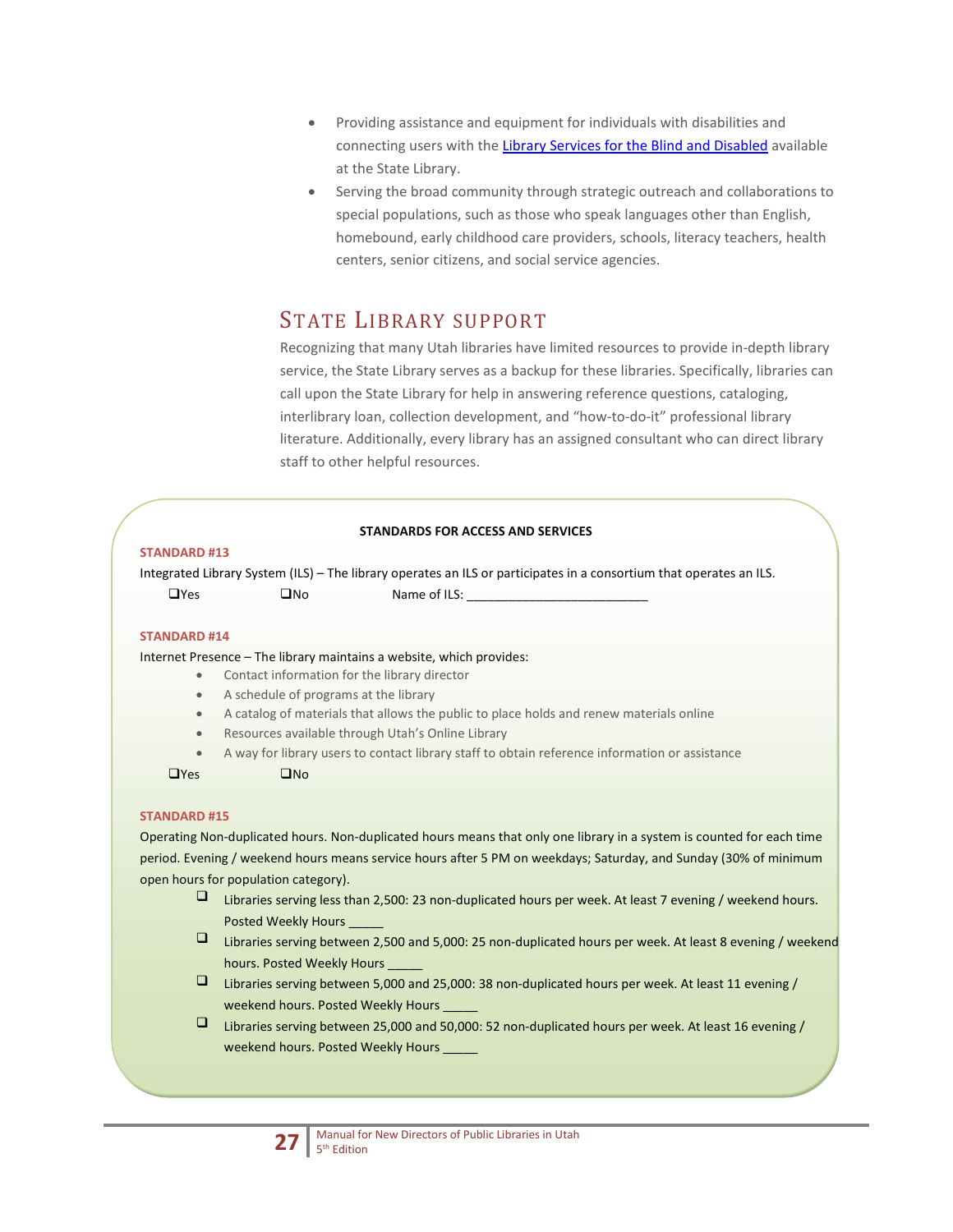# MATERIALS & RESOURCES

**RESIDENTS OF THE STATE OF UTAH HAVE ACCESS TO A LIBRARY THAT OFFERS A FULL RANGE OF MATERIALS AND ELECTRONIC RESOURCES THAT ARE CURRENT, ORGANIZED, AND RELEVANT TO COMMUNITY NEEDS**

### COLLECTIONS, PROGRAMS, AND SERVICES

New directors should become informed about library philosophies and standard practices regarding library collections, library programs, and services offered to the public. As mentioned before, the  $21<sup>st</sup>$ -century library recognizes that technological advances, societal changes, and education reforms have fundamentally impacted the way we do business and so the library must focus all its efforts on meeting the needs of the user in their own terms.

## COLLECTION DEVELOPMENT POLICY

The library must have a written policy for selecting and deselecting (i.e. deleting or weeding) materials from its collection. The collection development policy (aka material selection policy) is developed by the library director, assisted by library staff, and adopted by the library board. The policy must be grounded in the goals and objectives stated in the library's strategic plan, which specifies how the library will meet identified community needs.

The collection development policy should be reviewed periodically to ensure that it remains relevant in the library's and the community's changing environment. A good rule of thumb is to review the complete policy when a new strategic plan is adopted.

## BUDGET FOR LIBRARY MATERIALS

Effective policies usually include the following sections:

- ❖ Introduction
- Mission, Vision, and Goals
- **❖** Description of the Community Served
- ❖ Responsibility for Collection Development
- ❖ Intellectual Freedom Statements
- ❖ Funding and Allocations
- ❖ Selection Policies, Procedures, and Priorities
- Special Collections
- ❖ Weeding
- Gifts and Donations
- Cooperative Relationships
- Handling Complaints and **Challenges**

Periodically, the library director should assess how well the library collection is meeting the needs of the community. Using data from circulation records and usage statistics, as well as anecdotal feedback received from users about the collection, the library director can adjust funding levels per format and target audience to respond and even predict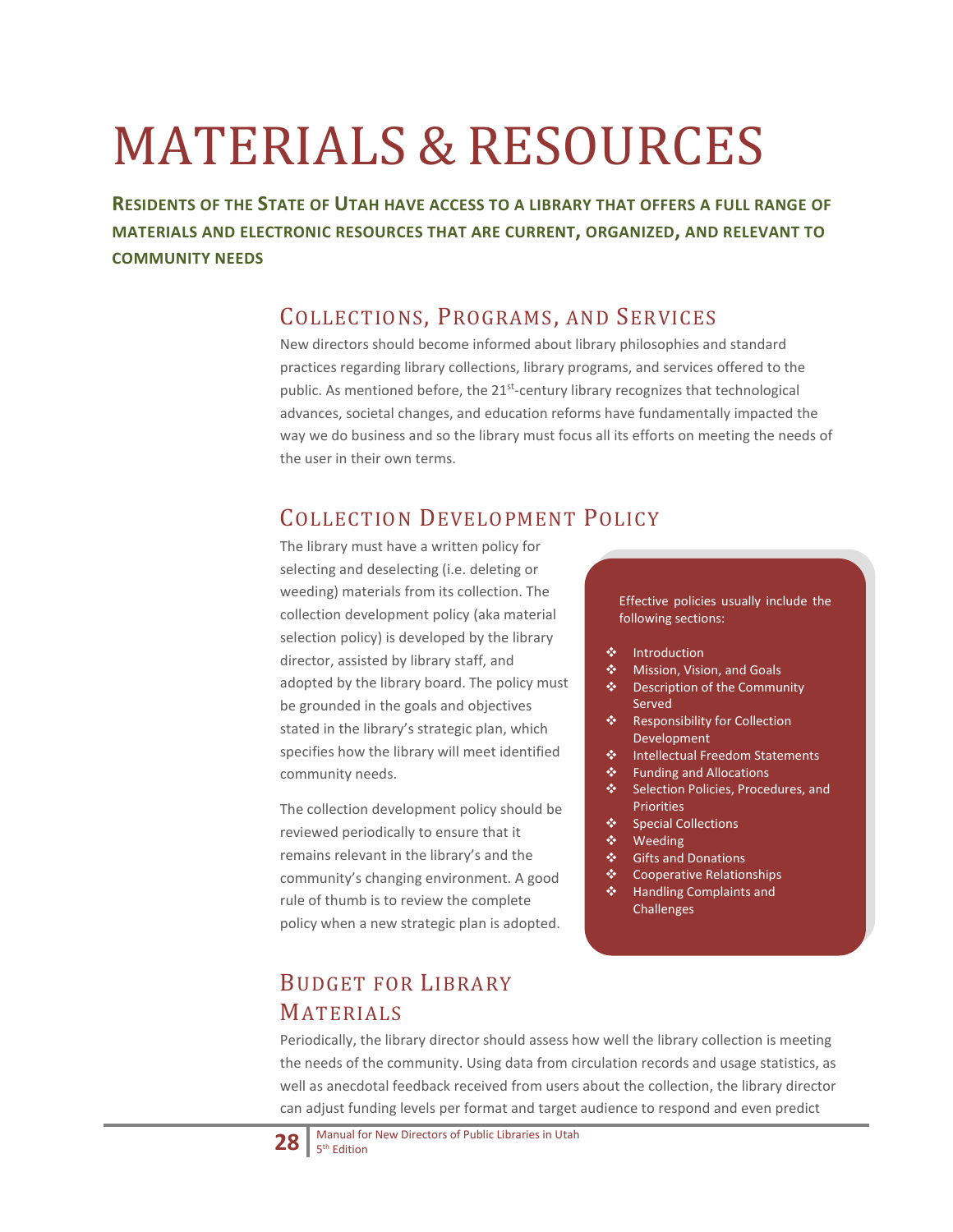demand for materials. The number and variety of categories (i.e. line items) in the budget for library materials should be as simple or detailed as needed by the library to (a) meet municipal accounting rules, and (b) periodically assess purchasing practices. For example, some libraries have a materials budget with only three line items: budget for books, budget for electronic materials, and budget for all other materials; other libraries have a more detailed budget with line items for children's books, adult books, children's DVDs, adult DVDs, audiobooks, downloadable materials, online databases, and other materials.

## CATALOGING

In an effort to enhance access to the collection, library materials are cataloged according to standard library practices that currently include using MARC 21records, AACR2 rules, and Sears/Library of Congress subject headings. Integrated library systems (ILS) are becoming more sophisticated all the time and often use new information technology standards and protocols. Library directors are strongly encouraged to stay informed of cataloging issues and trends because changes made within an LIS may have broad implications for service and access to the library's collection.

## ELECTRONIC RESOURCES

The explosion of information sources available electronically is one of the hallmarks of the 21st century. Libraries have taken steps to understand the impact on society this information boom is causing and how users are now searching and consuming information. However, one thing is clear: many library users are now expecting to receive library services in electronic formats via personal electronic devices. For example, many library users are now expecting to be able to check their own library records online, request materials online, and receive the information they need without setting foot in the library building.

The Internet, search engines, and ubiquitous powerful handheld devices present to the user mind-numbing quantities of information sources, many of them from trustworthy providers but often from unknown sources. The State Library provides access to premium content online through *Utah's Online Library*, for library staff and all Utah residents. These electronic resources are not available on the free Internet, but library patrons can use them from home with their library card number or a special library access code.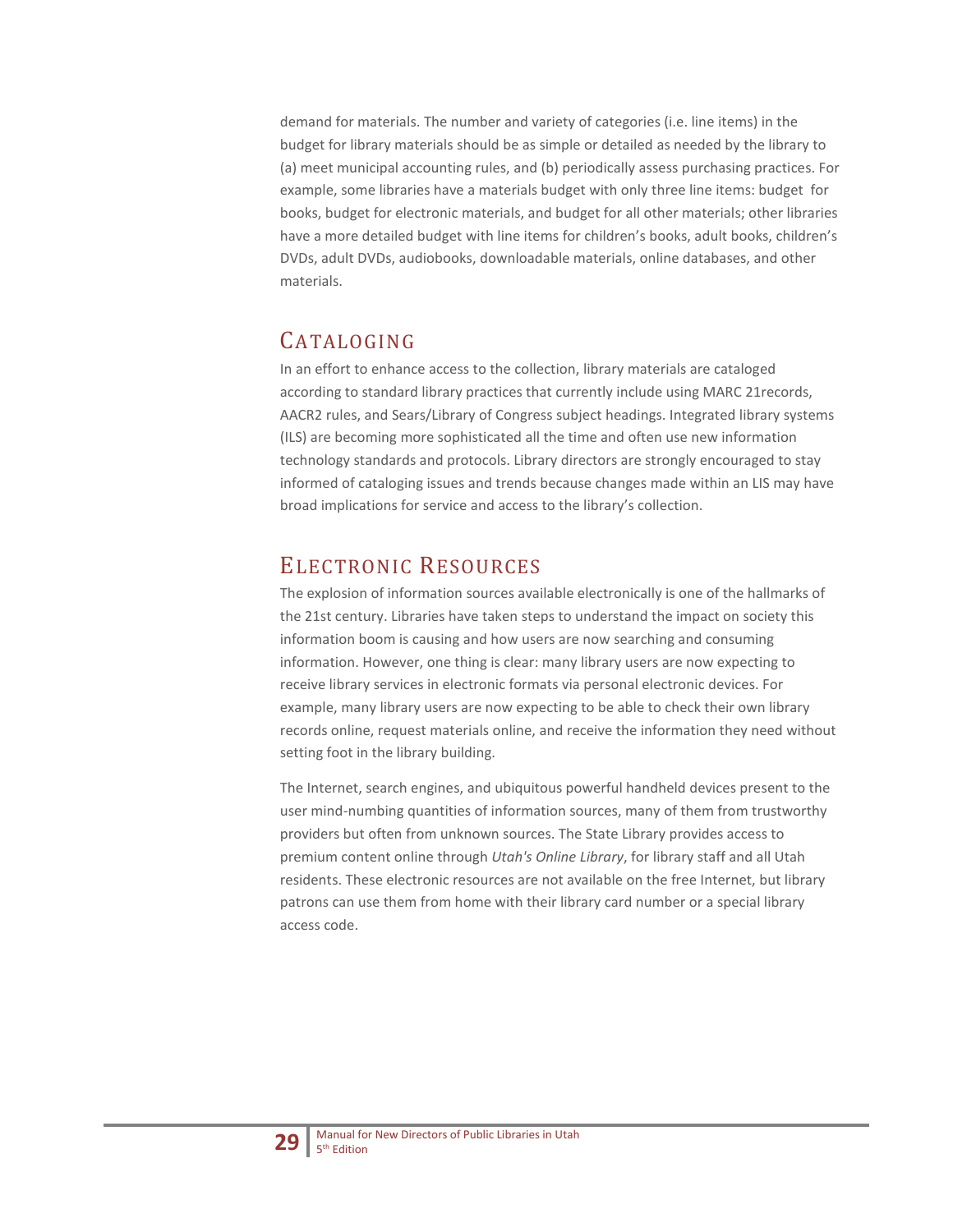#### **STANDARDS FOR MATERIALS AND RESOURCES**

#### **STANDARD #16**

The Library has a collection development policy approved by the Library Board. The collection development policy must include:

- Statement of purpose
- Responsibility for selection
- Criteria for selection
- Description of selection process
- Handling of gift items
- Weeding (deselection)
- Steps for handling objections to materials

 $\Box$ Yes  $\Box$ No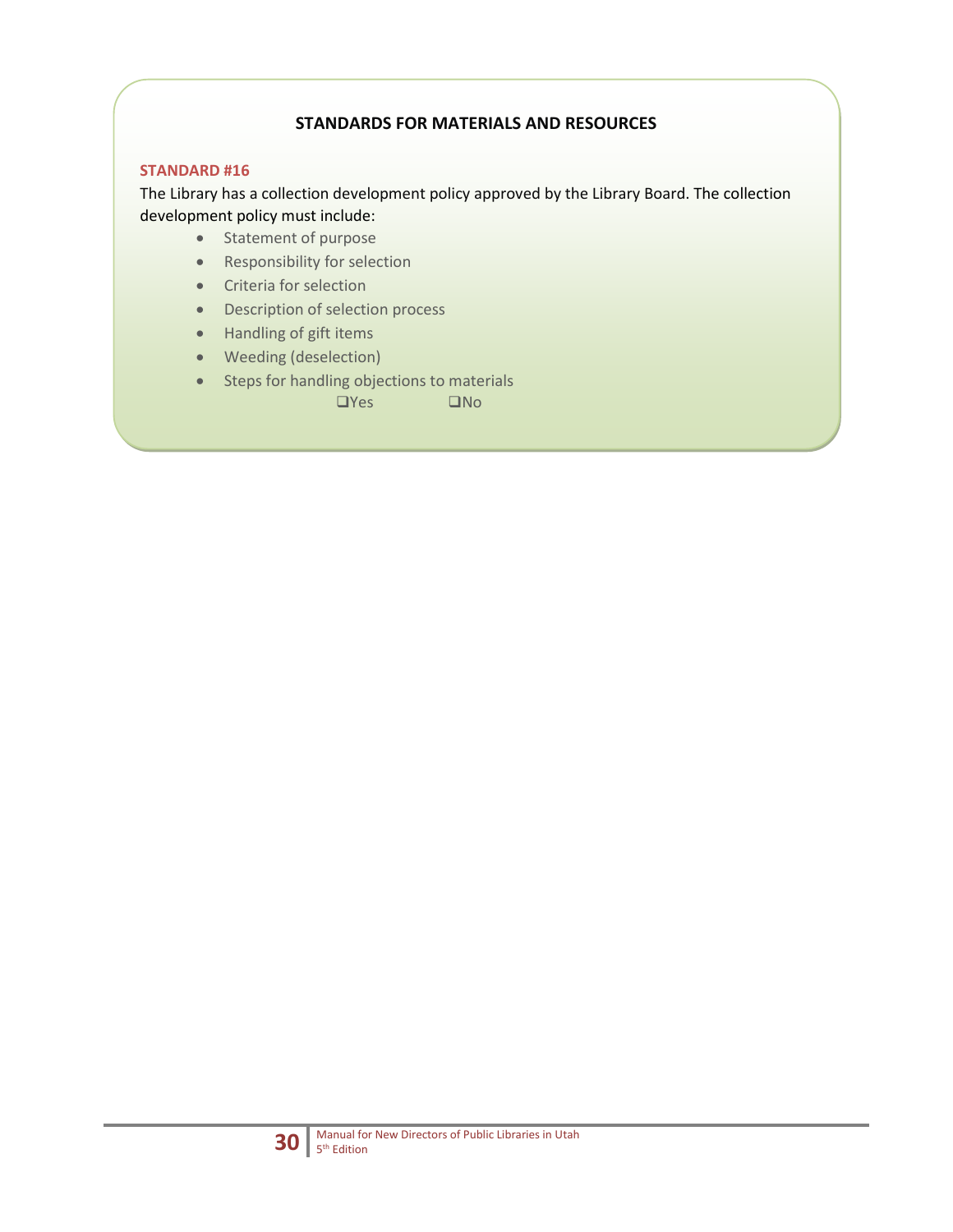# TECHNOLOGY

**RESIDENTS OF THE STATE OF UTAH HAVE ACCESS TO A LIBRARY THAT USES THE LATEST TECHNOLOGY TO IMPROVE LIBRARY OPERATIONS AND PATRON SERVICES.**

### THE INTERNET DILEMMA

The Internet is about open access to a worldwide network of information and ideas. Libraries choose to have Internet stations for public use in order to provide the greatest range of resources for their patrons and to ensure equal access to online information for everyone in the community. This professional commitment to an individual's right to seek information via computer terminals positioned in a public space has forced libraries to adopt thoughtful and clear Internet policies that meet several legal tests.



#### POLICY REQUIREMENTS FROM THE STATE OF UTAH

If the library wishes to receive state funds, it must have (1) an Internet policy regarding use of the Internet by minors and (2) an Internet filter on all computers available to the public. This filter must be set up to block images of child pornography and obscenity to all users, and items harmful to minors under 18. Procedures for policy enforcement must be specified.

## POLICY REQUIREMENTS FROM THE FEDERAL GOVERNMENT

The Children's Internet Protection Act (CIPA) requires libraries and schools to install filters on their Internet computers if they wish to retain federal funds. An additional proviso requires that the library has a means for disabling the filter at the request of an adult doing "research." CIPA directly affects eligibility for E-Rate telecommunications discounts and LSTA grants.

## PRINCIPLES AT RISK: INTELLECTUAL FREEDOM AND FREEDOM FROM CENSORSHIP

Intellectual freedom is a core value of the library profession. From the library perspective, it is the right of every individual to both seek and receive information from all points of view without restriction. It provides for free access to all expressions of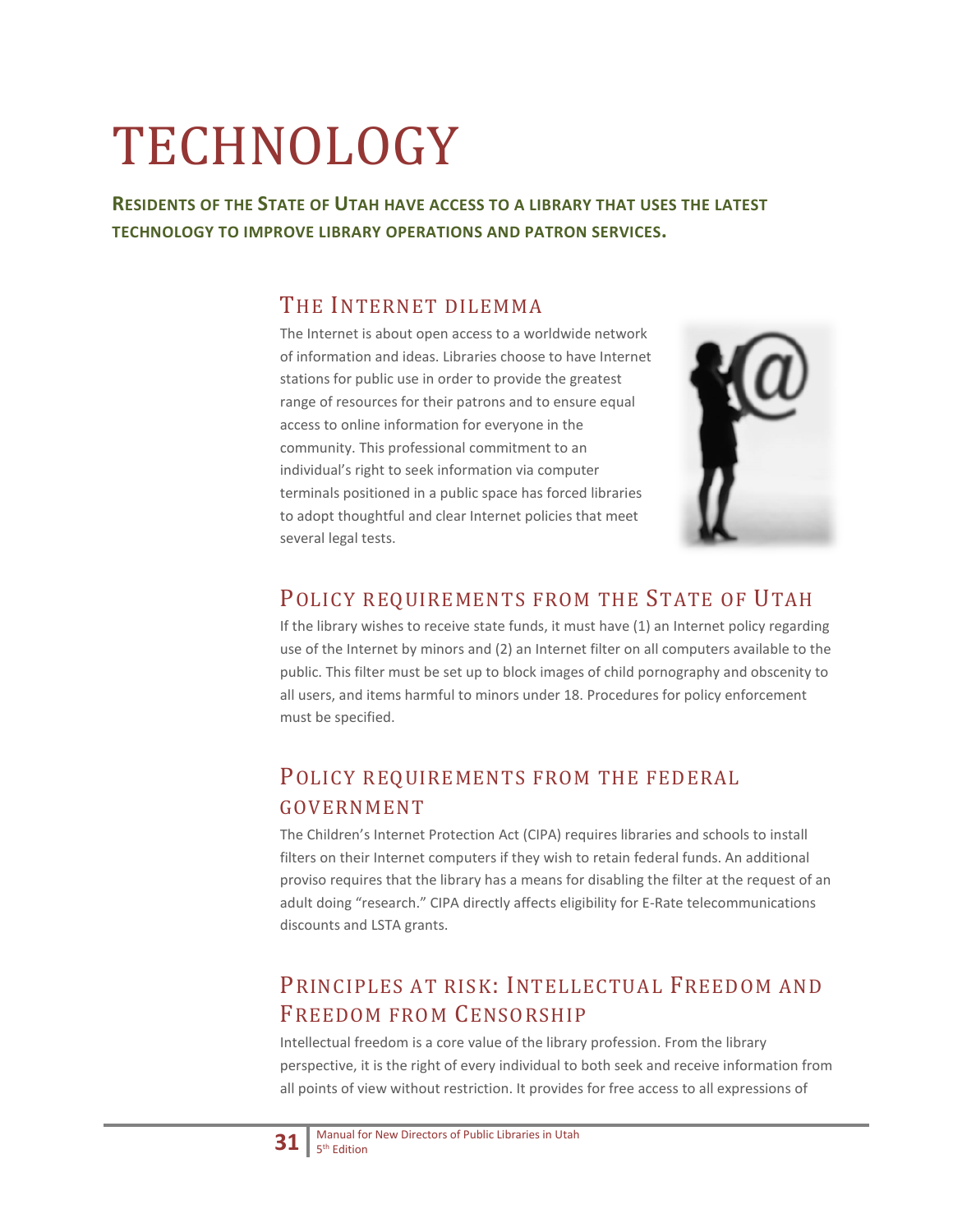ideas through which any and all sides of a question, cause or movement may be explored. All aspects of library service, everything from the selection of materials for the library, public use of meeting rooms, Internet use and patron library records are affected by the principles of Intellectual Freedom. Censorship is any change in the access status of material, based on the content of the work and made by a governing authority or its representatives. The library profession generally opposes censorship preferring instead to support an individual's right to freely choose reading and information sources.

#### LIBRARIAN AS TEACHER-TRAINER

The Internet has revolutionized the way libraries provide reference and information services. Today's librarian must have knowledge and understanding of online database content, and be able to teach others, staff and library users, to find online information.

## UTAH'S ONLINE LIBRARY

*Utah's Online Library* is the name of a web portal maintained by the State Library to provide handy, quick access to the best online reference sources for public libraries. At the heart of *Utah's* 



*Online Library* are the premium offerings: databases of magazines, newspapers, health research, and auto repair bulletins – all from data sources not found on the "free" Internet. These databases are available in every public library as well as from home. *Utah's Online Library* was developed by the State Library in cooperation with partners in the public school system and higher education to acquire licensed databases for the use of all Utah residents.

## *UTAH'S ONLINE LIBRARY* – ANYTIME, ANYWHERE

*Utah's Online Library* databases may be accessed at home or anywhere away from the library. Home access requires a library card or a special access code that is issued by a local library for the use of their patrons. Visit onlinelibrary.utah.gov

## YOUR LIBRARY'S ROLE

The State Library coordinates efforts on a statewide level to bring electronic reference resources to every public library community, it provides training for public library staff and helps libraries resolve connectivity issues. In turn, the State Library depends on local libraries to direct their patrons to these valuable resources and to help promote *Utah's Online Library* use in local communities.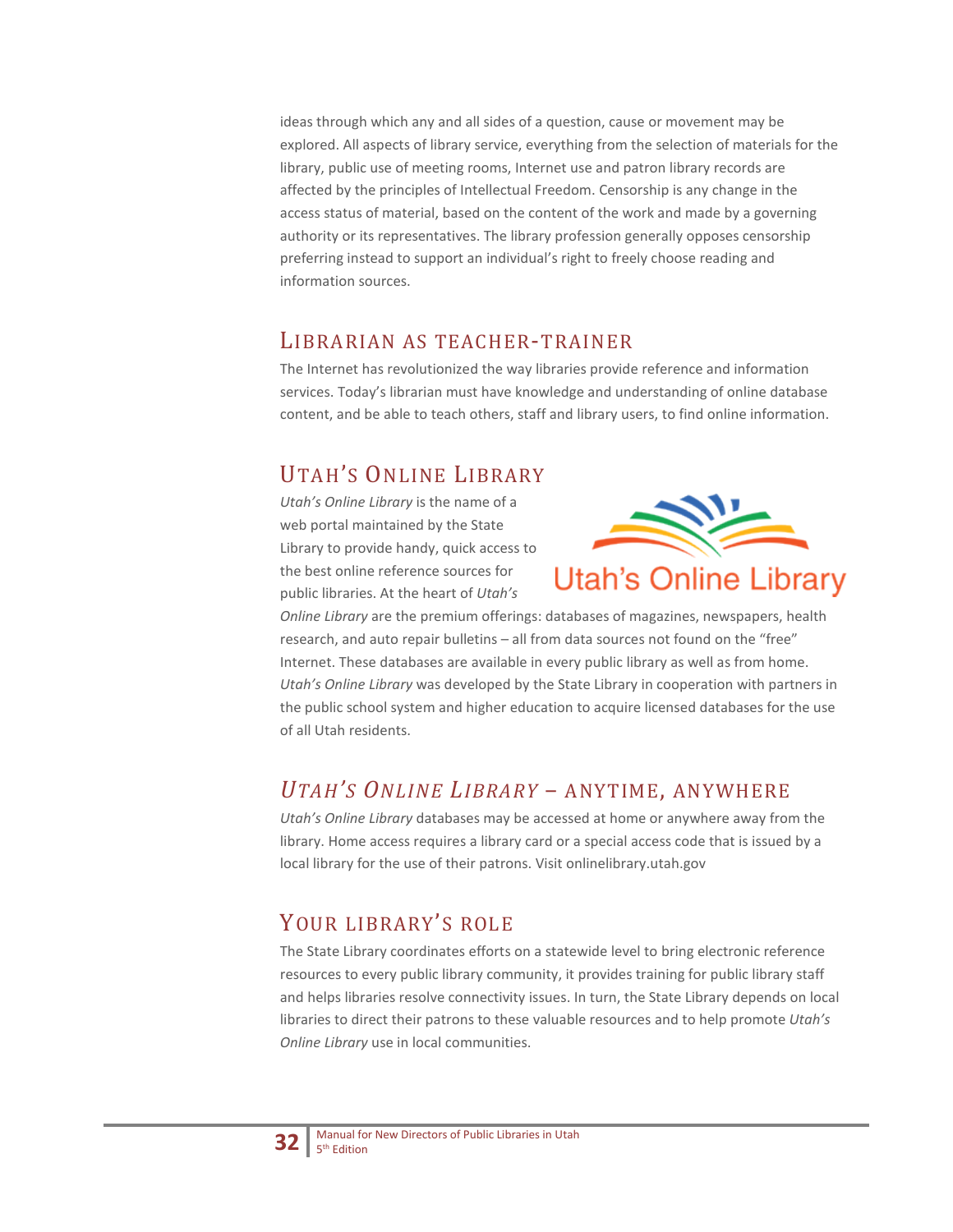#### **STANDARDS FOR TECHNOLOGY**

#### **STANDARD #17**

The library has wireless internet access available for its users at each library location.

 $\Box$ Yes  $\Box$ No

#### **STANDARD #18**

Internet connection speeds exceed 4mbps (download) in all branch library locations.

 $\Box$ Yes  $\Box$ No Indicate actual connection speed (download):

#### **STANDARD #19**

A Building Inspection Checklist has been completed for each branch library location. An inspection checklist required by the local governing or funding authority is acceptable. The *State Library Building Inspection Checklist* is available on the State Library website: http://library.utah.gov/certification.

 $\Box$ Yes  $\Box$ No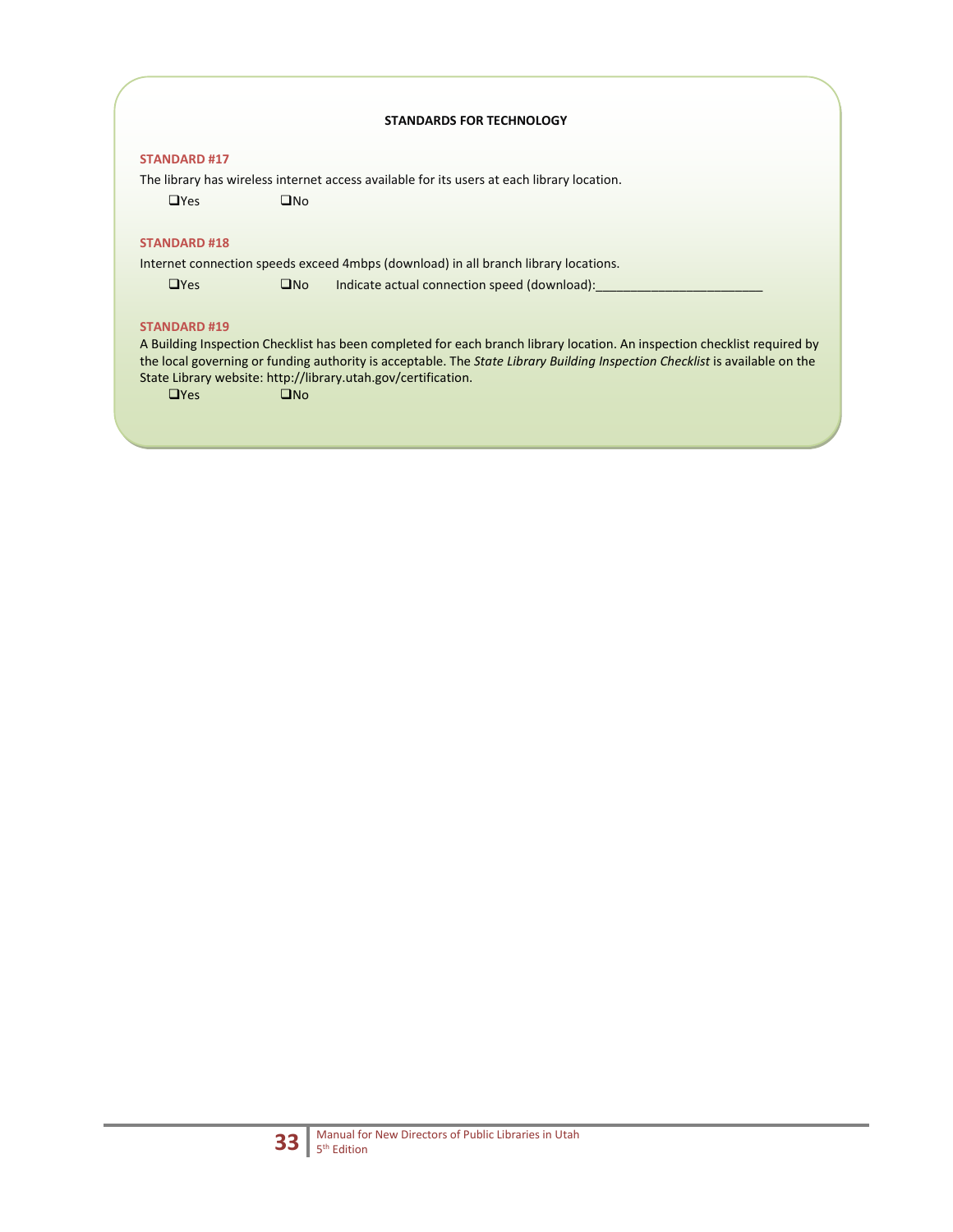# FACILITIES

**RESIDENTS OF THE STATE OF UTAH HAVE ACCESS TO ATTRACTIVE, FUNCTIONAL, AND WELL-MAINTAINED LIBRARY FACILITIES**.

## THE HEART OF THE COMMUNITY

The location and attractiveness of the library building have a direct impact on library use. It is common wisdom that library facilities should be conveniently located, have ample parking, be aesthetically appealing, free of physical barriers, and large enough for the population served. But library buildings in the 21st century must also accept that in many cases, they are the *de facto* center for community engagement. Not only do these buildings need flexible interior designs capable of accommodating present and future technologies, they need flexible spaces that can change as service delivery is reinvented.

## CONVENIENT LOCATION

The library should have a written plan for its facilities which includes population requirements, location guidelines, and parking. Also, the library should review periodically the community traffic patterns, identify other centers of community activity, and consider strategic alliances for targeted delivery of services. Finally, the library should periodically survey its patrons to measure their level of satisfaction with physical accessibility and convenience of its facilities.

## SPACE NEEDS

In conjunction with the library's strategic plan, an assessment of space needs is highly advisable. Special consideration should be given to classrooms, meeting rooms, and multi-function spaces available for public use after hours. Recognizing that the library is a center of community activity, co-location with other service agencies or retail spaces should be considered.

## PARKING

The library should have a firm understanding of parking availability for customers and whether it is adequate to meet the demand. It should provide an adequate number of parking spaces to meet ADA requirements and should ensure that parking spaces can easily accommodate the community's predominant size of vehicles. The library should also work with community transportation providers to encourage the availability of public transportation to the library.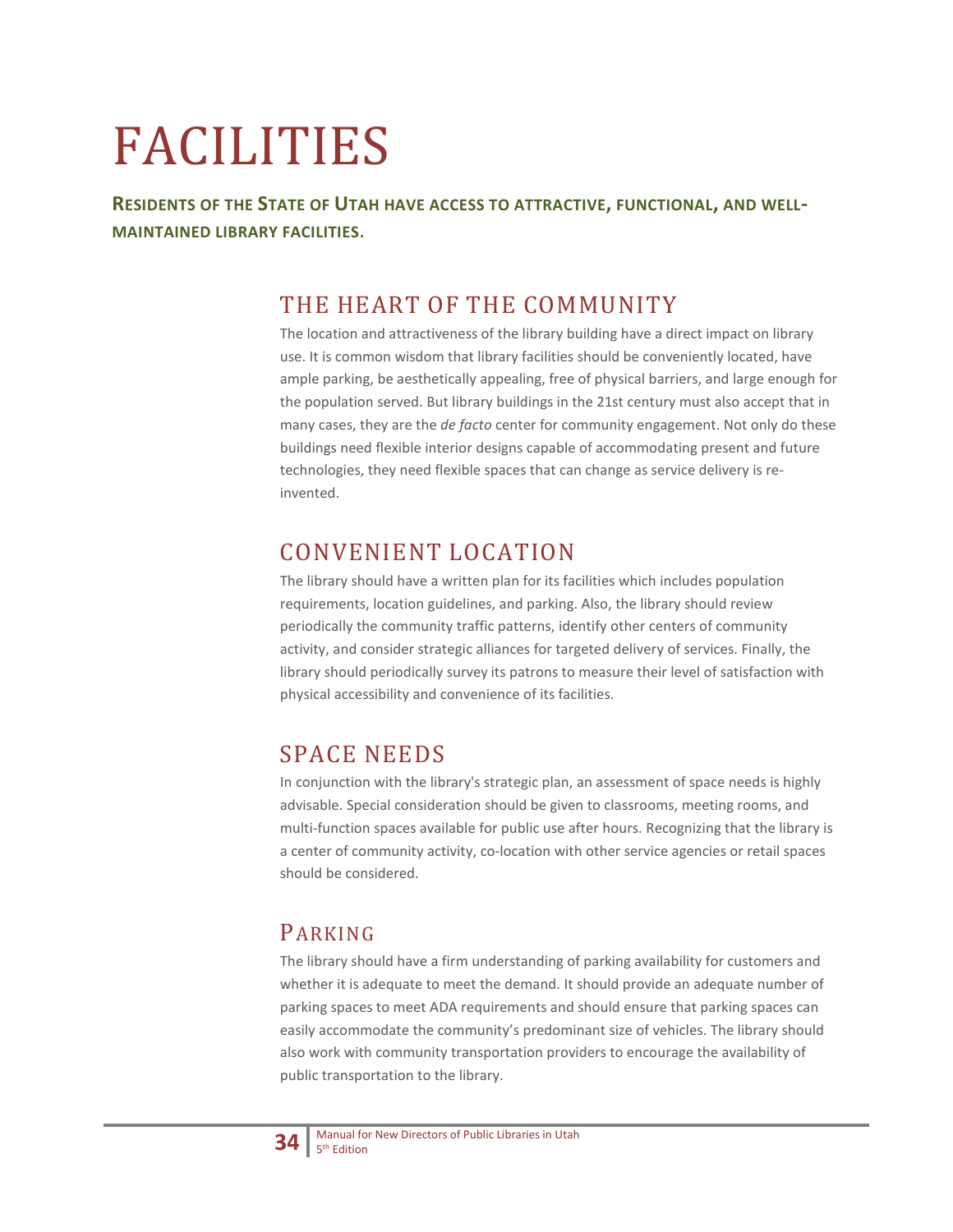## EASY IDENTIFICATION

The library building must have visible signs that make it clearly identifiable from the street during daytime and evening hours. In addition, the hours of operation must be posted in a highly visible location. The library should use the international symbol for libraries and work with local agencies to install directional signs to the library in prominent locations.

## **SAFETY**

The library facility must be free of physical barriers and conform to provisions of the Americans with Disabilities Act (ADA) as well as meet all federal, state, and local codes and requirements for buildings, fire, and safety.

## ATTRACTIVE & FUNCTIONAL

When assessing the library's attractiveness and functionality for the customer, consider:

- The outside of the building is well lighted.
- The parking area and all entrances and exits are sufficiently lighted to provide safe entry and exit.
- A way for users to return materials 24 hours a day.
- Space for quiet reading and study.
- Designated space for meetings, programs, and materials.
- Adequate work space for staff.
- Attractive and effective interior signage.
- Appropriate electronic building security, smoke and fire alarms, and security for collections.
- Public address system.
- Emergency lighting which meets local codes.
- Up-to-date wiring to support the use of new technologies.
- Appropriate furnishings for using technology.
- A plan for maintaining the public investment in facilities which includes a schedule for refurbishing existing facilities, including repainting, carpeting, replacement of furniture, HVAC, equipment, etc.
- A general maintenance schedule and sufficient staff and/or contracted service to ensure safe, inviting, well-maintained facilities and grounds.
- An inventory of library furnishings and equipment.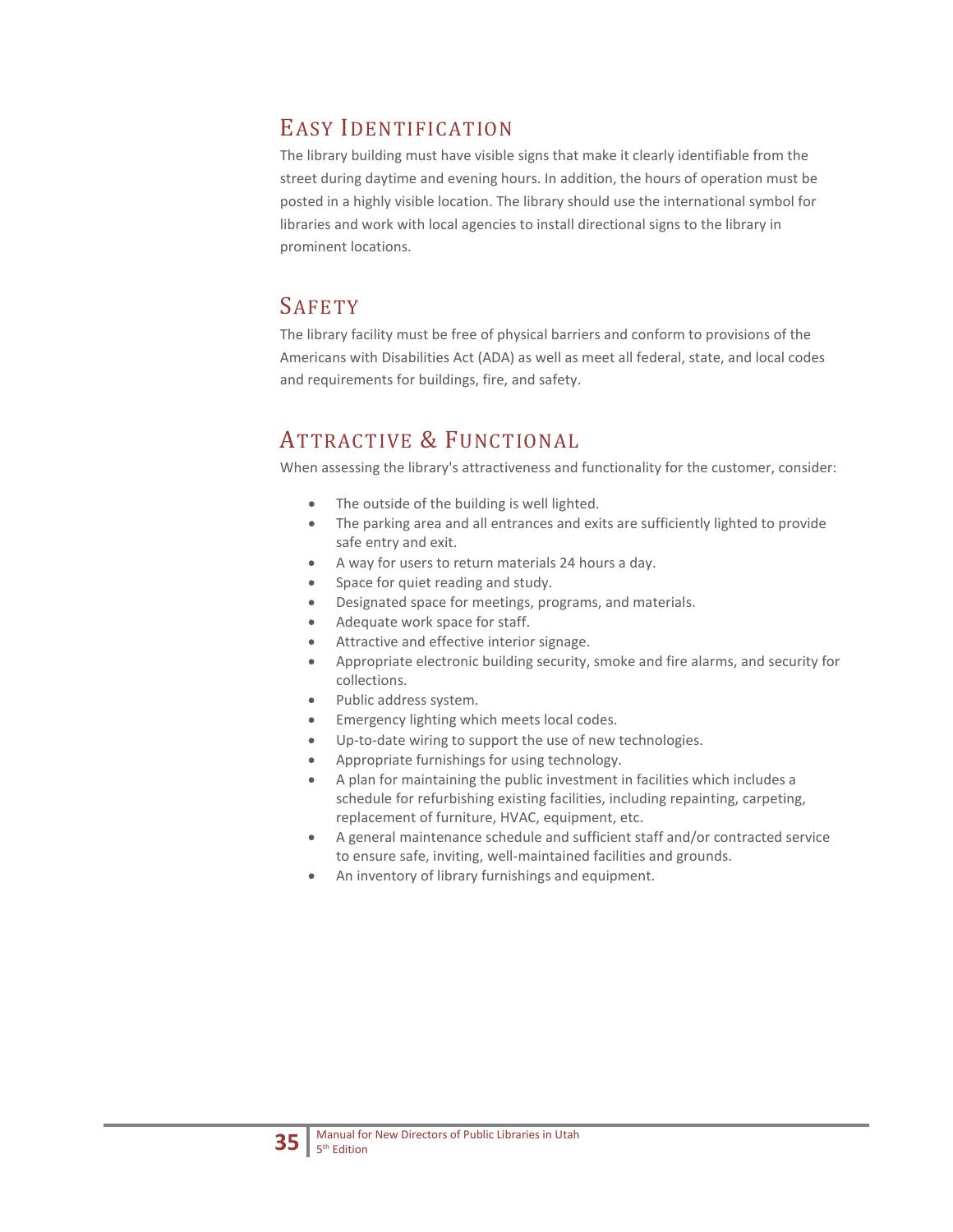# MARKETING & PUBLIC RELATIONS

**RESIDENTS OF THE STATE OF UTAH HAVE ACCESS TO A LIBRARY THAT PROMOTES ITS SERVICES AND PROGRAMS TO LIBRARY USERS AND THE COMMUNITY AT LARGE.**

#### INCREASING AWARENESS IN THE COMMUNITY

The wealth of library materials, programs, and services and the essential role libraries play in improving the quality of life should be conveyed on a continuous basis through a sustained marketing and public relations program. Libraries should devote a portion of their annual budget to support activities that actively promote the library to the community and the library's strategic plan must include public relations activities aimed at increasing the visibility and usage of the library. For example:

- Library staff regularly walks through the interior and the exterior of the library to assess the appearance and image it projects.
- The library identifies target groups to receive special library promotions.
- The library works with Friends of the Library, volunteers, and other support groups to increase the library's visibility.
- The library has a plan to recognize significant contributions to the library.
- The library uses the following publicity techniques to promote and publicize library services on a regular basis:
	- o Annual report to city council or county commission
	- o Direct mail promotions
	- o Electronic bulletin boards
	- o Exhibits and displays (attractive and frequently changed)
	- o General information brochures
	- o Internet and the library's website
	- o Newsletter
	- o Newspaper articles, columns, ads
	- o Outreach activities in the community
	- o Participation in community events, fairs, parades, etc.
	- o Posters, flyers, bibliographies, bookmarks, brochures
	- o Presentations to community groups and organizations
	- o TV and radio presentations and interviews

## PUBLIC RELATIONS IS EVERYONE'S BUSINESS

The library director is often the spokesperson for the library and the person who coordinates public relations activities. However, all staff should be aware of their own impact on the library's image. Maintaining contact and cordial working relationships with local and regional media should be a shared responsibility of all staff, but it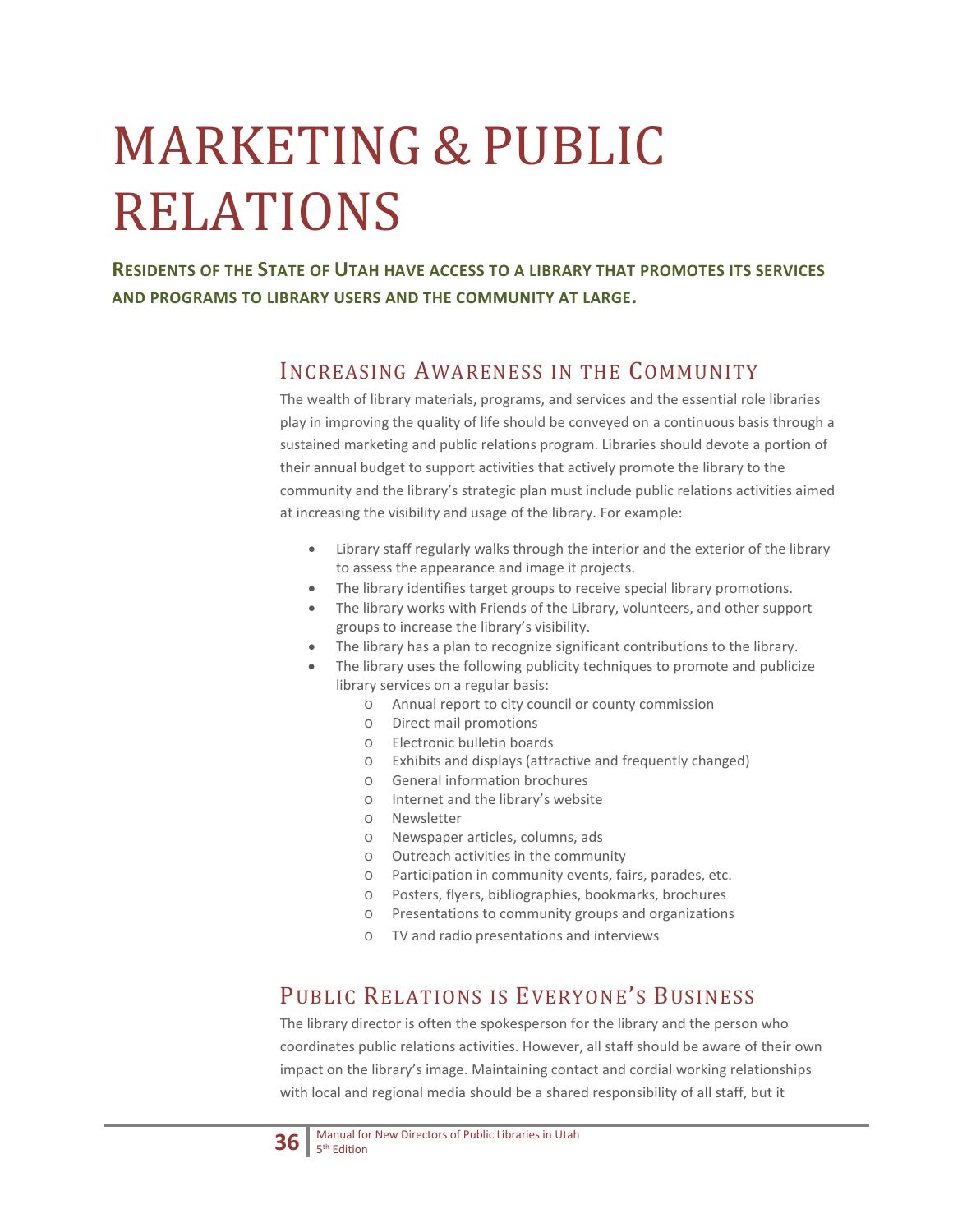shouldn't stop there. This working relationship should be established with schools, community agencies, non-profit organizations, businesses, and government officials from the library's service area. To strengthen the library's PR efforts, consider these ideas:

- Library board and staff should evaluate all policies and procedures in terms of their effect on the public and the library's public relations.
- Library staff is periodically trained in quality customer service.
- The organization is focused on public service and driven by patron needs.
- The library uses quality printing and production techniques in the preparation of all printed material and graphics.
- The name of the library or a graphical representation clearly identifiable with the library appears consistently on all library publications.

Making contact with community members outside of the library walls is critical to promote the library's mission. The library must:

- Develop collaborations and partnerships with other community groups.
- Network with other community organizations which have programs that complement the library's mission.
- Identify volunteers, including board members and friends, willing to act as advocates for the library's mission at the local, state, and national levels.
- Communicate regularly to promote the library with:
	- o Business groups,
	- o Civic and other non-profit organizations
	- o Education community
	- o Foundations
	- o Governmental agencies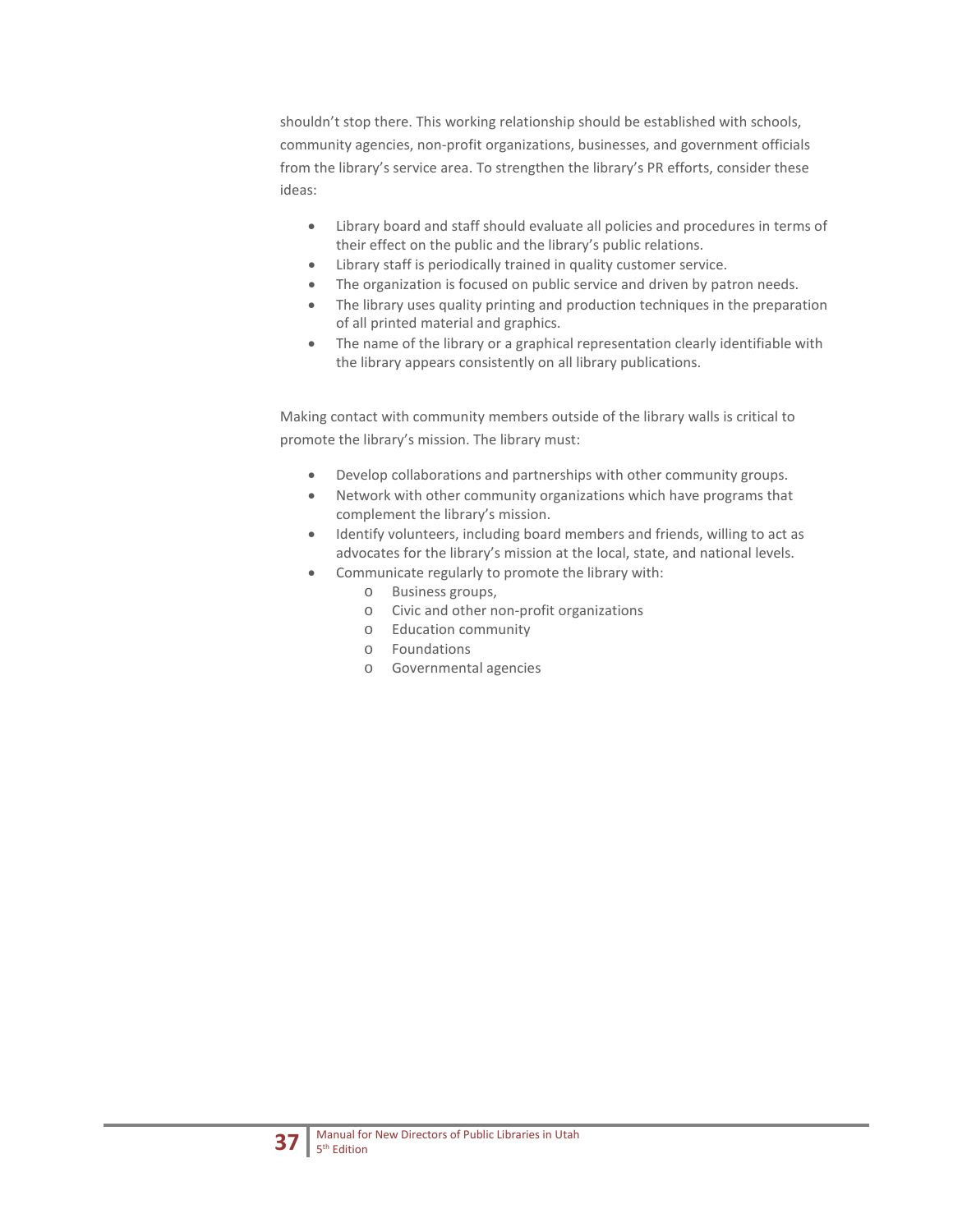# FRIENDS OF THE LIBRARY

**"***THE FRIENDS***" ARE A DEDICATED GROUP OF VOLUNTEERS WHO FREELY GIVE THEIR TIME AND LABOR TO ADVANCE THE LIBRARY'S MISSION. [1](#page-37-0)**

### GOVERNANCE

The *Friends of the Library* (aka *The Friends*) is a group of individuals who value public library services to the community and are willing to volunteer their time, talents, and efforts to promote and support the library's goals and objectives in whatever way will be helpful. *The Friends* are organized to help **support** the work of the library, not to engage in the work and responsibilities of library board members or library staff. *The Friends* cooperate with both but do not interfere with either.

The *Friends of the Library* should adopt a constitution and bylaws that include clear statements of the supportive role of *The Friends* group. They should also arrange to have a representative from *The Friends* group attend library board meetings to promote mutual understanding and work in collaboration to further the mission of the library. *The Friends should su*pport the policies of the library as adopted by the library board and offer assistance in communicating policies to the residents of the community. The *Friends of the Library* must always conduct all activities ethically and strive for the highest level of accountability.

*The Friends* should include in their bylaws a *Statement of Ethics* that outlines the acceptable behaviors and decision-making processes for the group. *Although The Friends of the Library* group is not an "agency" of the city or county like the Library Board, it is a good practice to review the Utah Public Officers' and Employees' Ethics Act [\(Utah Code Title 67 Chapter 16\)](https://le.utah.gov/xcode/Title67/Chapter16/67-16.html?v=C67-16_1800010118000101) as it covers prominent areas of concern. For an example, see *[The Ethical Dozen for Friends of the Library](http://www.friendstnlibraries.org/wp-content/uploads/FOTL-Ethical-Dozen-for-Friends-of-the-Library-18Sept2015.pdf)* from the Friends of Tennessee Libraries.

<span id="page-37-0"></span><sup>&</sup>lt;sup>1</sup> The information presented in this section "Friends of the Library" was extracted from the publication *A Comparison of Responsibilities: Local Library Board of Trustees, Local Library Director, Regional Library, and Friends of the Library* created by a committee of Tennessee Regional Library System Directors in 1994 and updated through 2013. A copy is available at: http://www.friendstnlibraries.org/wp-content/uploads/Comparison-of-Responsibilities-Tennessee-2013.pdf. Used here with permission of the Tennessee State Library and Archives, August 2016.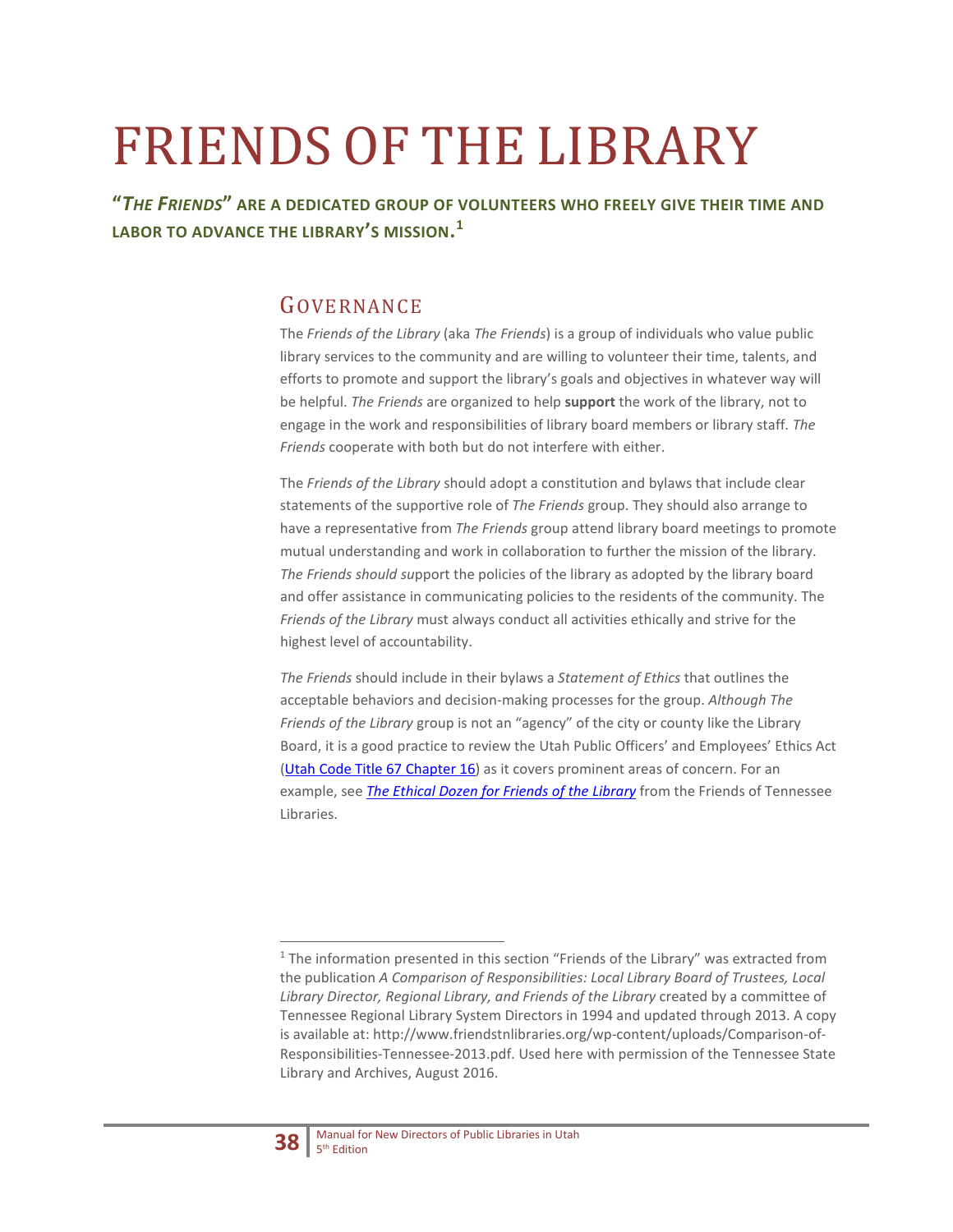#### ADMINISTRATION

To help with the assessment of needs in the community and to help guide the strategic planning process, the *Friends of the Library* keep informed of the library's plans, progress, and problems. *The Friends* are willing to assist in carrying out the objectives and implementing community analysis surveys and questionnaires. They guard against infringement of trustee's or director's role in connection with the operation of the library and they make a continuous effort to maintain good communication with the library board and the library director.

## ADVOCACY

*The Friends of the Library* serve as advocates for local, state, and national library issues. They represent the library before city councils, county commissions, and state legislators. *The Friends* serve as an additional "connecting link" in interpreting the library and community to each other. They conduct fundraising and events endorsed by the library director and the library board.

## FUNDING & FINANCES

*The Friends of the Library* conduct fundraising activities that complement the library's mission and provide funding for special library projects approved by the library director or the library board. *The Friends* may contribute funds for books, materials, services, equipment, staff training, etc., to supplement the budget. Also, at the request of the library director, *The Friends* use their individual and collective influence to help the library board and director get the desired financial support from local, state, and national sources. In addition, *The Friends* make the most of their unique position to influence public opinion on government action that affects public libraries at the local, state, and national levels.

### PERSONNEL

*The Friends of the Library* provide reliable volunteer help for special projects when requested by the library director. For example, *The Friends* may help with coordinating the sale of books weeded (discarded) from the library collection or may help with conducting a Summer Reading kick-off event.

## ACCESS & SERVICES

Regarding services, the *Friends of the Library* assist in ways compatible with the scope of *The Friends* role and as requested by the director or library board. *The Friends* should be proactive in identifying ways they can be helpful to the library and receptive to suggestions from the director and the board. *The Friends* should be enthusiastic and resourceful in carrying out all projects.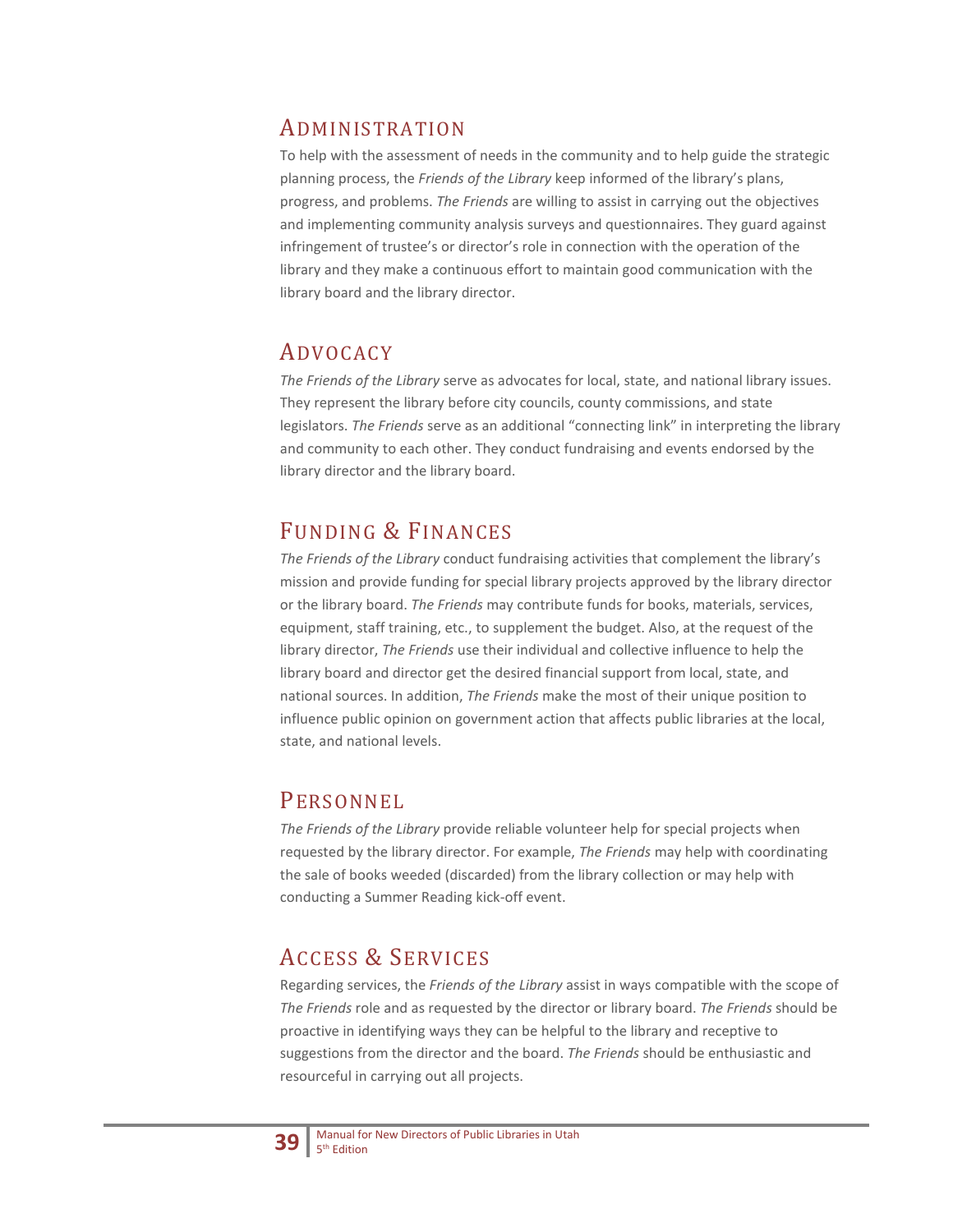## MARKETING & PUBLIC RELATIONS

*The Friends of the Library* should offer suggestions for the library's marketing and public relations program. *The Friends* can help promote the library to the public, following the direction of the library's marketing plan. Finally, they can help provide access to groups and individuals whose resources or influence can help the library achieve its goals and objectives.

## STARTING A *FRIENDS OF THE LIBRARY* GROUP

Starting *The Friends* group may seem like a daunting task and it does involve quite a bit of work, to be sure. The good news is: You are not alone! There are several public libraries in the State of Utah with successful *Friends of the Library* organizations and these folks are always willing to share their experience and ideas for best practices as you strive to develop your own.

Here are some useful resources:

- Call your State Library consultant and ask for help identifying some libraries in your area that have good *Friends* groups in operation.
- Check out the *[Tool Kit for Building a Library Friends Group](http://www.friendstnlibraries.org/wp-content/uploads/Final-Sept2015FOTL-TOOL-KIT-for-Building-a-Library-Friends-Group-REV-Sept2015.pdf)* from the Friends of Tennessee Libraries with awesome, down-to-earth tips for getting started.
- Check out the "Free Toolkits" fro[m United for Libraries Resources for Friends](http://www.ala.org/united/friends)  [Groups](http://www.ala.org/united/friends) and consider joining **United for Libraries, the Association of Library Trustees, Advocates, Friends and Foundations**.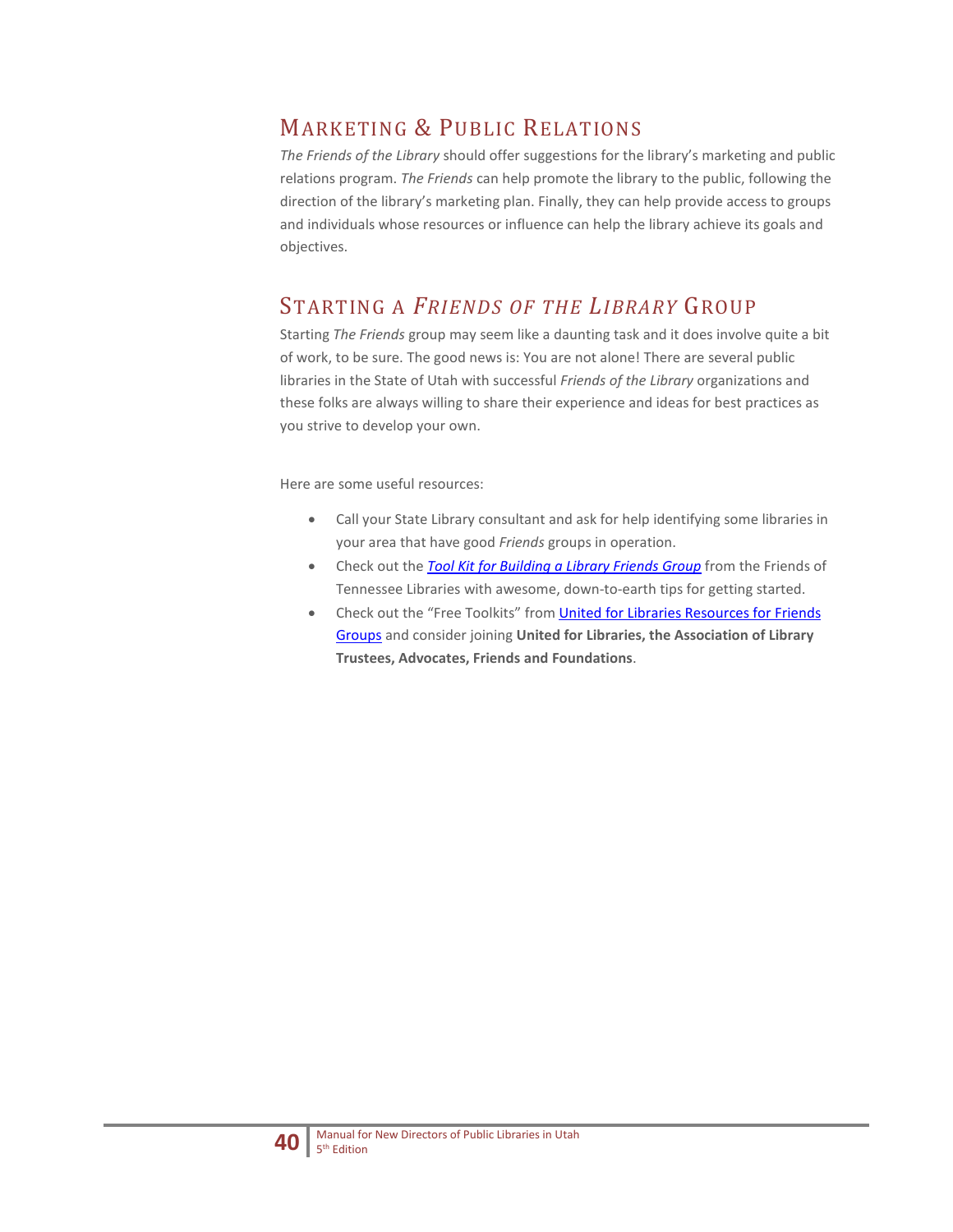# APPENDIX A

## COMPARISON OF ROLES & RESPONSIBILITIES OF PUBLIC LIBRARY TRUSTEES AND LIBRARY DIRECTORS

#### GOVERNANCE

The Utah Code legally authorizes the board of trustees to establish and provide library service to the community and to ensure that it operates according to local, state, and federal laws and regulations as well as by standards set by the Utah State Library Division.

| <b>Library Board / Trustee</b>                       | <b>Library Director</b>                               |
|------------------------------------------------------|-------------------------------------------------------|
| Knows local and state laws affecting libraries and   | Knows and observes local and state law for            |
| ensures that library services conform to Utah        | providing library service to the community.           |
| statutes. Proactively supports legislation on behalf | Supports library legislation.                         |
| of public libraries.                                 |                                                       |
| Knows limits of the board's legal authority and      | Understands own limits of authority with regard to    |
| understands where board powers lie in relation to    | the legal powers of the board and those of the        |
| those of the local governing body.                   | local governing body.                                 |
| Has indirect responsibility for the administration   | Has direct responsibility for management of the       |
| and professional management of the library (i.e.     | library within the boundaries of board-approved       |
| does not run the library) by employing a qualified   | policies, plan, and budget.                           |
| librarian to administer services and operations.     |                                                       |
| Meets regularly and actively participates in board   | Serves as the executive officer of the library board. |
| and other committee meetings. Ensures                | Attends all board meetings except where the           |
| appointments are current. Holds open public          | director's performance is evaluated. Prepares and     |
| meetings, except where allowed by law.               | posts the meeting agenda for the public before the    |
|                                                      | board convenes. Observes open meeting                 |
|                                                      | requirements.                                         |
| Ensures that accurate and complete minutes are       | Regularly reports to the board, local government,     |
| kept for the public record, reviews and approves     | and the public on the progress and needs of the       |
| all meeting minutes and reports.                     | library.                                              |
| Avoids any conflict of personal or business          | Follows local government regulations and policies     |
| interests with those of the library, staff, or local | scrupulously in library business matters.             |
| governing officials.                                 |                                                       |
| Understands that the board functions as a single     | Respects and carries out the decisions and actions    |
| entity; no authority resides in an individual        | taken by the board as a whole unit. Does not take     |
| trustee.                                             | sides with individual trustees.                       |
| Preserves the library's independence from undue      | Remains politically neutral in representing the       |
| political influence and any threats of censorship.   | library in the community and promotes intellectual    |
|                                                      | freedom for all community residents.                  |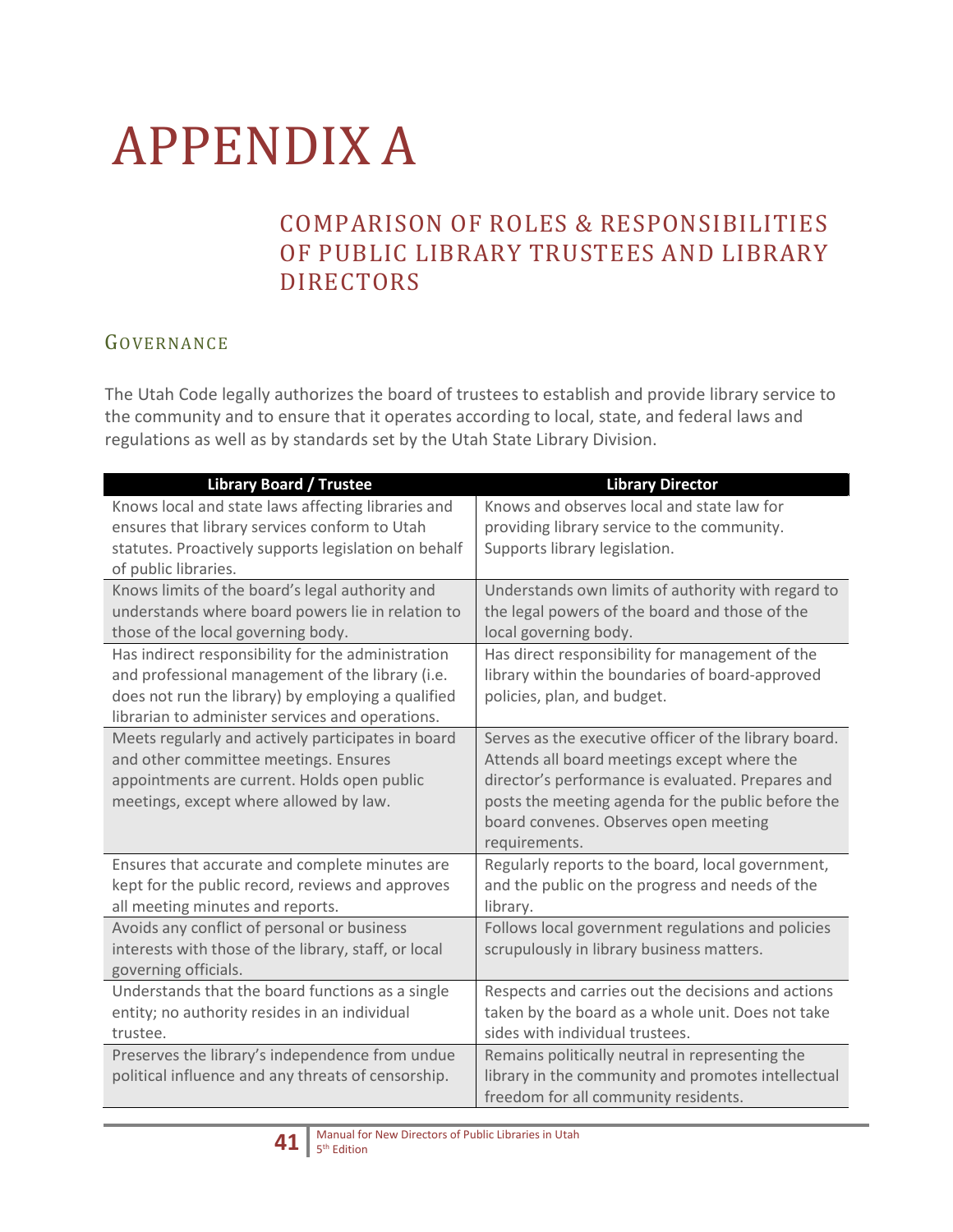### PLANNING

Strategic Planning is a dynamic process for aligning library resources, services, and programs to specific community needs.

| <b>Library Board / Trustee</b>                     | <b>Library Director</b>                             |
|----------------------------------------------------|-----------------------------------------------------|
| Understands the purpose of the state certification | Communicates with State Library representative to   |
| process. Knows the minimum public library          | conduct library certification. Reports regularly to |
| standards outlined by the Utah State Library       | the board on the progress toward certification.     |
| Division. Approves final certification document.   | Approves final certification document.              |
| Actively participates in determining community     | Coordinates the community needs assessment and      |
| needs and reviews the library's mission statement. | engages the board in a review of the library's      |
|                                                    | mission statement.                                  |
| Participates in developing a long-range plan for   | Communicates strengths and weaknesses of            |
| library improvement, including specific goals and  | library services to the board. Designs and          |
| objectives. Periodically evaluates progress in     | recommends specific activities to accomplish        |
| implementing the library plan and adjusts goals    | library's goals and objectives.                     |
| and objectives as needed.                          |                                                     |
| Understands the library service output measures    | Periodically reports to the board output and        |
| and uses them to evaluate the implementation of    | outcome measures of library service.                |
| the long-range plan.                               |                                                     |

### PERSONNEL

The quality of library service depends on the administrative leadership of the director, the competency of the staff, and the commitment to excellent public service by a proactive board of trustees.

| <b>Library Board / Trustee</b>                       | <b>Library Director</b>                             |
|------------------------------------------------------|-----------------------------------------------------|
| Employs a qualified library director at a            | Serves as the technical advisor to the board on all |
| competitive salary. Supports librarian in efforts to | library operations and recommends and supervises    |
| meet state certification requirements. Confirms      | employment of all staff.                            |
| staff appointments.                                  |                                                     |
| Is aware of local management policies and            | Is familiar with city or county management          |
| practices covering library personnel (e.g. job       | personnel practices and policies and local, state,  |
| descriptions, responsibilities, salaries, benefits,  | and federal employment laws and practices.          |
| hours, sick leave, vacation, overtime, holidays,     | Responsible for ensuring staff job descriptions are |
| hiring and firing conditions, performance            | up-to-date. Conducts staff performance              |
| evaluation and promotion, professional               | evaluations on schedule.                            |
| development, etc.). Also knowledgeable about         |                                                     |
| local, state, and federal employment laws.           |                                                     |
| Evaluates the director periodically and reviews      |                                                     |
| staff evaluations recommended by the director.       |                                                     |
| Ensures that the library director has sufficient and | Communicates efforts and accomplishments of         |
| adequately compensated qualified staff.              | staff and suggests appropriate recognition and      |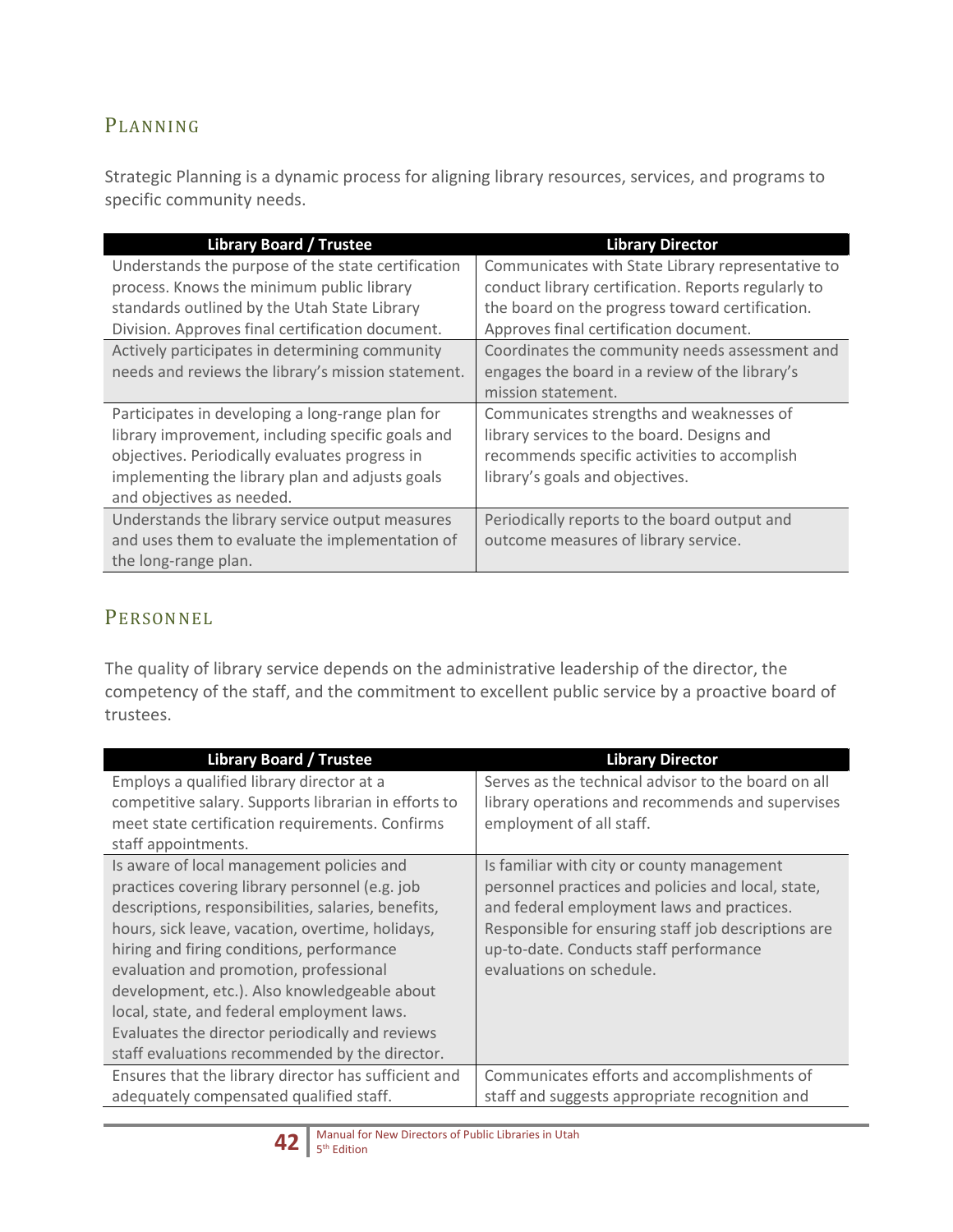| Responsible for providing healthy and safe working  | incentive awards. Conducts annual performance       |
|-----------------------------------------------------|-----------------------------------------------------|
| conditions and environment for director and staff   | appraisals, maintains evaluation records,           |
| or recommending improvements to the local           | documents achievements or problems for              |
| governing body.                                     | governing authority. Recommends needed              |
|                                                     | improvements in working conditions,                 |
|                                                     | compensation, and benefits.                         |
| Maintains cordial relations with library staff, but | Supports staff members in their duties and          |
| does not interfere in working relations between     | assignments and encourages their ideas, creativity, |
| the library director and staff. Does not ask for    | and constructive recommendations for providing      |
| special library favors of staff members.            | library services.                                   |

### POLICY MAKING

Boards are encouraged to make and approve policies (where so legally empowered) that benefit the library's services, resources, and operations. Policymaking provides direction for a course of action, administrative consistency, and serves as the basis for more specific procedures.

| <b>Library Board / Trustee</b>                                                                                                                                                                                                                                      | <b>Library Director</b>                                                                                                                                                                                                                                                                                                                     |
|---------------------------------------------------------------------------------------------------------------------------------------------------------------------------------------------------------------------------------------------------------------------|---------------------------------------------------------------------------------------------------------------------------------------------------------------------------------------------------------------------------------------------------------------------------------------------------------------------------------------------|
| Establishes, reviews and revises the bylaws to<br>ensure smooth functioning of board and library<br>operations. Responsible for establishing or<br>recommending library service objectives and<br>policies.<br>Participates actively in the policymaking process to | Helps board comply with bylaws, suggests<br>additions or changes that expedite board<br>effectiveness. Provides assistance and relevant<br>information about library operations, services, and<br>resources to help the board develop equitable,<br>comprehensive and effective policies.<br>Administers library policies as adopted by the |
| support the library's mission in the community.<br>Adopts written policies to support the purpose,<br>goals, and objectives of the library.                                                                                                                         | board and recommends additional policies as<br>needed.                                                                                                                                                                                                                                                                                      |
| Assesses and approves methods and schedule for<br>implementing and reviewing library service<br>policies.                                                                                                                                                           | Regularly reports on the progress and<br>effectiveness of implementing board approved<br>policies.                                                                                                                                                                                                                                          |
| Coordinates management, personnel, purchasing,<br>contracting, EEO and ADA compliance,<br>confidentiality of records (GRAMA, etc.) policies<br>with those of local, state and federal laws and<br>regulations.                                                      | Helps the board understand how government<br>policies differ and interact with library services,<br>resources, and operations policies.                                                                                                                                                                                                     |
| Reviews and approves collection development and<br>materials selection policy, which authorizes the<br>director and qualified staff to select all books and<br>other library materials.                                                                             | Submits preliminary collection development and<br>materials selection policy for board approval.<br>Selects all books and materials according to<br>adopted policy. Can assign selection<br>responsibilities to qualified staff.                                                                                                            |
| Also reviews, revises and ratifies other written<br>policies submitted by the library director<br>addressing: reference services, gifts/donations;<br>circulation and patron registration; operations and<br>equipment use; use of library facilities by            | Provides experience and expertise to help the<br>board adopt the most appropriate library policies<br>based on patron information and service demands.                                                                                                                                                                                      |

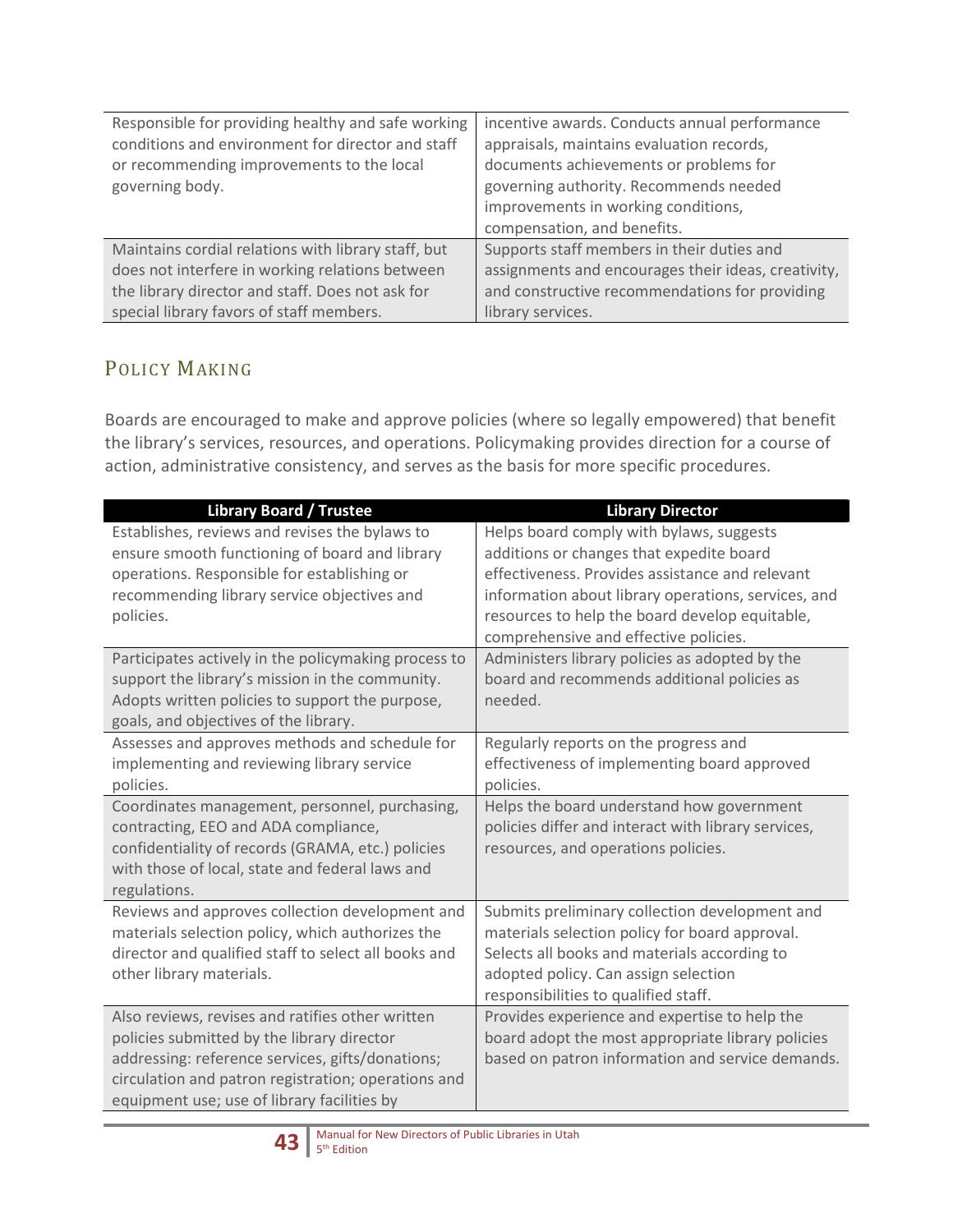| community organizations; public relations;          |                                                       |
|-----------------------------------------------------|-------------------------------------------------------|
| Internet access; and staff training.                |                                                       |
| Ensures that library policy states and supports the | Supports and defends the intellectual freedom         |
| intellectual freedom of all residents of the        | rights of all residents. Promotes the Library Bill of |
| community, including the Library Bill of Rights and | Rights and the ALA Freedom to Read statement.         |
| the ALA Freedom to Read statement and provides      |                                                       |
| a well-defined public challenge policy and          |                                                       |
| procedure to protect the library and board from     |                                                       |
| censorship threats.                                 |                                                       |

## FINANCES

The board is responsible for the prudent expenditure and management of tax monies for providing library services to the community.

| <b>Library Board / Trustee</b>                       | <b>Library Director</b>                              |
|------------------------------------------------------|------------------------------------------------------|
| Understands the categories and sources of tax        | Understands sources of tax revenue for library       |
| revenues available for library needs and knows       | operations and spends library funds judiciously      |
| what the library's fair share should be. Ensures     | and completely in selecting materials and            |
| that local sources fund at least 65% of library      | providing services.                                  |
| expenses.                                            |                                                      |
| Reviews the budget proposal prepared by the          | Prepares the preliminary annual budget               |
| library director, approves the final document and    | recommendations based on present and                 |
| presents and defends it before the governing body    | anticipated revenues. Relates budget needs to        |
| and general public.                                  | board's overall plan for library development.        |
| Is informed about the library's financial status and | Reports regularly on library expenditures and        |
| current and projected funding needs. Asserts         | informs the board of future demands on the           |
| community leadership in identifying and securing     | budget. Suggests ways to stretch the budget          |
| sufficient funding for library operations.           | through cooperation with other libraries, new        |
| Establishes fundraising task forces or committees    | technology, state and federal grant programs, and    |
| with other members of the community to fund          | corporate or private funding opportunities.          |
| collections, services, or operations.                |                                                      |
| Is appraised of benefits to the library through      | Educates the board in the benefits that state and    |
| State of Utah grants and services. Ensures that the  | federal grants provide for improved library          |
| library annually complies with the "Maintenance      | services. Submits grant proposals for board          |
| of Effort" standard required by the State Library.   | discussion, input, and approval.                     |
| Encourages the director and staff to apply for       |                                                      |
| annual LSTA grants.                                  |                                                      |
| Maintains good relations with the local              | Communicates to government officials the             |
| government that collects and distributes library     | judicious use of funds expended for library services |
| funds.                                               | and reports on various output and outcome            |
|                                                      | measures for justifying additional funding.          |

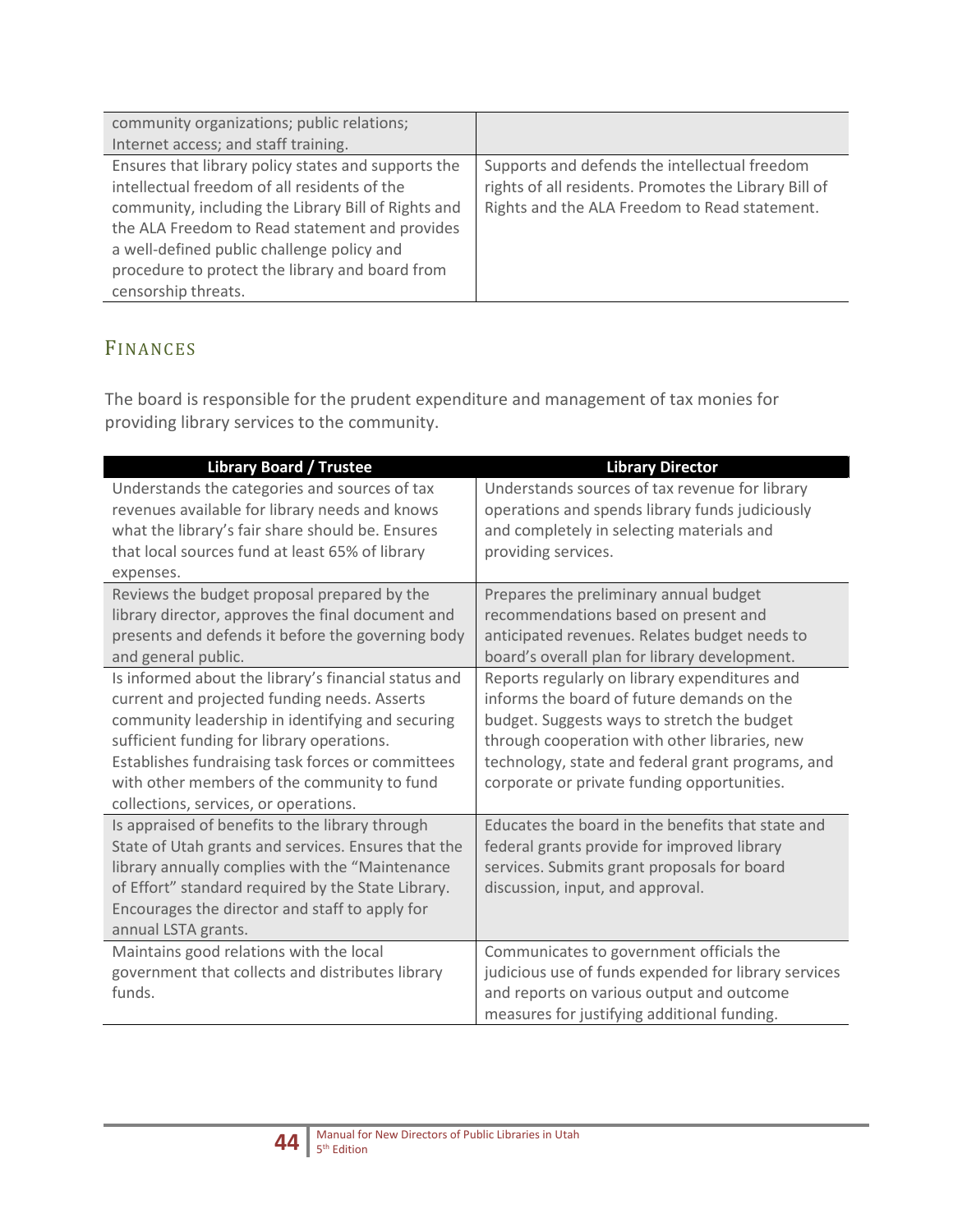### PUBLIC RELATIONS

Since the prime purpose of a public library is to bring people and information together, the board should assume a proactive role as a goodwill liaison between the library, governing body and the community.

| <b>Library Board / Trustee</b>                       | <b>Library Director</b>                              |
|------------------------------------------------------|------------------------------------------------------|
| Establishes, promotes, and participates in a         | Maintains, coordinates and promotes board            |
| planned program of public relations on behalf of     | approved public relations programs.                  |
| the library.                                         |                                                      |
| Promotes the services, resources, and programs of    | Regularly promotes books, materials, services, and   |
| the library at all professional, educational, civic, | programs to the board, government officials, and     |
| and social functions. Uses every opportunity to      | the general public through the media and in          |
| relate the benefits of excellent public library      | person at community events. Likewise, informs the    |
| service to the community.                            | board of library needs and problems for their        |
|                                                      | consideration and action.                            |
| Maintains important and influential contacts in the  | Interprets board public relations' policies to staff |
| community and keeps them informed of the             | and encourages them to promote the library in        |
| library's progress and critical needs.               | community activities.                                |
| Remains current with state and national library      | Works to keep the board and staff informed about     |
| issues, standards, and trends. Is responsible for    | important issues in the state and the national       |
| educating the public and governing body of the       | arena. Encourages the board to read professional     |
| above.                                               | library literature.                                  |
| Publicly defends library policies and supports       | Supports board policies, decisions, and actions in   |
| actions by the director and staff executed           | the community.                                       |
| according to board policy.                           |                                                      |

## CONTINUING EDUCATION

Enlightened library boards recognize the need for library personnel and themselves to upgrade their professional knowledge base and skills to be able to provide the most current and comprehensive information service to their patrons.

| <b>Library Board / Trustee</b>                     | <b>Library Director</b>                             |
|----------------------------------------------------|-----------------------------------------------------|
| Provides an annual budget for library personnel    | Informs the board of continuing education           |
| and trustees to attend library workshops,          | opportunities for all personnel and trustees.       |
| conferences, and meetings.                         |                                                     |
| Faithfully reads and studies trustee materials and | Collects and shares with the staff, the trustees,   |
| professional library literature.                   | and the governing body important articles and       |
|                                                    | information that impacts library services.          |
| Ensures that all new trustees have a planned       | Welcomes new trustees to their new role and         |
| orientation session to introduce them to their new | participates in their orientation program. Takes    |
| position, board, colleagues, library personnel and | them on a tour of the library, to meet the staff,   |
| the library itself.                                | and learn about the library's collection, services, |
|                                                    | and programs.                                       |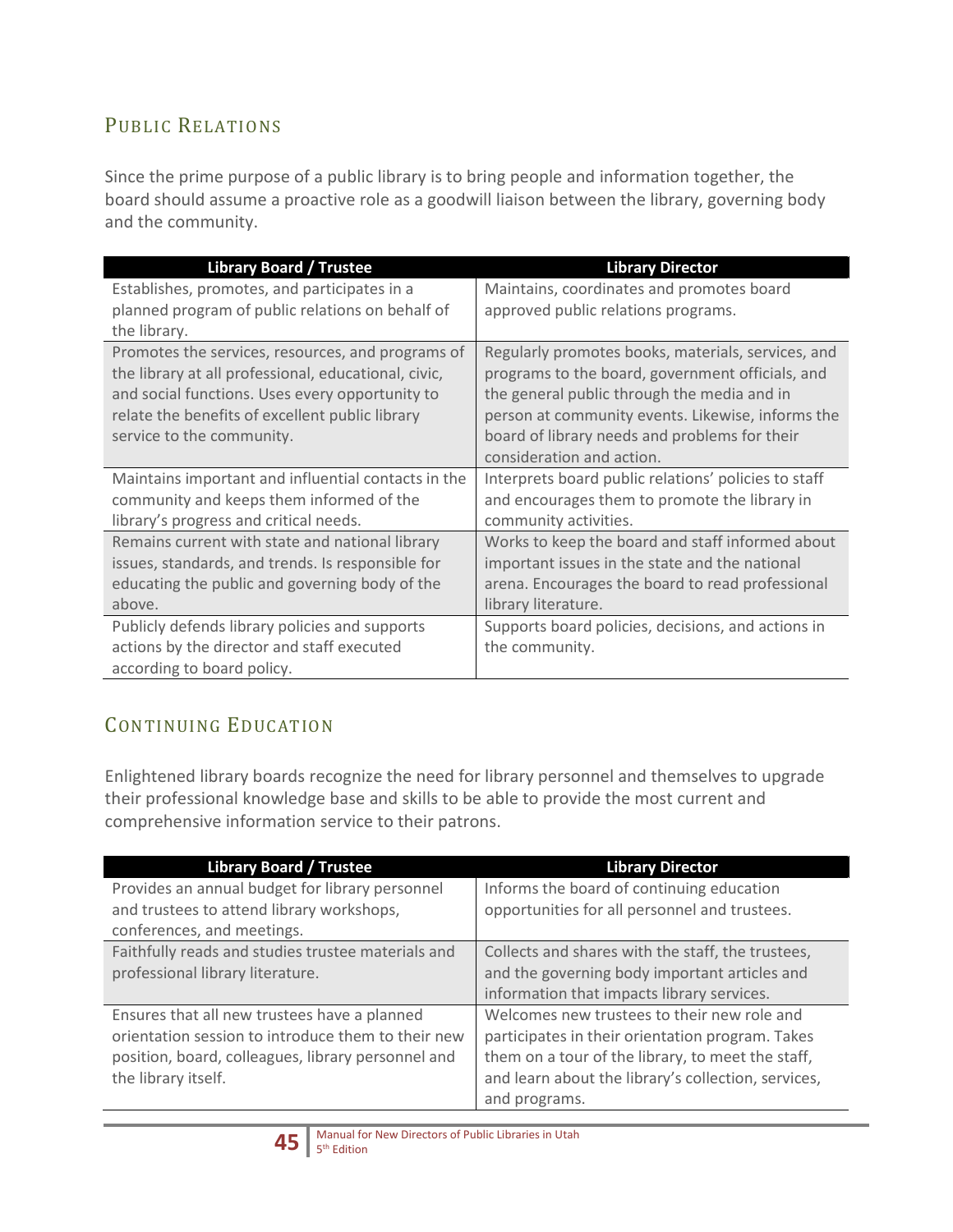# APPENDIX B

## BIBLIOGRAPHY

De La Peña McCook, Kathleen. **Introduction to Public Librarianship, Second Edition**. New York: Neal-Schuman, 20011.

Disher, Wayne. **Crash Course in Public Library Administration**. Santa Barbara, CA: Libraries Unlimited, 2010.

Dixon, Sandy, editor. **Iowa Public Library Director's Handbook**. Des Moines, IA: State Library of Iowa, 2012 http://www.statelibraryofiowa.org/ld/k-p/new-lib-dir-man

Doyle, Robert P., and Knight, Robert N., eds. **Trustee Facts File. 3rd edition**. Illinois Library Association and Illinois State Library, 2004. http://www.ila.org/trustees/trustee\_facts.pdf

> Note: The fourth edition of the Trustee Facts File was published September 1, 2012, for both the Kindle and Nook eReaders and are available for purchase online.

Eberhart, George M., editor. **The Whole Library Handbook 5: Current Data, Professional Advice, and Curiosa about Libraries and Library Services**. Chicago: American Library Association, 2013.

Hage, Christine Lind. **The Public Library Start-Up Guide**. Chicago: American Library Association, 2004.

Moorman, John A., editor. **Running a Small Library: A How-to-do-it Manual for Librarians (2nd ed.)**. New York: Neal-Schuman, 2015.

Reed, Sally Gardner. **Small libraries: A handbook for successful management (2nd ed.)**. Jefferson, N.C. : McFarland & Co, 2002

Reed, Sally Gardner, and Jillian Kalonick. **The Complete Library Trustee Handbook**. New York: Neal-Schuman, 2010.

Reed, Sally Gardner. **The Good, the Great, and the Unfriendly: A Librarian's Guide to Working with Friends Groups**. Chicago: American Library Association, 2017.

Reitz, Joan M. **Dictionary for Library and Information Science**. Westport, CT: Libraries Unlimited, 2004.

Weigand, Darlene E. **Administration of the Small Public Library, 4th Edition**. Chicago: American Library Association, 2001.

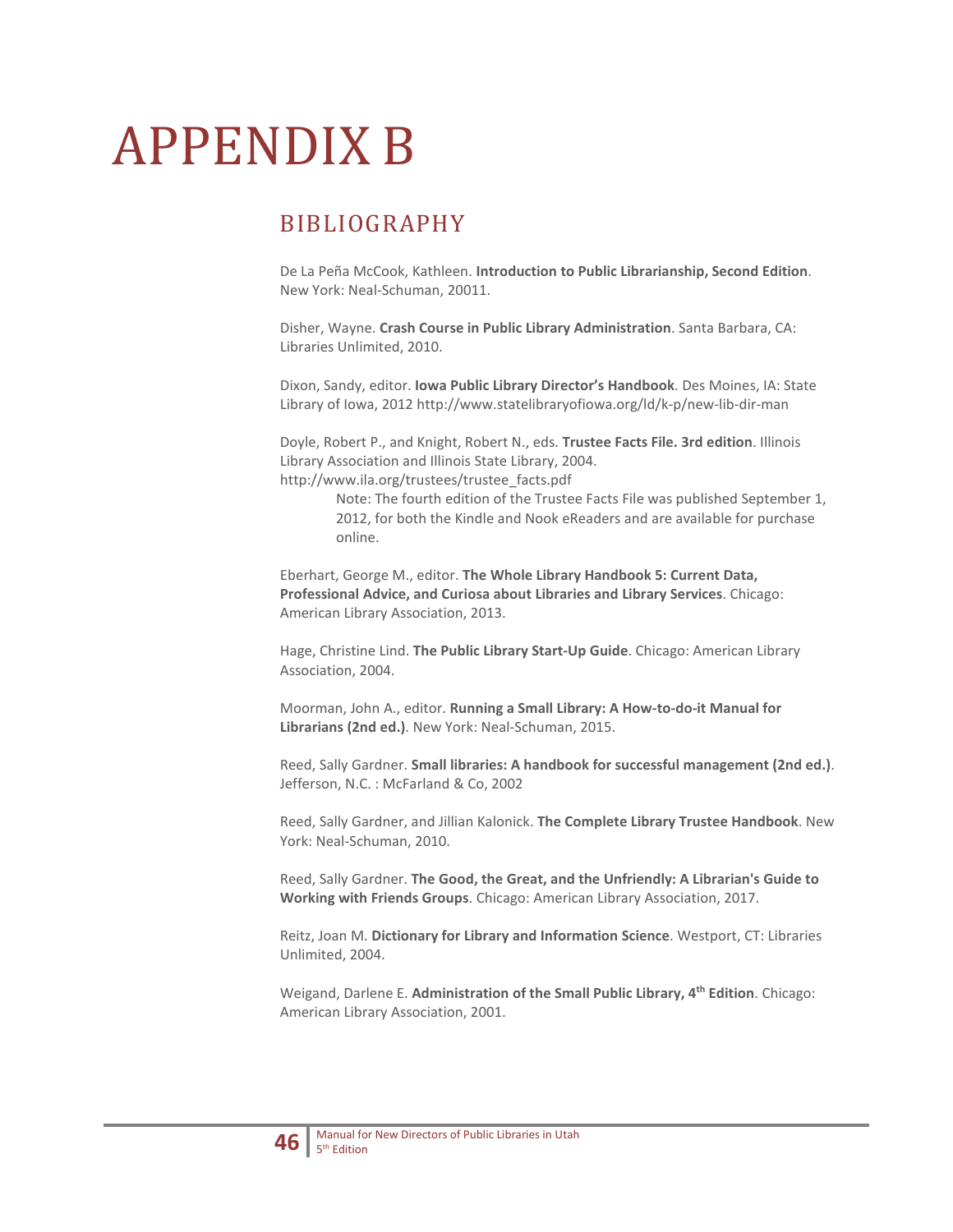# APPENDIX C

## PROFESSIONAL ORGANIZATIONS

**American Library Association** www.ala.org

**Association for Rural and Small Libraries**  $\sqrt{p}$  arsl.info

**Mountain Plains Library Association** www.mpla.us

**Public Library Association, a division of the American Library Association** www.pla.org

**United for Libraries – Association of Library Trustees, Advocates, Friends and Foundations** www.ala.org/united/

**Utah Library Association** www.ula.org

**Utah State Library Division** <sup></sub><br><sup>1</sup> library.utah.gov</sup>

## ONLINE RESOURCES

**Library Laws of Utah <sup>○</sup> library.utah.gov/library-laws** 

**Utah's Online Library** <sup></sub>O</sup> onlinelibrary.utah.gov

**State of Utah Public Library Certification** <sup></sub><sup>d</sup> library.utah.gov/certification</sup>

**State Library Training** <sup></sub><sup>t</sup> library.utah.gov/training</sup>

**Listservs & Discussion Lists <sup>1</sup> library.utah.gov/lists**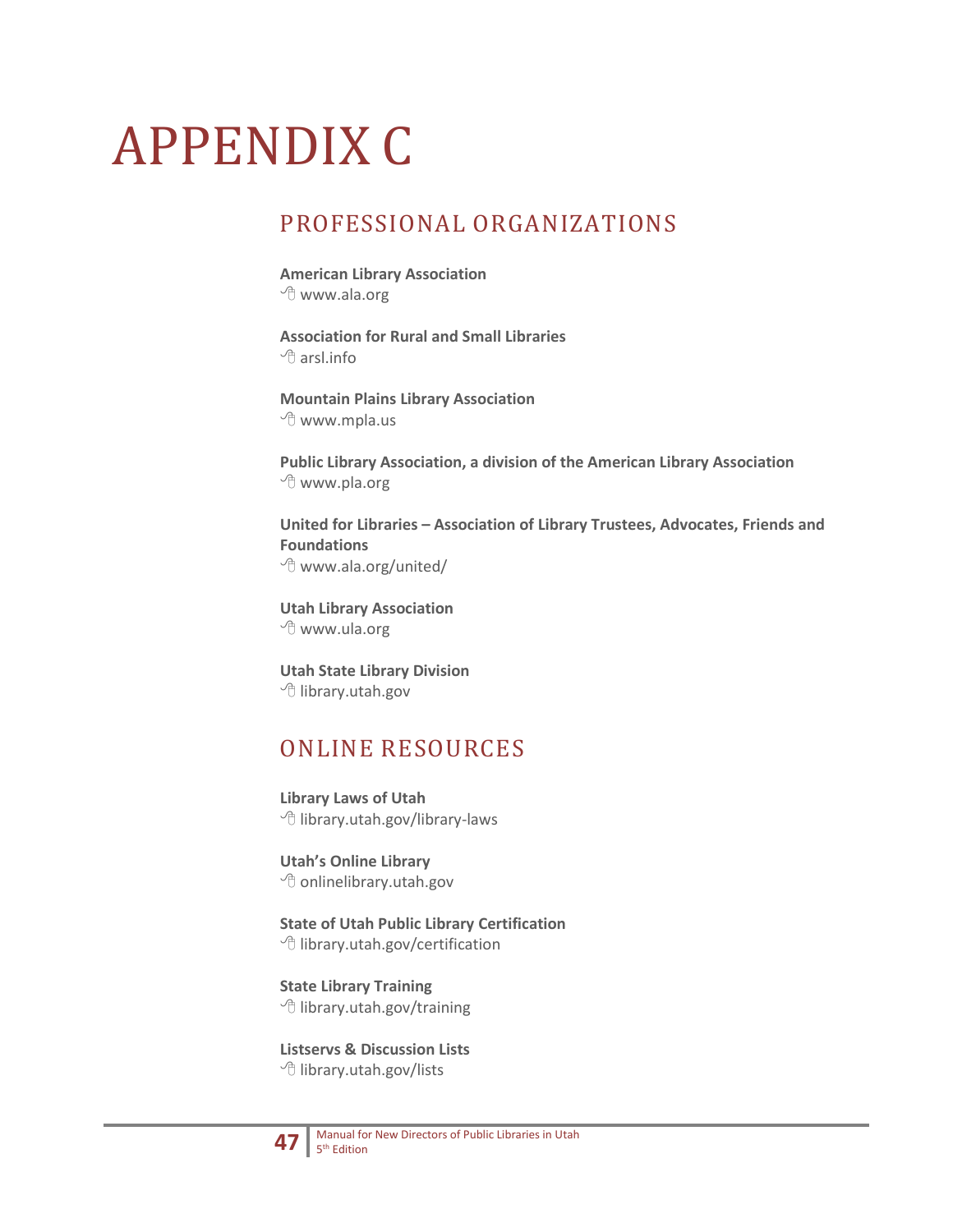# APPENDIX D

## NEW DIRECTOR'S CHECKLIST \*

 **Contact your State Library consultant**. Th[e Utah State Library Division](https://heritage.utah.gov/library) is there to give you, your staff and your library board guidance and training about requirements, policies, and best practices in public libraries.

- <https://heritage.utah.gov/library/public-library-consultants>
- 801-715-6777 | 1-800-662-9150

Specific things to find out:

- 1. Who is the consultant assigned to your library
- 2. Date and location of the next orientation for new library directors
- 3. Which required reports are coming up

 **Read through the** *[Manual for New Directors of Public Libraries in Utah](https://heritage.utah.gov/wp-content/uploads/USL-Orientation-Manual-for-New-Library-Directors-4th-Edition.pdf)*. This is an excellent and brief document, specific to Utah public libraries, that gives you an introduction to library governance, administration, advocacy, funding & finances, personnel, access & services, materials & resources, technology, facilities, and marketing & public relations.

Also, look at the section "Your First Day(s)" (pages 6-16) in the Handbook for New Public Library Directors in [New York State](http://midhudson.org/directors_handbook.pdf) by Rebekkah Smith Aldrich.

• [http://midhudson.org/directors\\_handbook.pdf](http://midhudson.org/directors_handbook.pdf)

 **Get connected**. Sometimes a new library director may feel alone or isolated, but many other library directors and library staff are happy to chat with you and share their experiences and offer advice. Here are some good resources:

- Join th[e Utah Library Network](https://heritage.utah.gov/library/uln) (ULN). This an email distribution list administered by the State Library for librarians across the state. Here you can post questions and receive feedback from colleagues in all types of libraries in Utah[. https://heritage.utah.gov/library/uln](https://heritage.utah.gov/library/uln)
- Join th[e Utah Library Association](http://ula.org/) (ULA[\) Rural and Small Libraries Committee.](http://ula.org/organization/committees/rural-and-small-libraries/) This is the state's professional association that supports librarians through training and advocacy activities. This is a membership organization, which means you have to pay an annual fee to be a member. They organize a large annual conference each spring and smaller workshops each fall[. http://ula.org](http://ula.org/)
- Join th[e Association for Rural & Small Libraries](http://arsl.info/) (ARSL). This is a national professional association that is the primary support network for those working in small and rural and libraries. They organize a large annual conference every year in the fall[. http://arsl.info](http://arsl.info/)

 Read through Don Reynolds' *The Librarian as Community Leader*. <http://tinyurl.com/LibrarianasCommunityLeader> pages 2-3, page12, skip pages 14-15 and read the following instead *So...* what do I do now? <http://tinyurl.com/SowhatdoIdonow-2016>

<sup>\*</sup> This checklist is based on the list created by Don Reynolds (Friends of Tennessee Libraries) and shared on the Association for Rural & Small Libraries (ARSL) email distribution list on July 2, 2015. Thank you to Don for granting us permission to use his advice here.



\_\_\_\_\_\_\_\_\_\_\_\_\_\_\_\_\_\_\_\_\_\_\_\_\_\_\_\_\_\_\_\_\_\_\_\_\_\_\_\_\_\_\_\_\_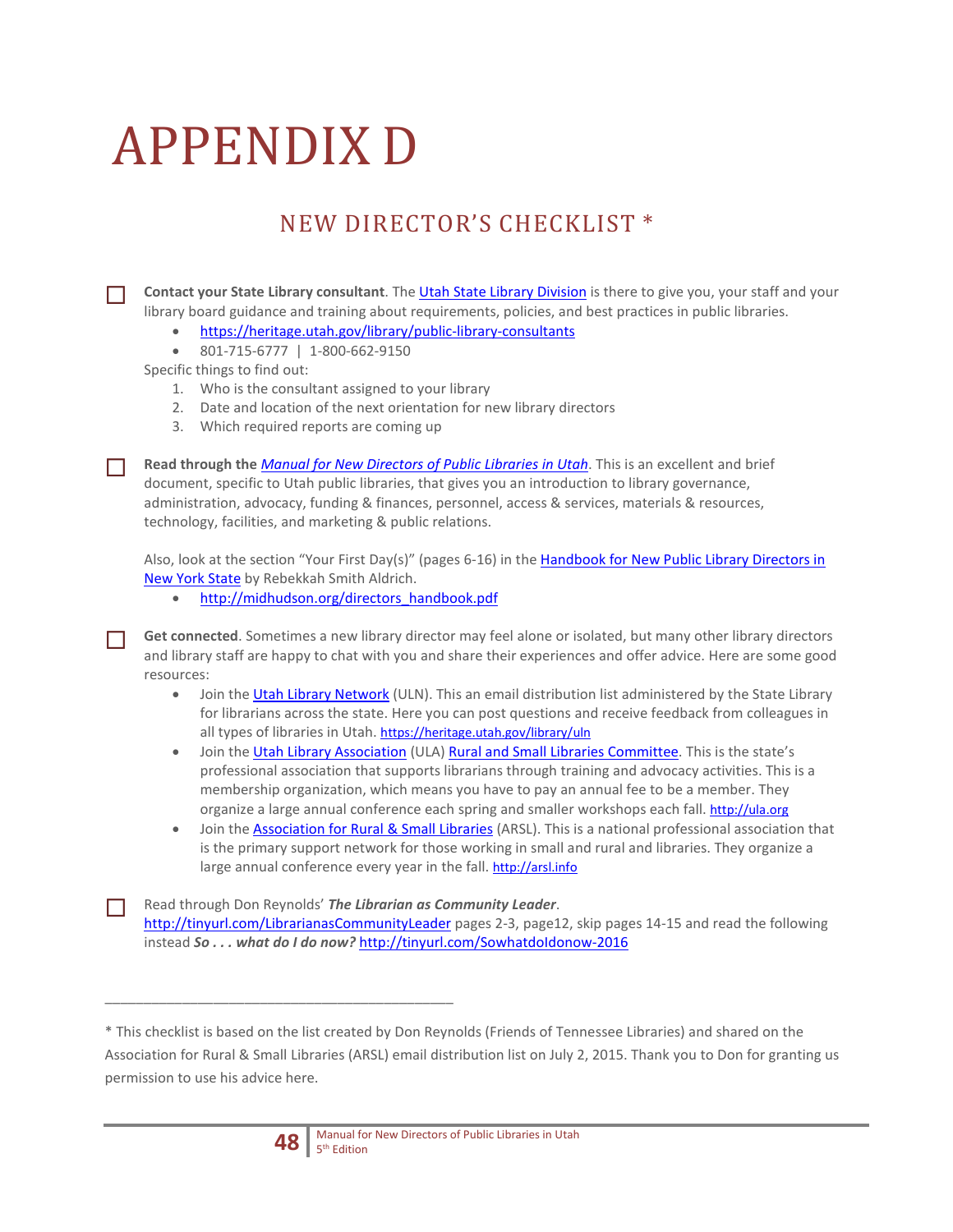Familiarize yourself with the resources in *Rural & Small Library Directors' Tool Kit* developed by Don Reynolds. Especially the links and documents under the heading "BEING THE DIRECTOR." <http://tinyurl.com/Rural-SmallDirectorsToolKit>

 **Have a conversation with your staff and volunteers**. If you have paid staff and volunteers, have an all-day extended visit (close the library as a training day) with breakfast nibbles and lunch to discuss their opinions about what the library does well and what they would suggest to improve the work place and services to customers.

- Make sure you get answers to the questions at the bottom of page 5 in the section *What is our library doing?* in the document [The Librarian as Community Leader.](http://tinyurl.com/LibrarianasCommunityLeader) http://tinyurl.com/LibrarianasCommunityLeader
- Check how your library is doing compared to the items in *The American Public Deserves* list, also on page 5 o[f The Librarian as Community Leader.](http://tinyurl.com/LibrarianasCommunityLeader)
- Distribute and discuss th[e Thumb Rules](http://tinyurl.com/ThumbRules) as part of staff discussio[n http://tinyurl.com/ThumbRules](http://tinyurl.com/ThumbRules)

 Have similar conversations using the same questions at with your **Library Board of Trustees** and with the **Friends of the Library** group, if there is one.

**Schedule a one-on-one meeting** with each of the following:<br>
• Mayor

- Mayor
- City manager
- Newspaper editor
- Utah State University Extension director for your region
- Paid head of the Chamber of Commerce

At this meeting, the goal is to introduce yourself and LISTEN to the answers they give when you ask:

- What's happening in the community?
- What are you doing?
- What kind of information do you use and need to make decisions?

DO NOT ask what the library could do for them (unless they volunteer, unasked) or attempt to tell them what the library can do – this is a fact-finding conversation about what their perspective of the community and what they are doing.

 **Go back to the library and visit with the staff about what you've found**. Together, analyze the information you gathered and begin preparing a list of steps to take.

Read the following:

- *Communicate! A Librarian's Guide to Interpersonal Relations* by Anne J. Mathews. ALA, 1983. This book is out of print. Use Interlibrary Loan. "Read thoroughly – a most thoughtful book about interpersonal relations."
- *Small Libraries: A Handbook for Successful Management. 2nd ed.* by Sally Gardner Reed. McFarland, 2002. "Sally Gardner Reed knows everything about everything – read everything she writes, then go and do it!"
- *Crash Course in Public Library Administration* by Wayne Disher. Libraries Unlimited, 2010.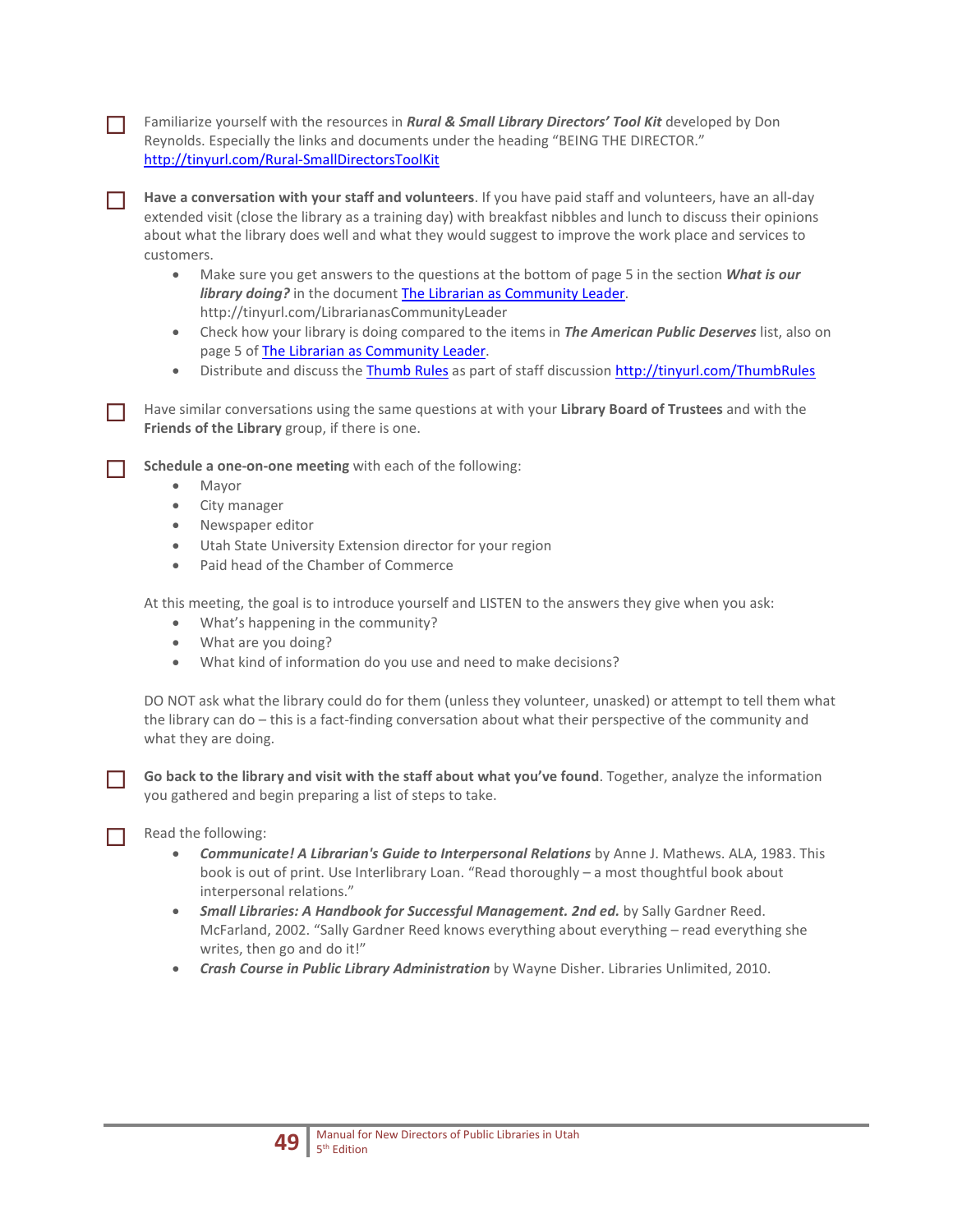# APPENDIX E

## DOCUMENTS TO HAVE ON HAND

- $\Box$  Local Library Ordinance
- $\Box$  Board Bylaws
- $\Box$  Minutes of past Library Board meetings
- $\Box$  Budget documents
- $\Box$  Annual reports
- $\Box$  Policies and Procedures Manual (e.g. Collection Development Policy, Internet Policy)
- $\Box$  List of trustees
- $\square$  List of staff members
- $\square$  List of local government officials
- $\Box$  Job titles and position descriptions for staff
- $\Box$  Documents pertaining to the history of the library
- $\Box$  Documents pertaining to a new building project

## LAWS YOU SHOULD KNOW ABOUT

- $\Box$  State laws pertaining to libraries
- $\Box$  City and County Ordinances
- $\square$  ADA Requirements (Employment Applications)
- $\Box$  Fair Labor Standards Act (FSLA)
- $\Box$  Family Medical Leave Act
- $\Box$  EEOC Sexual Harassment Regulations
- $\Box$  Title VII Civil Rights Act of 1964 (Anti-Discrimination)
- $\Box$  OSHA Blood Borne Pathogens Standards
- $\Box$  Local Ordinances- Building & Safety Issues
- $\square$  Emergency Evacuation /Workplace Safety Rules

#### Did you know?

- ❖ 59% of adults in the U.S. have public library cards
- \* Americans go to school, public, and academic libraries nearly three times more often than they go to movies.
- Reference librarians in the nation's public and academic libraries answer nearly 5.7 million questions weekly. Standing in single file, the line of questioners would span from Long Island, New York to Juneau, Alaska.
- ◆ A 2009 poll conducted for the American Library Association found that 96% of respondents agreed that public libraries play an important role in giving everyone a chance to succeed because it provides free access to materials and resources.

Source: "Quotable facts about America's libraries, 2010." American Library Association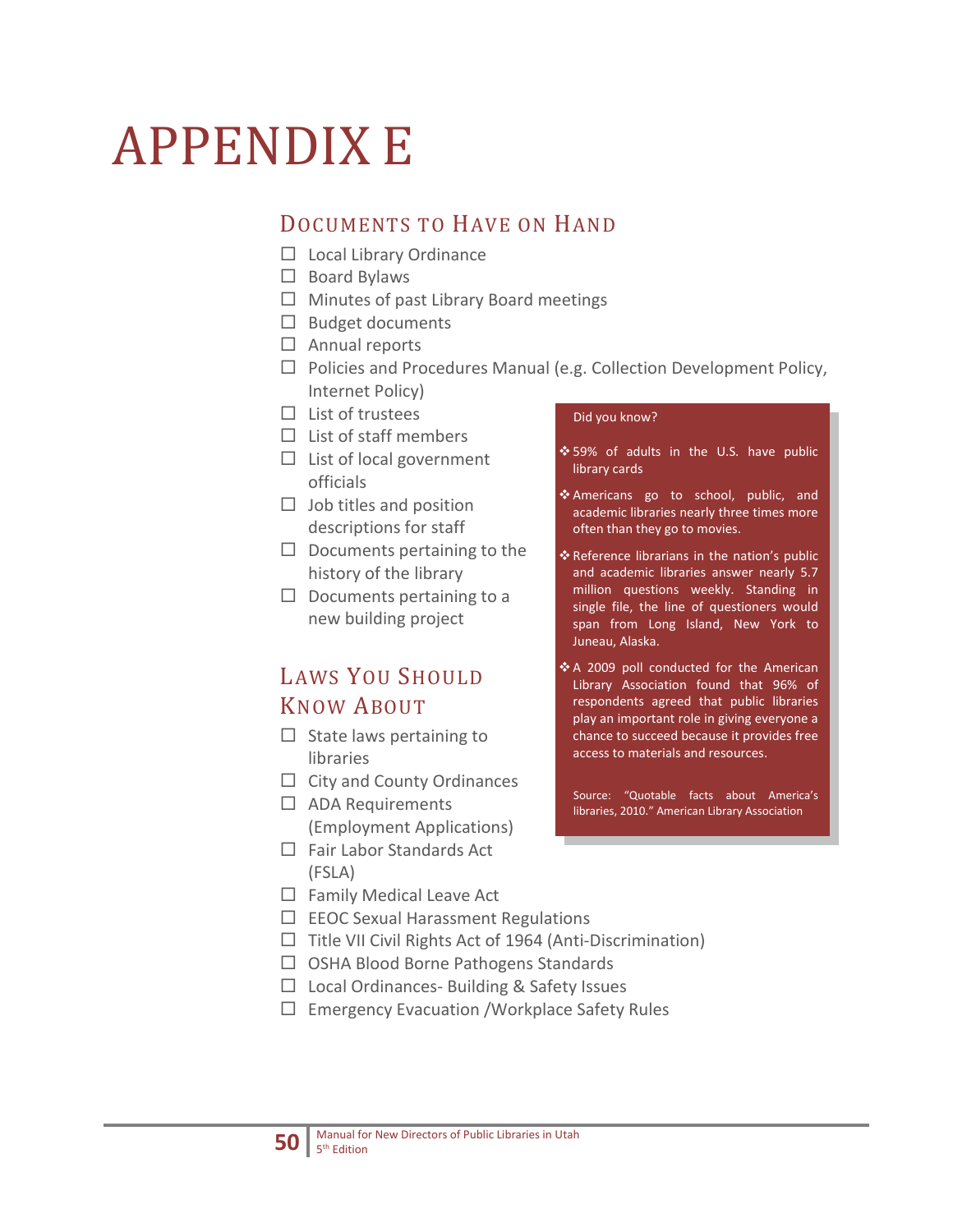# APPENDIX F

## WORKSHEET FOR DELIVERING THE MESSAGE

| What is the ultimate goal of this library advocacy effort? |                                                                           |
|------------------------------------------------------------|---------------------------------------------------------------------------|
|                                                            | <b>The Effective Library Advocate:</b>                                    |
|                                                            | $\checkmark$ Maintains contact with<br>legislators.                       |
| What are the immediate objectives?                         | $\checkmark$ Knows how to shape the                                       |
|                                                            | message for legislators.<br>$\checkmark$ Knows who can get to             |
|                                                            | decision makers.                                                          |
| What are the key messages (10-15 words)?                   | $\checkmark$ Understands the importance                                   |
|                                                            | of timing.<br>$\checkmark$ Writes effective                               |
| Who is the audience?                                       | communications.                                                           |
|                                                            | $\checkmark$ Informs and educates.<br>$\checkmark$ Always says thank you. |
|                                                            |                                                                           |
| Why is this important to the audience?                     |                                                                           |
| 1.                                                         |                                                                           |
| 2.                                                         |                                                                           |
| 3.                                                         |                                                                           |
| What do we want the audience to:                           |                                                                           |
| 1. Think?                                                  |                                                                           |
| 2. Feel?                                                   |                                                                           |
| 3. Do?                                                     |                                                                           |
| Supporting points:                                         |                                                                           |
| 1.                                                         |                                                                           |
| 2.                                                         |                                                                           |
| 3.                                                         |                                                                           |
| How will we know if this advocacy effort is successful?    |                                                                           |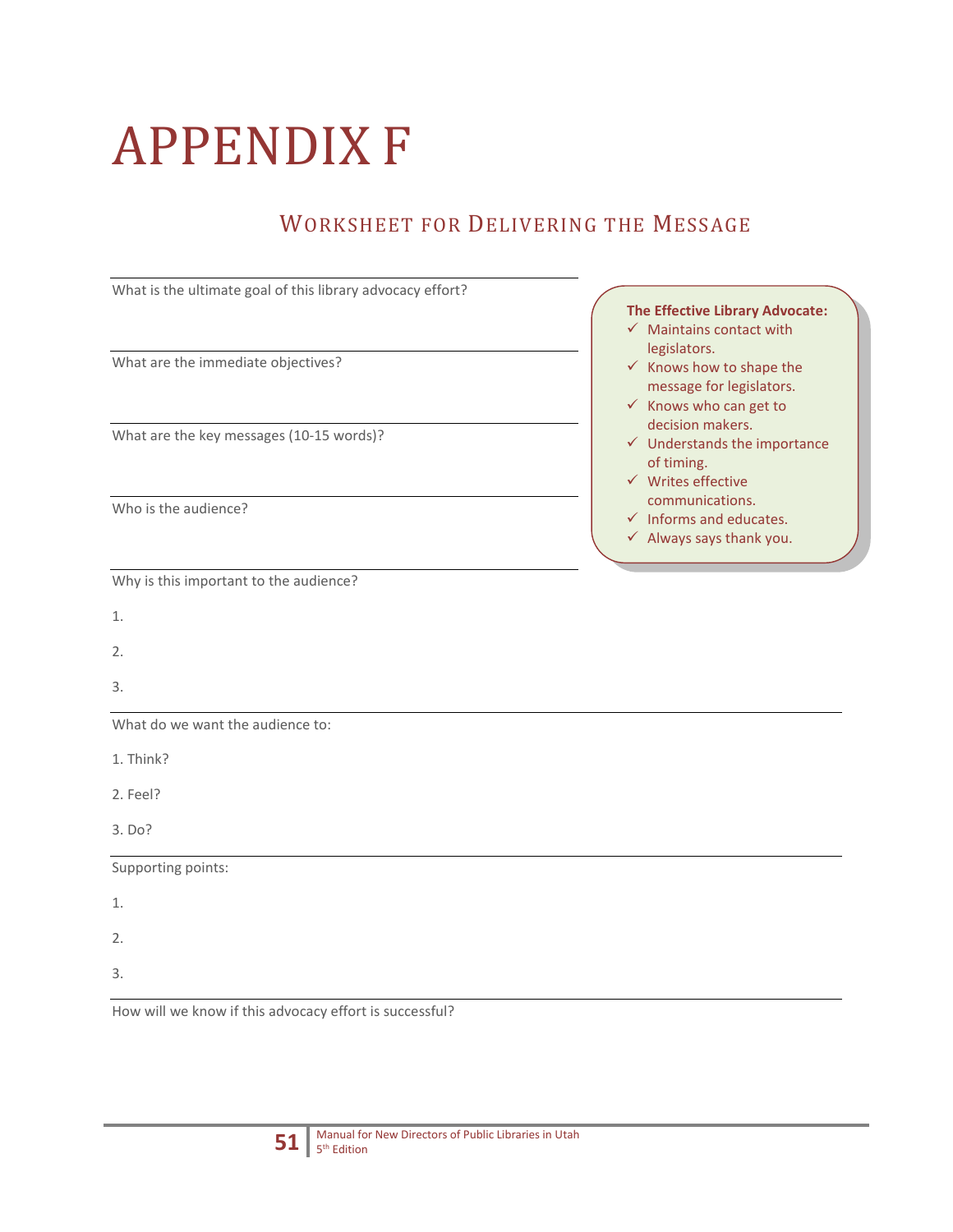# APPENDIX G

## GLOSSARY

#### **-A-**

**Acquisitions:** Materials which are purchased for library use.

**Activities:** Strategies or groupings of specific actions that the library will carry out to achieve its goals and objectives.

**Advocacy:** Process of pleading or arguing in favor of the public library.

**American Library Association (ALA):** National professional association for librarians and library staff; at www.ala.org.

**Americans with Disabilities Act (ADA):** Federal legislation enacted in 1990 that made it illegal to discriminate against people with physical, mental or emotional disabilities.

**Appropriation:** Amount allocated for a purpose or for total purposes of a governing unit such as a municipality or county in support of a budget of expenditures. Also, the amount voted by the legislature in support of programs.

#### **-B-**

**Bandwidth:** Size or capacity of a data line or system.

**Barcode number:** Standard 14-digit number appearing beneath the barcode found on the back of a book. Barcode numbers are used to charge, discharge, and renew books on the online computer system.

**Benchmark:** Point of reference against which things may be compared or assessed.

**Broadband:** Data transmission that can send multiple signals (voice, data, and video) over the same bandwidth.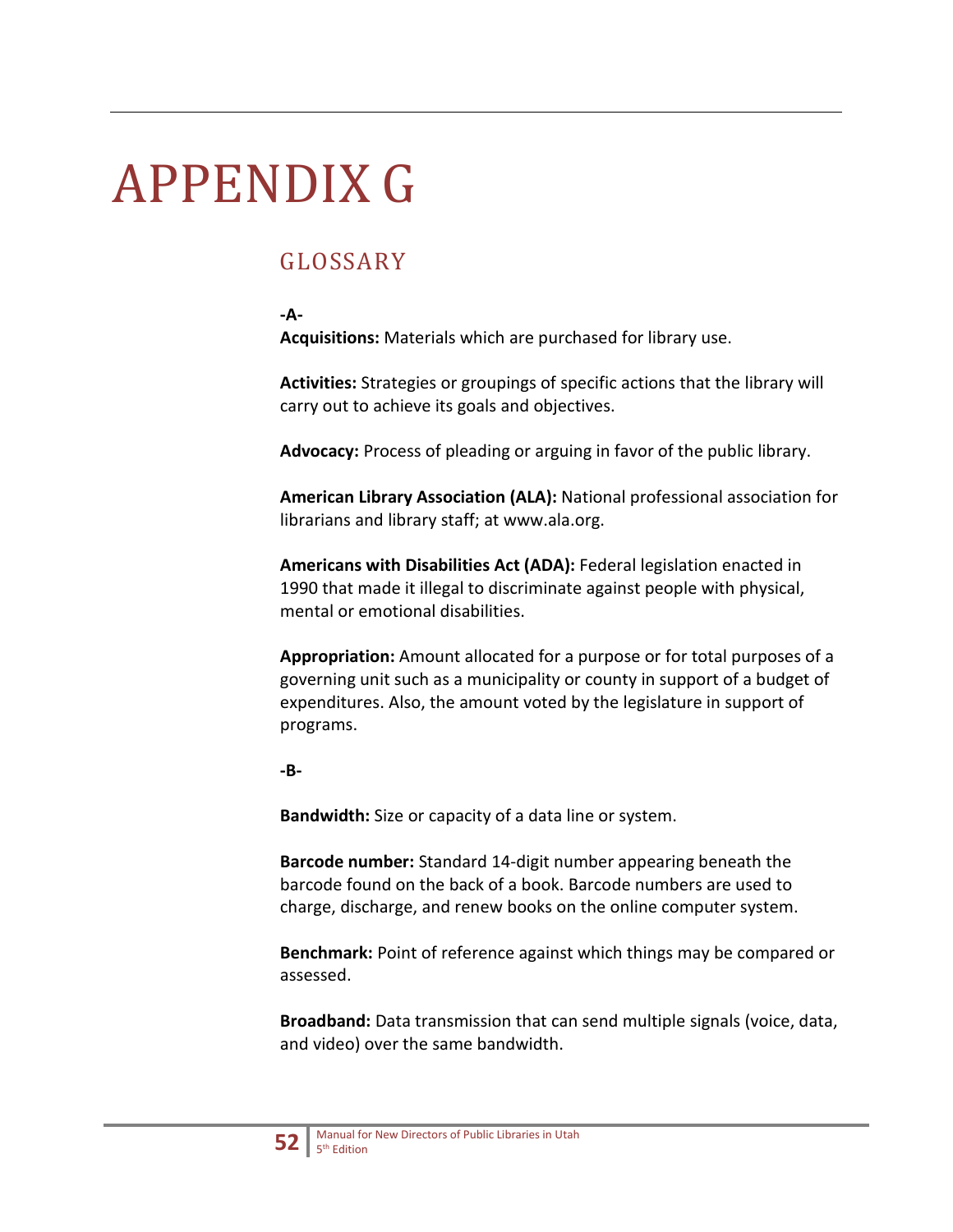**Board of Trustees:** Legally designated governing board of a library or library system. "Library board" means the library board of directors appointed locally as authorized by Section 9-7-402 or 9-7-502 and which exercises general policy authority for library services within a city or county of the state, regardless of the title by which it is known locally. Also known as Board of Directors.

**Book Review:** Critical evaluation of a literary work.

**Bookmobile:** Mobile county library consisting of a truck that carries an organized collection of library materials, paid staff, with regularly scheduled hours and locations. In Utah, county governments can contract with the State Library to offer bookmobile services in targeted areas of their county.

#### **-C-**

**Capital Expenditure:** Money spent by a business or organization on acquiring or maintaining fixed assets, such as land, buildings, and equipment.

**Capital Outlay:** Expenditures for the acquisition of equipment, furniture, books, and software, etc.

**Catalog:** Systematic listing of the books and materials in a library with descriptive information about each one—author, title, edition, publisher, date, physical appearance, subject matter, special features, and location.

**Censorship:** Change in the access status of material, made by a governing authority or its representatives. Such changes include: exclusion, restriction, removal, or age/grade level changes. (ALA)

**Certified Library:** Public library that meets or exceeds minimum standards and benchmarks for certification. In Utah, the State Library has the authority to establish standards and benchmarks. Libraries must be recertified annually to receive the Community Enhancement Fund benefit.

**Children's Internet Protection Act (CIPA):** Federal law requiring schools and libraries that receive E-rate or LSTA funds for Internet access to install filters on all their computers and to expand their Internet use policies to include certain prohibitions for computer users. Utah Code can be found at http://le.utah.gov/xcode/Title9/Chapter7/9-7-S215.html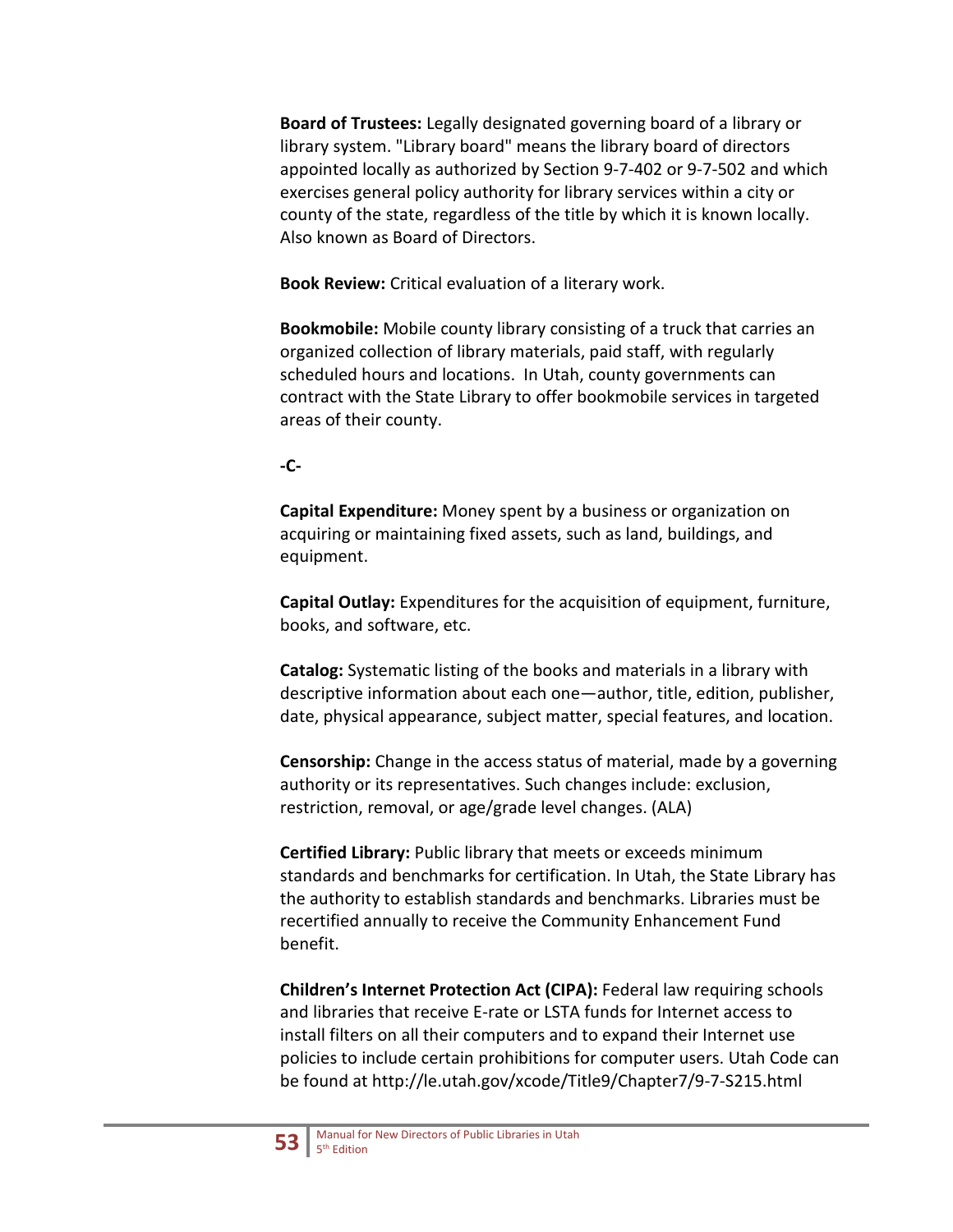**Circulation:** Activity of a library in lending books to borrowers and keeping records of the loans.

**Collaborative Summer Library Program (CSLP):** Consortium of states working together to provide high-quality summer reading program materials for children, teens, and adults at the lowest cost possible for their public libraries.

**Collection Development Policy:** Policy that provides a framework for the growth and development of collections in support of the Library's mission. Elements of a good collection development policy include: 1) statement of purpose**;** 2) responsibility for selection; 3) budget allocation; 4) criteria for selection; 5) description of selection process; 6) handling of gift items; 7) weeding (deselection); 8) steps for handling objections to materials.

**Community Library Enhancement Funds (CLEF):** Funds appropriated annually by the State of Utah Legislature and provided to all certified public libraries and may be used for technology that directly affects the public, collection development, and community outreach. CLEF payments are based on a formula based on the population the library serves, the wealth of the community, and the financial effort the local government is making to support library services.

**Consortium:** Group of libraries who use their collective buying power to achieve efficiency and economy of scale.

**Contact Hour:** Any hour spent in training, online or in person that is related to library services.

**Copyright:** Right granted by a government to an author, composer or artist to control the publication, sales, and reproduction of a work. The U.S. Copyright Law also has restrictions on the use of photocopying.

#### **-D-**

**Data:** Representation of facts, concepts, or instructions in a formalized manner (to which a meaning can be assigned) which is suitable for communication, interpretation, and processing.

**Data Line:** Wire or fiber optic line used to transport data.

**Database:** Collection of data organized (usually electronically) for easy retrieval.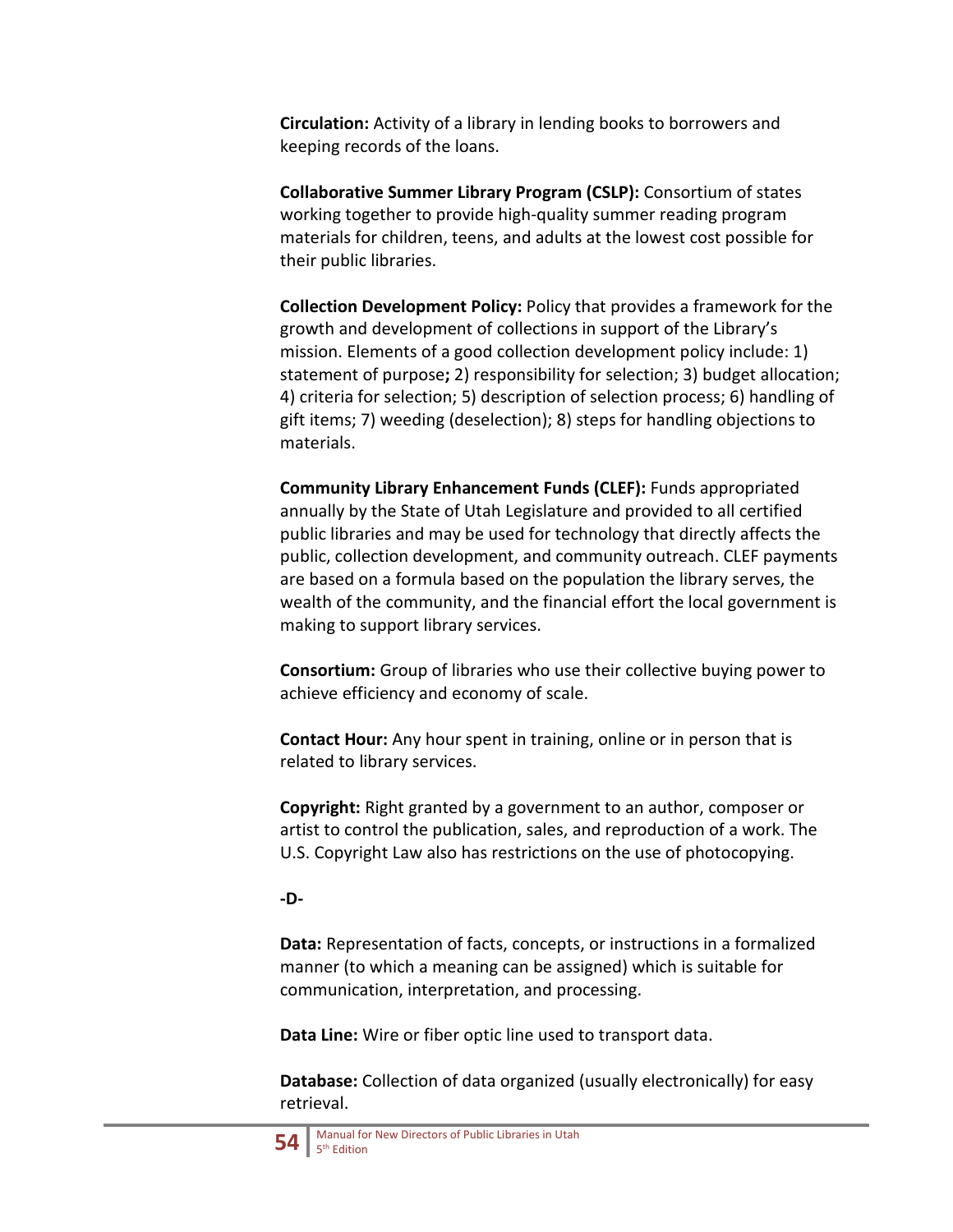**Dewey Decimal Classification System:** A system for classifying and shelving books and materials using a scheme of 10 divisions, from 000 to 900. Each of the 10 divisions contains 10 subdivisions. Named after Melville Dewey.

**Digital Subscriber Line (DSL):** Data line that allows high-speed access to the Internet.

**DUNS Number:** Unique nine-digit identification number, Data Universal Numbering System, is Dunn & Bradstreet's copyrighted, proprietary means of identifying business entities on a location-specific basis. Libraries in Utah are required to have a DUNS number to apply for federal LSTA grants.

#### **-E-**

**E-Rate (Education Rate):** Nickname for the Universal Service Fund, provides discounts to assist most schools and libraries in the U. S. to obtain affordable telecommunications and Internet access.

**ESL / ESOL:** English as a Second Language / English for Speakers of Other Languages.

**Expenditures Per Capita:** Expenditures per capita reflect the community's financial support for the library in relation to its size.

#### **-F-**

**Fiscal Year:** July 1 to June 30. In Utah, city governments and city libraries operate under a fiscal year. County governments and county libraries operate on the calendar year, January 1 to December 31.

**Friends of the Library:** Non-profit, charitable groups formed to support libraries.

#### **-G-**

**General Fund:** Accounts for all financial resources except those required to be accounted for in another fund.

**Grant Award Notification:** Provides the amount of the LSTA allotment, the dates of the grant period, the CFDA number, and the assigned grant award number. It designates the two-year period for the LSTA grant that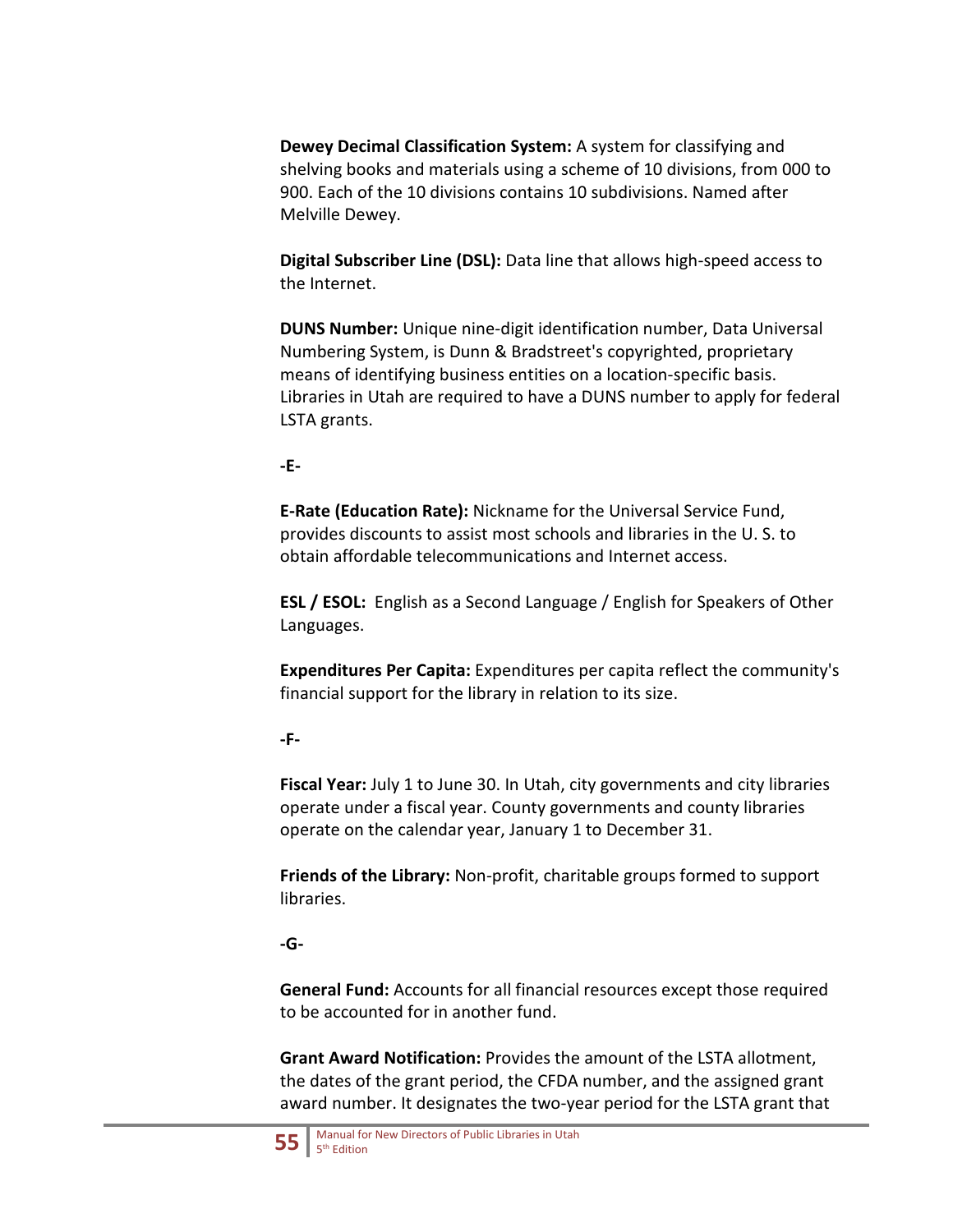begins October 1, of the federal fiscal year, and ends September 30, two years later.

**Grant Award Guidance:** Annual letter of guidance, with other associated documents, from IMLS that accompanies the Grant Award Notification.

**Grant Cycle Calendar:** IMLS published calendar of required actions and deadlines for SLAAs to follow during the grant cycle.

**Grants to States Program:** Under the Grants to States program, the Library Services and Technology Act authorizes the Director of the Institute of Museum and Library Services to provide funds to a State Library Administrative Agencies under authority of 20 U.S.C. § 9133(a).

**-H-**

**Holdings:** Books, periodicals, and other materials owned by a library.

**Hypertext:** Text for the Web that has been coded with HTML to enable linkages between documents.

**Hypertext Markup Language (HTML):** Way of coding text on the Internet so a browser can interpret it correctly.

**Hypertext Transport Protocol (HTTP):** System that enables HTML documents to be sent and received on the Web.

**-I-**

**Information Technology (IT):** Used to refer to technology staff, services or department.

**Institute of Museum and Library Services (IMLS):** IMLS is the federal government agency that administers the federal Library Services and Technology Act (LSTA) appropriations through their Grants to States program.

**Integrated Library System (ILS):** Library automation system that typically includes catalog and circulation modules and may include others, such as acquisitions and serials management.

**Integrated Services Digital Network (ISDN):** High-bandwidth data line that can carry voice, video, and data simultaneously.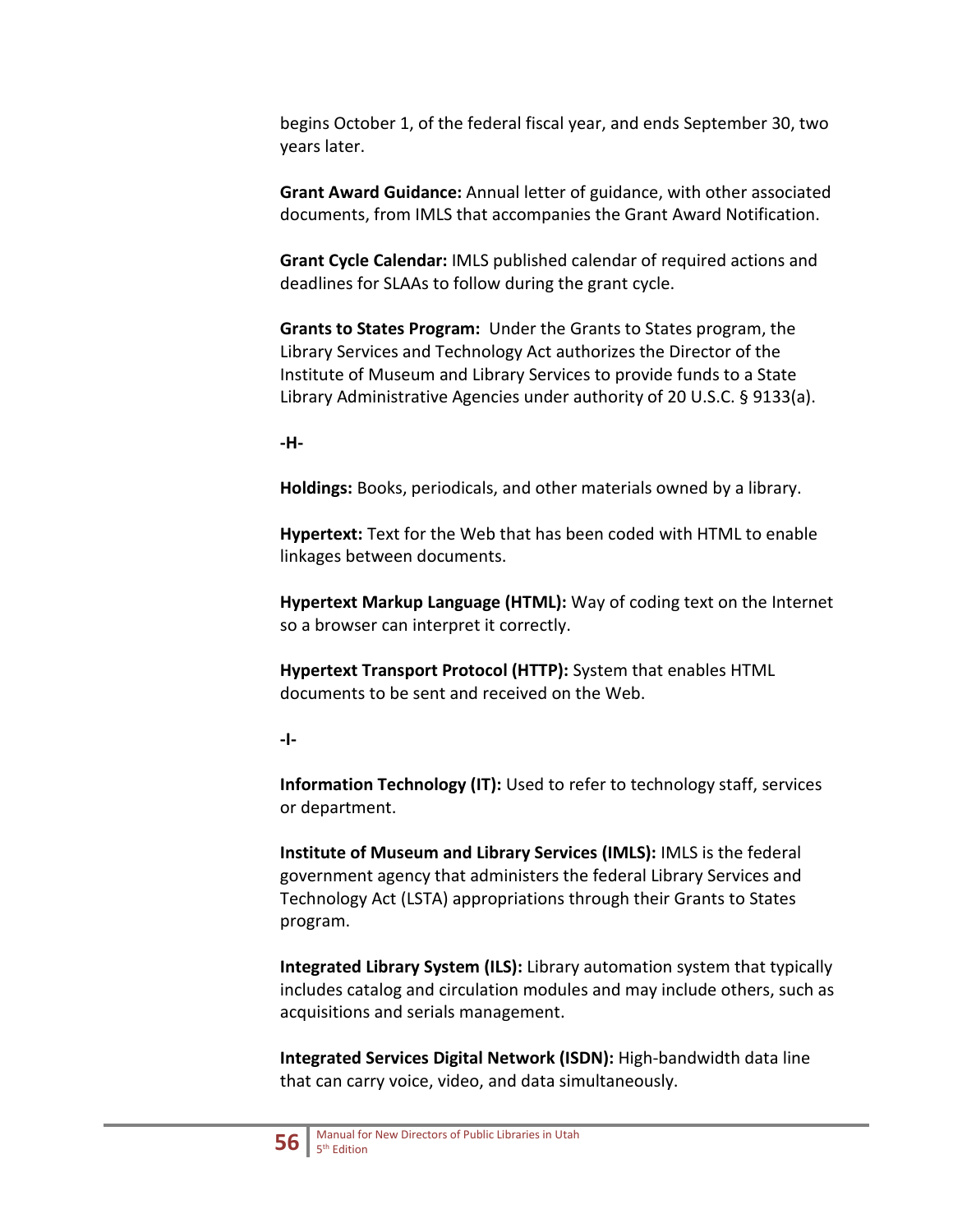**Interlibrary Loan (ILL):** Way to fill a request for a specific item from a library user by obtaining the item, or a copy of the item, from another library.

**Internet Access Policy:** Policy that defines appropriate use of the internet by patrons. In Utah, libraries are required to submit an updated Internet Access Policy adopted by the Board of Trustees every three years. Utah Code can be found at http://le.utah.gov/xcode/Title9/Chapter7/9-7- S216.html?v=C9-7-S216\_1800010118000101

**Internet Service Provider (ISP):** Vendor that provides access to the Internet and other services, such as e-mail.

**Intranet:** Computer network that operates within the confines of a single organization.

**IP (Internet Protocol):** Data-oriented communication protocol used for communicating data across a network.

**IP Address (Internet Protocol Address):** Unique number that devices such as computers, printers, routers use in order to identify and communicate with each other on a network utilizing the Internet Protocol standard, or IP.

**-J-**

**Jurisdiction:** The geographic area over which authority extends.

**-K-**

**-L-**

**Legal Service Area (LSA) Population:** Number of people that reside within the boundaries of the geographic area the library was established to serve. A library may have formal agreements with adjacent jurisdictions, i.e., cities or towns, to extend services to residents of those areas.

**Library Services and Technology Act (LSTA):** Federal legislation providing funds for public library development subject to appropriation by Congress. Funds have been made available for services to underserved populations and for library technology.

**Library Services and Technology (LSTA) Interim and Final Reports:**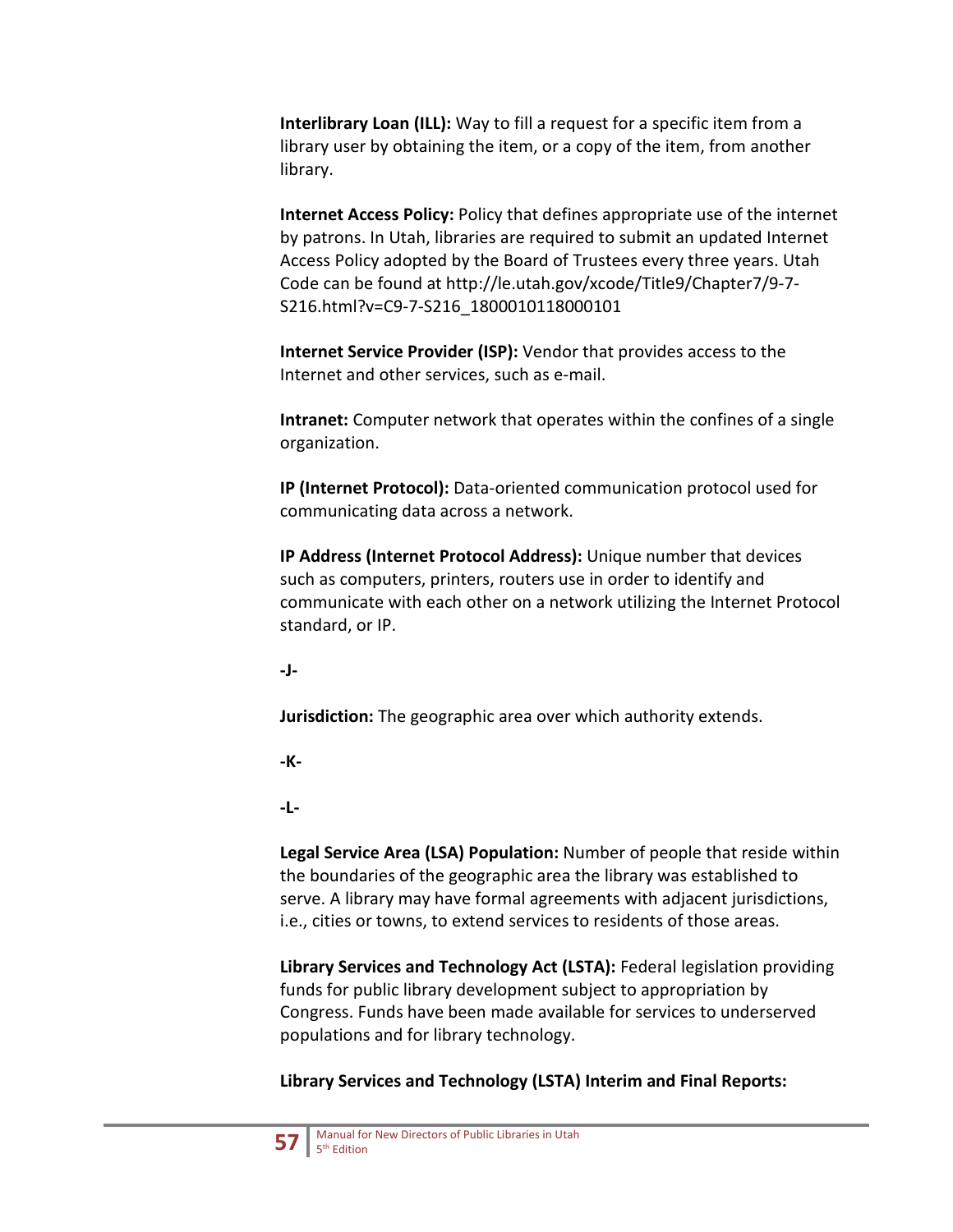In order for USL to be able to comply with IMLS requirements for reporting LSTA expenditures and programs/projects using the SPR, USL must collect relevant information from program/project administrators and sub-grant recipients. The submitted Interim and Final Report forms provide that information to the LSTA Grants Coordinator.

**Local Income:** In Utah, local income includes all tax receipts designated by the city or county and available for operating fund expenditure by the public library.

**Long Range Plan:** Provides direction and vision for the future of the library. It is based on knowledge, expectations, resources and realistic projections of the needs of the community.

#### **-M-**

**Maintenance of Effort (MOE):** Local governments must comply with maintenance of effort funding support for the library. The jurisdiction must expend an amount not less than 90% of the average operating expenditures coming from local funds in the three previous fiscal years, exclusive of capital outlay.

**Marketing:** Promotion of the library, including materials and services, to the community.

**Memorandum of Agreement (MOA):** Formal written agreement between the State Library and a sub-grant recipient that establishes specific conditions and requirements for the LSTA grant between USL and the grant recipient library.

**Mission Statement:** Statement that informs the community about the library's priorities in clear and easily understood terms.

#### **-N-**

**Needs Assessment:** Process of using one or more techniques to collect and analyze data to identify needs and priorities.

#### **-O-**

**Objectives:** Way the library will measure its progress toward reaching goals.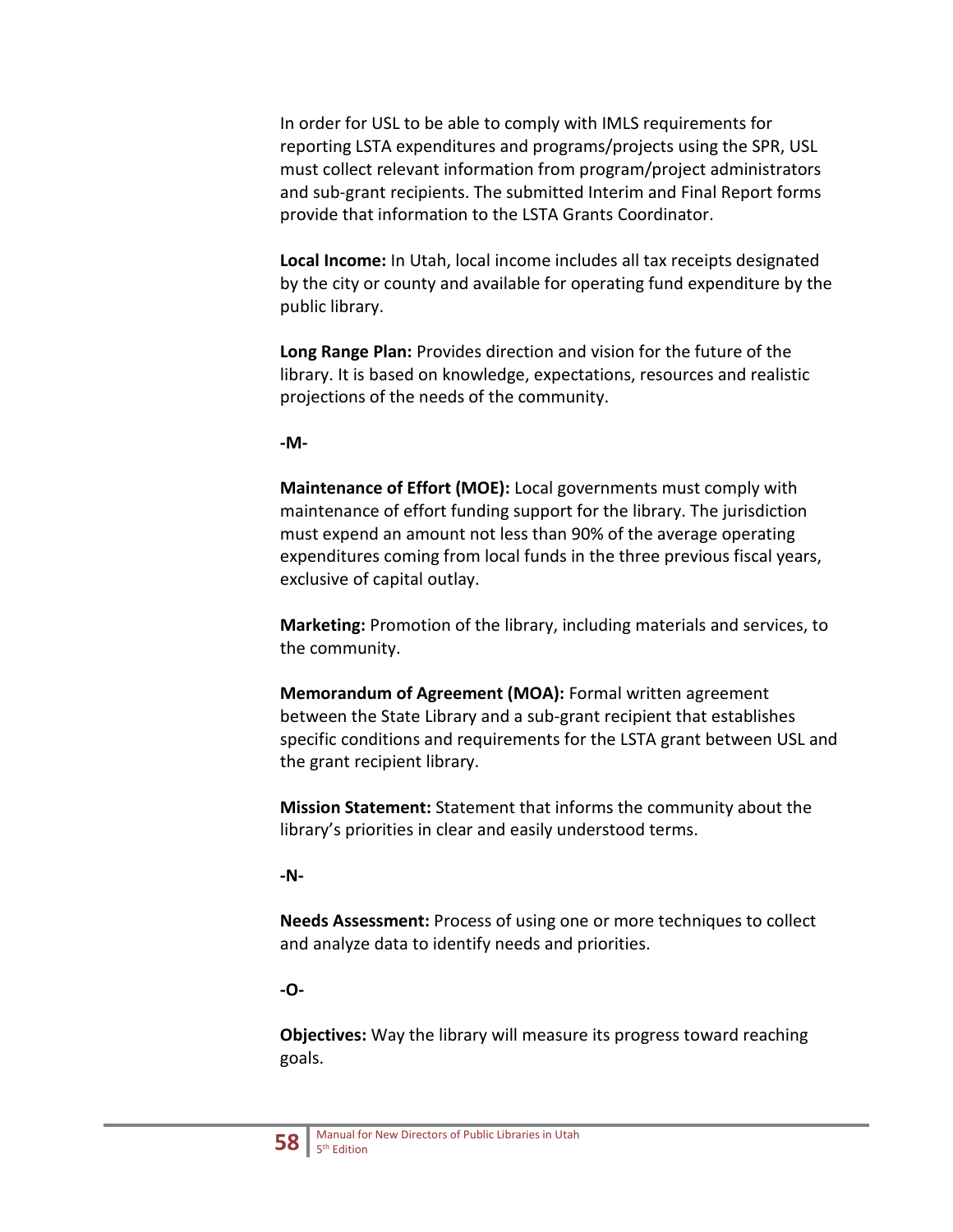**Open and Public Meetings Act:** Laws that provide public access to meetings of public bodies. The Utah Open and Public Meetings Act UCA §52-4-201, requires Board meetings to be open to the public, announcements of meetings are posted, written minutes are taken and each Board meeting is recorded with the recording made available to the public within three days, among other provisions.

**Open Source Software:** Software whose source code is published and made available to the public, enabling anyone to copy, modify and redistribute the source code without paying royalties or fees. Open source code evolves through community cooperation.

#### **-P-**

**Per Capita:** For each person in a designated population area (e.g., a municipality, county, or a library's legal service area).

**Probation:** Libraries that do not meet certification requirements and provide a plan to meet requirements will be placed on probation for a period of no longer than two years.

**Public Library:** Entity funded in whole or in part with public funds that is established under state enabling laws or regulations to serve a community, district, for region and provides: 1) an organized collection of print and/or other library materials; 2) a paid staff; 3) an established schedule in which services of the staff are available to the public; 4) the facilities necessary to support such a collection, staff, and schedule; and 5) is supported in whole or in part with public funds.

#### **-Q-**

#### **-R-**

**Radio Frequency Identification (RFID):** Method of storing and remotely retrieving data using devices called RFID tags or transponders.

**Regional Library:** Library serving more than one county as a result of cooperative agreement of local governments.

**Request for Proposal (RFP):** When soliciting contractors and vendors to provide a service for USL, the needs and requirements are most usually communicated to potential contractors through the public announcement of a Request for Proposal to which potential contractors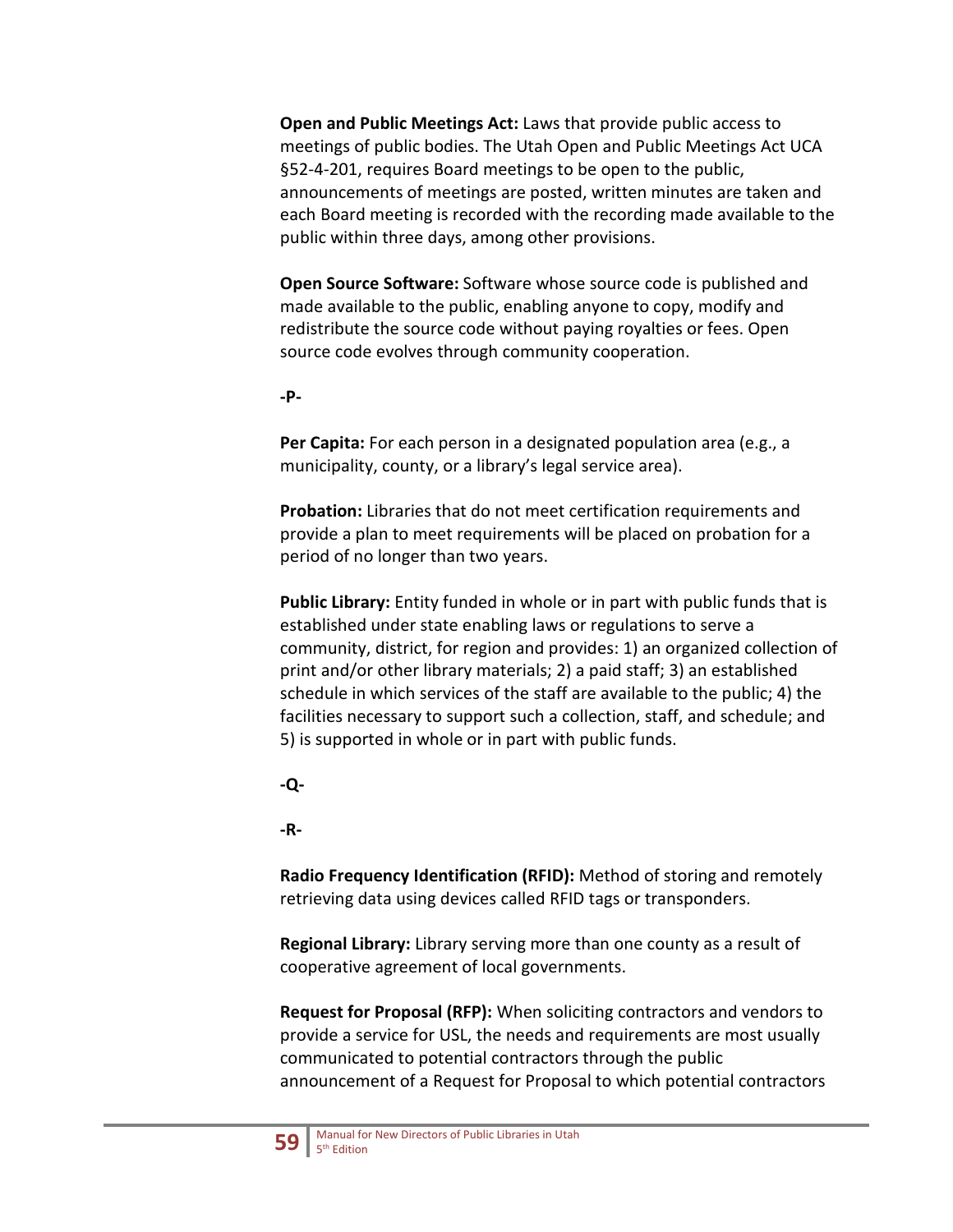respond with explanation of how they can satisfy USL's needed services and how much they would charge for their services.

**Router:** A kind of switch used to direct traffic within a network, to or across the Internet.

**-S-**

**SAM.gov Resources:** System for Award Management where the State Library provides agency information and certifications as necessary. [http://sam.gov](http://sam.gov/)

**Strategic Plan:** See *long range plan*.

**Standards:** Minimally acceptable levels of performance in crucial areas of library operations. Standards provide a consistent process to be used over a period of time to develop improvements in public library service.

**State Legal Officer's Certification:** A certification form signed by the state's legal officer (Attorney General) that the State Library is the official State Agency with authority under State law to develop, submit, and administer or supervise the administration of the State Plan under the Library Services and Technology Act, and that the State Librarian and designated Financial Manager are the authorized individuals to administer the funds.

**State Library Administrative Agency (SLAA):** The designated agency within each state government authorized by statute to administer LSTA funds awarded to the state by the federal government.

**State Program Report (SPR):** This is the annual report from the State Library to the Institute of Museum and Library Services accounting for how the state allotment of LSTA funds was used in the previous 24 months.

**Statement of Program Assurances and Certifications:** All SLAA receiving LSTA assistance must comply with applicable statutes and regulations, and to receive Federal assistance, all applicants must provide the signed Statement annually that their agency is in compliance with the following:

- Legal Authority and Capability
- Internet Safety
- State Plan for LSTA
- Compliance with IMLS Regulations
- Federal Funding Accountability and Transparency Act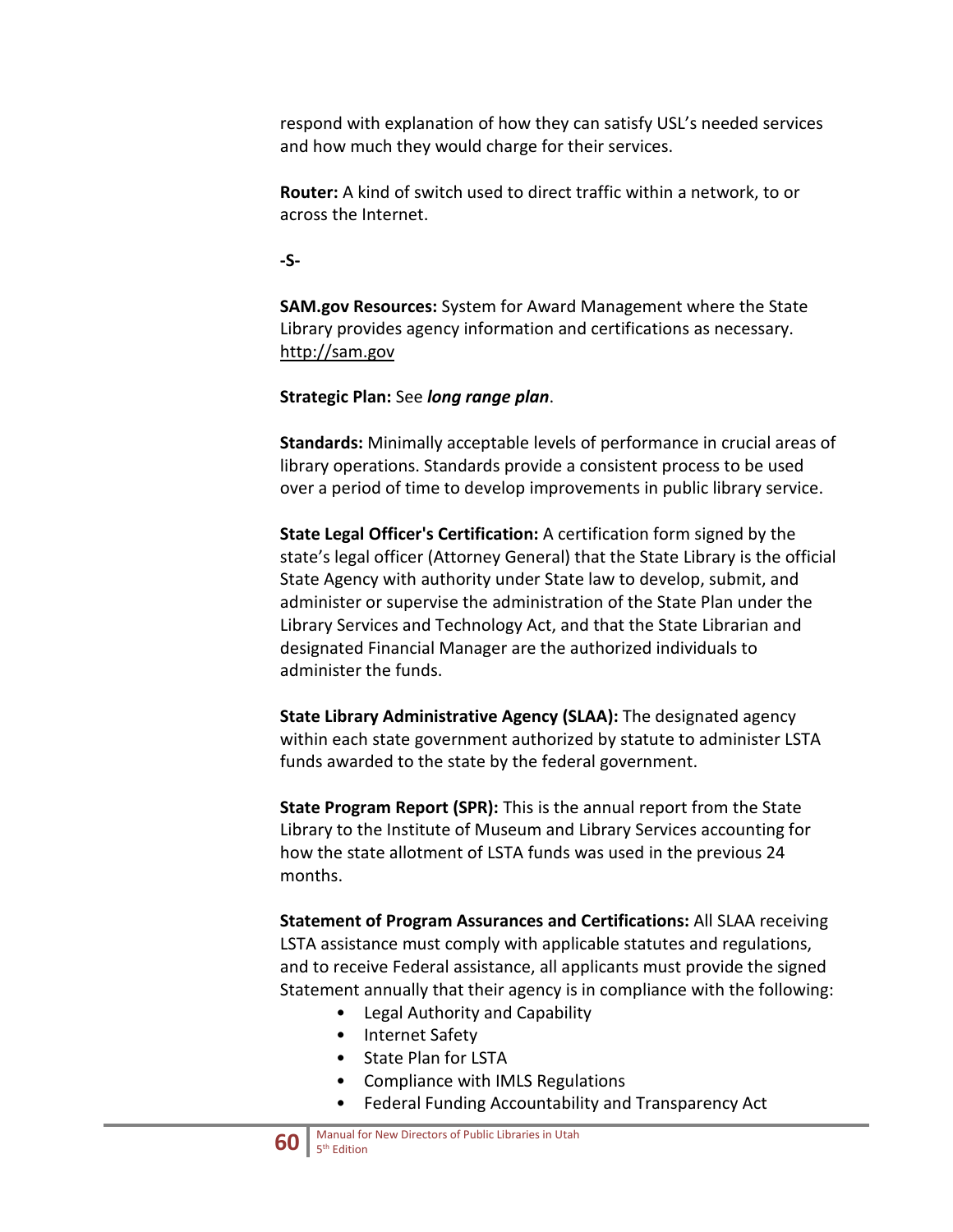- Trafficking in Persons
- Nondiscrimination
- Debarment and Suspension
- Drug-Free Workplace
- Federal Debt Status
- Certification Regarding Lobbying Activities
- General Certification of Compliance with all other Federal laws, executive orders, regulations, and policies governing the program

**Statistical Annual Report:** The State Library annually collects statistical data from all public libraries for three purposes: 1) To report the progress of Utah's public libraries to the IMLS and the US Congress; 2) To report to the State Legislature the condition of public library service in Utah; and 3) To provide local government officials, library trustees, directors, and staff with meaningful data for planning and evaluation of library service.

**Summer Reading Program:** Administered by the State Library, this statewide reading program that encourages children of all ages to read during the summer months.

**Suspension:** Libraries that fail to meet certification requirements by a specified month and year will be suspended for a period of no longer than two years.

#### **-T-**

**Turnover Rate:** Number of materials checked out relative to the size of the collection. It is the number of materials circulated divided by the number of physical materials held.

#### **-U-**

**USA PATRIOT Act** (The Uniting and Strengthening America by Providing Appropriate Tools Required to Intercept and Obstruct Terrorism Act of 2001): Broadly expands law enforcement's surveillance and investigative powers.

**Utah Department of Heritage and Arts:** The Utah State Library Division, Division of Indian Affairs, Division of State History, Office of Multicultural Affairs and U Serve Utah are all under this state government department.

**Utah Kids Ready to Read (UKRTR):** An early literacy initiative administered by the State Library. http://utahkidsreadytoread.org/